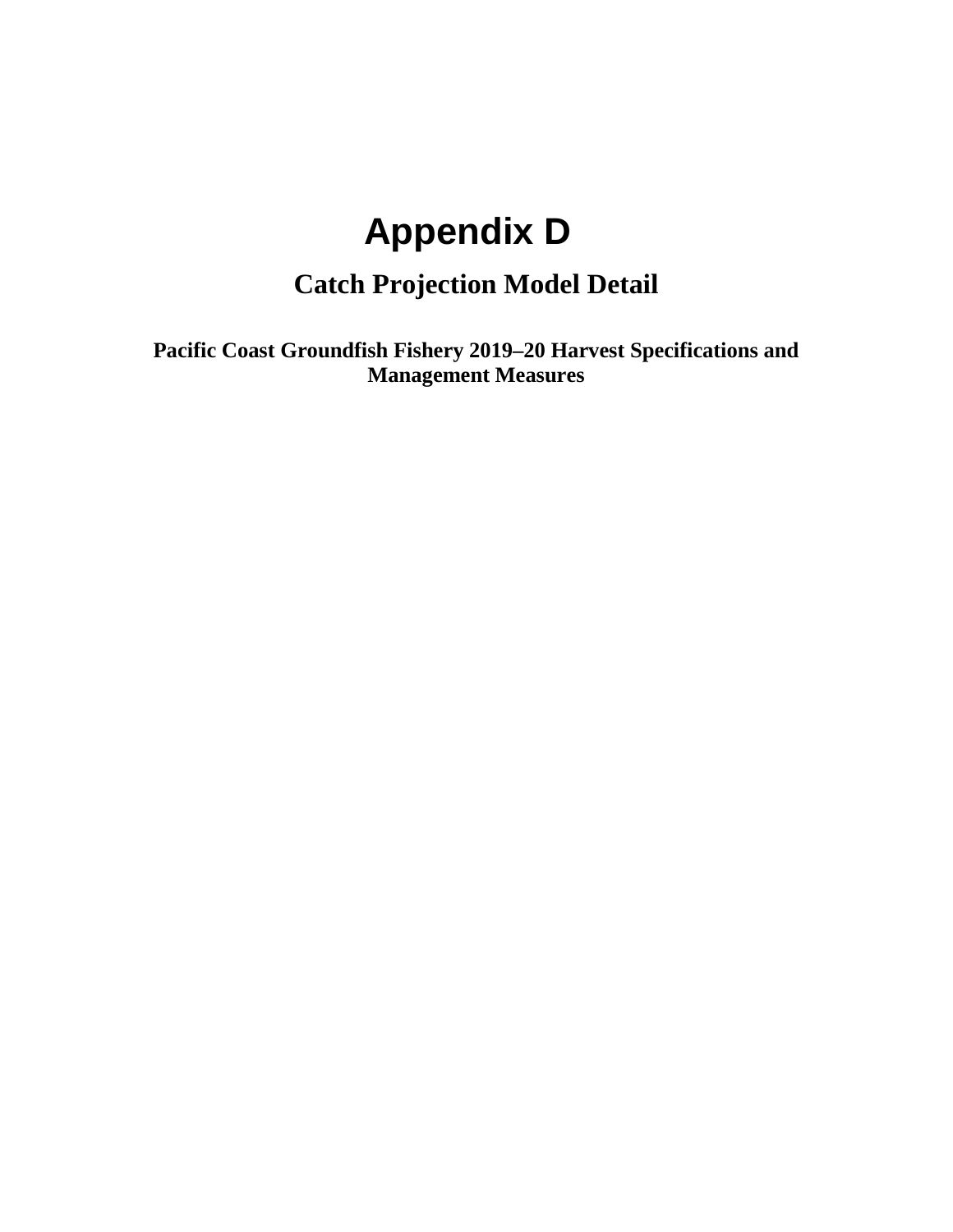| D.1   |                                                                                      |  |
|-------|--------------------------------------------------------------------------------------|--|
| D.1.1 |                                                                                      |  |
| D.1.2 |                                                                                      |  |
| D.1.3 |                                                                                      |  |
| D.1.4 |                                                                                      |  |
| D.1.5 |                                                                                      |  |
| D.2   |                                                                                      |  |
| D.2.1 |                                                                                      |  |
| D.2.2 |                                                                                      |  |
| D.2.3 |                                                                                      |  |
| D.2.4 |                                                                                      |  |
| D.2.5 |                                                                                      |  |
| D.3   |                                                                                      |  |
| D.3.1 |                                                                                      |  |
| D.3.2 |                                                                                      |  |
| D.3.3 |                                                                                      |  |
| D.4   |                                                                                      |  |
| D.4.1 |                                                                                      |  |
| D.4.2 |                                                                                      |  |
| D.4.3 |                                                                                      |  |
| D.4.4 |                                                                                      |  |
| D.4.5 |                                                                                      |  |
| D.4.6 | Projected Species Impacts from the Groundfish Projection Model D-21                  |  |
| D.5   |                                                                                      |  |
| D.6   | IFO Projection Model Documentation for Biennial Harvest Specifications Environmental |  |
| D.6.1 |                                                                                      |  |
| D.6.2 |                                                                                      |  |
| D.7   |                                                                                      |  |
| D.7.1 |                                                                                      |  |
| D.7.2 |                                                                                      |  |
| D.7.3 |                                                                                      |  |
| D.7.4 |                                                                                      |  |
| D.7.5 |                                                                                      |  |

# Table of Contents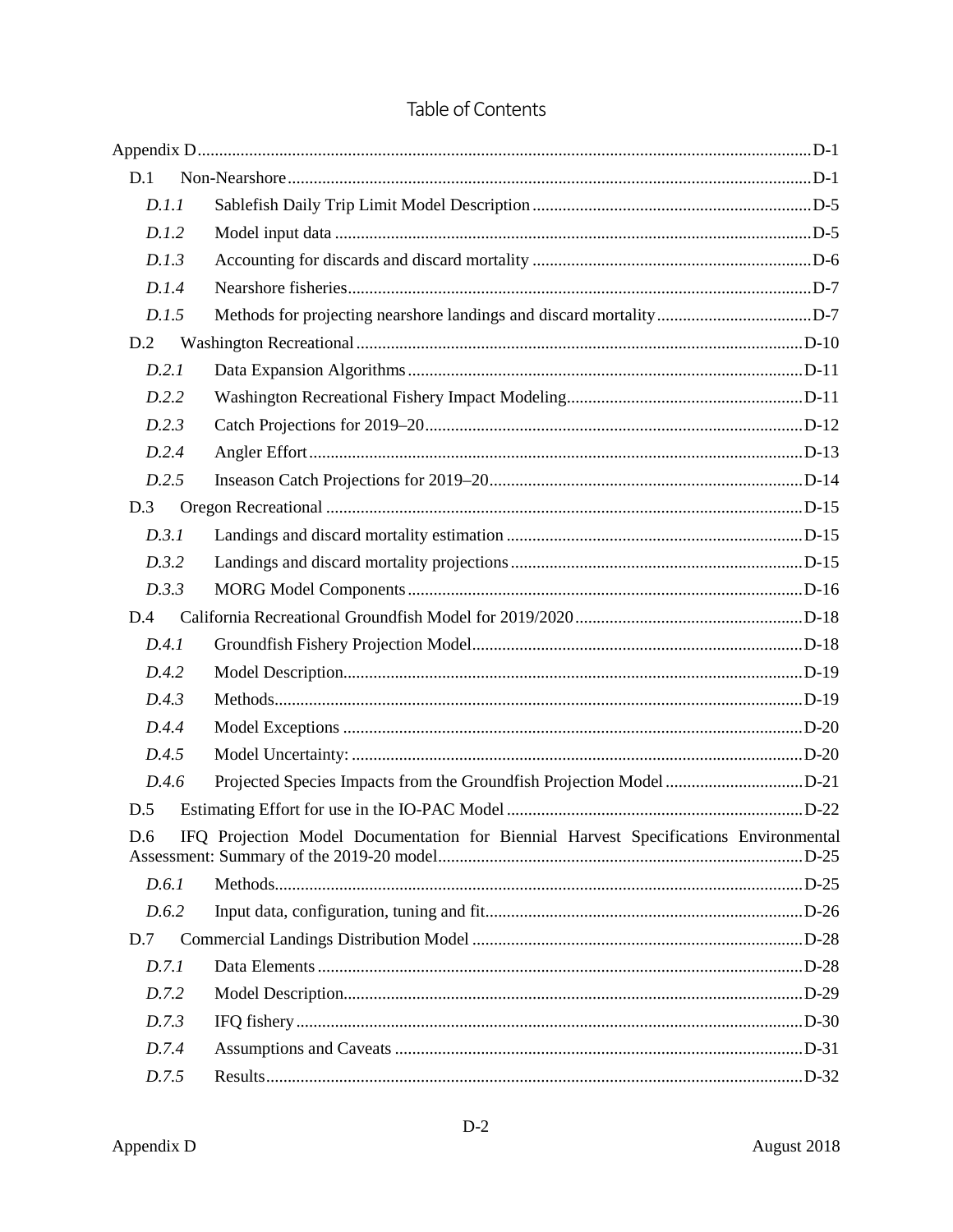# List of Tables

| Table D-1. Distribution of fish ticket landings among longline (hkl) and pot gear types in the limited entry |
|--------------------------------------------------------------------------------------------------------------|
| Table D-2. Distribution of observed sablefish landings north of 36° N lat., 2002-2016, among longline        |
| D-4                                                                                                          |
| Table D-3. Percent totals of observed sablefish landings in each management subarea north of 40° 10' N       |
| D-4                                                                                                          |
| Table D-4. Rates of species discard (2002-2016 average) observed on fixed gear sablefish sets deeper than    |
| 100 fm for rebuilding rockfish species, relative to retained sablefish, used to project bycatch impacts for  |
| D-4                                                                                                          |
| Table D-5. Rates of species discard (2002-2016 average) observed on fixed gear sablefish sets deeper than    |
| 100 fm for rebuilding rockfish species, relative to retained sablefish, used to project bycatch impacts for  |
|                                                                                                              |
| Table D-6. PacFIN codes used to assign vessel-daily landings and catch data to each sector D-6               |
| Table D-7. Methods and data sources used in the nearshore model to project discard mortality of overfished   |
| .D-9                                                                                                         |
| Table D-8. Washington recreational angler trips targeting bottom is by private and charter vessels as        |
|                                                                                                              |
|                                                                                                              |
| Table D-10. List of Washington and Oregon Port Groups and PacFIN PCIDs in the Landings Distribution          |
| D-33                                                                                                         |
| Table D-11. List of California Port Groups and PacFIN PCIDs in the Landings Distribution ModelD-34           |

# List of Figures

| Figure D-2. Washington recreational angler trips targeting bottom ish by both private and charter vessels |  |
|-----------------------------------------------------------------------------------------------------------|--|
|                                                                                                           |  |
|                                                                                                           |  |
|                                                                                                           |  |
| Figure D-5. Linkages between base year data, GMT landings projections, and the LDMD-35                    |  |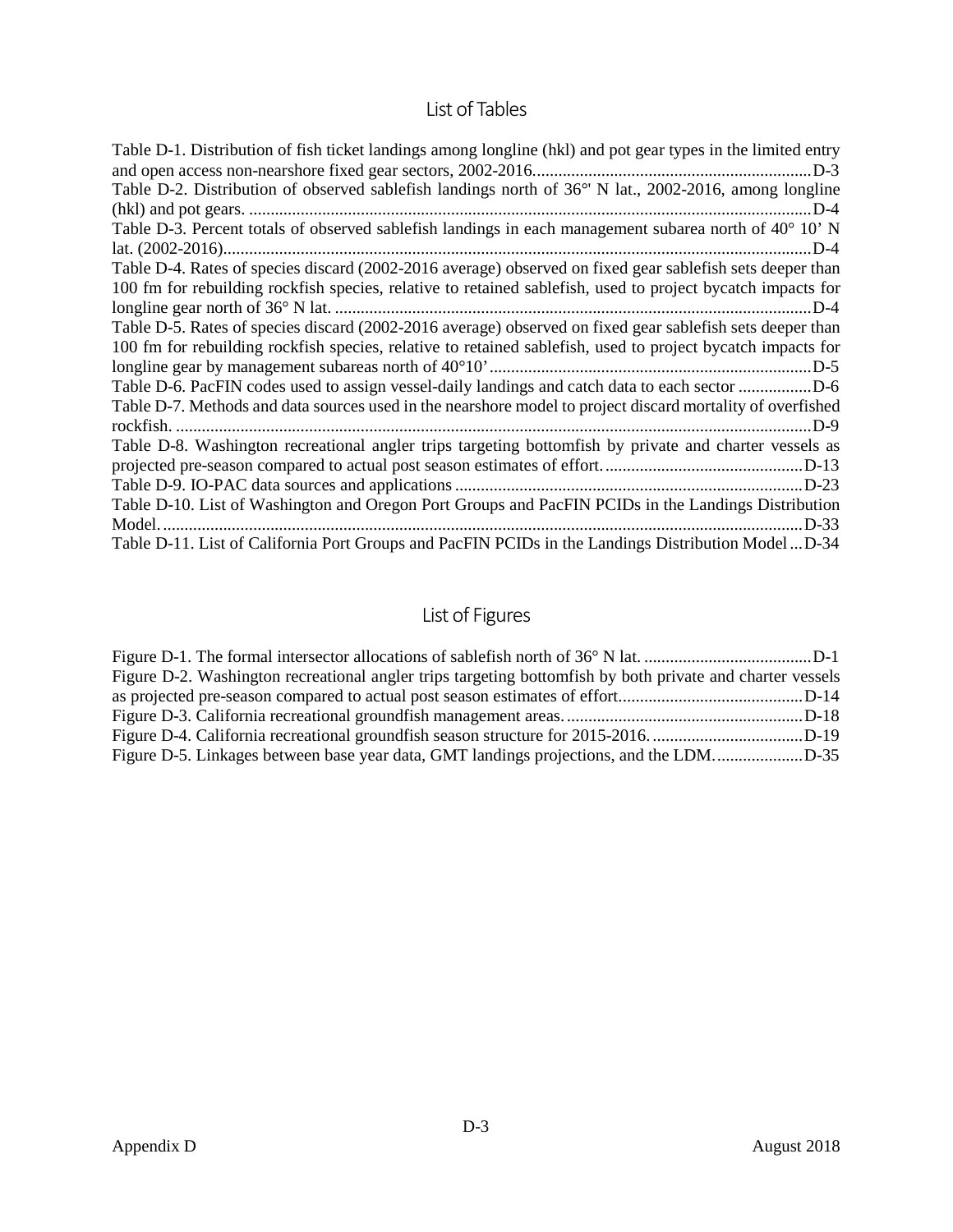# <span id="page-3-0"></span>**D.1** *Non-Nearshore*

The non-nearshore model projects bycatch impacts for limited entry and open access fixed gear vessels that are fishing seaward of the non-trawl RCA. The main focus is on bycatch of yelloweye rockfish. This model was reviewed by the Pacific Fishery Management Council's (PMFC) Scientific and Statistical Committee (SSC) in 2013 and endorsed as "best available science and appropriate for use in the 2015-16 specifications process." [\(Agenda Item F.7.b, Supplemental SSC Report, June 2013\)](http://www.pcouncil.org/wp-content/uploads/F7b_SUP_SSC_JUN2013BB.pdf) West Coast Groundfish Observer Program (WCGOP) observations on discards and landed catch 2002-2016 provide the primary data input for estimating bycatch with Pacific Fishery Information Network (PacFIN) fish ticket data also providing information on the distribution of catch among gear types. Data from 2016 were the most recent data available at the time of the analysis.

As also described in the Integrated Alternatives analysis, sablefish is the primary target for vessels fishing in these sectors. The sablefish (*Anoploploma fimbria*) annual catch limit (ACL) north of 36° N lat. is apportioned according to the formal intersector allocations shown in Figure D-1. Management measures are intended to keep the total mortality—i.e., discard mortality and landings—within the allocation for each sector. Because of the economic importance of sablefish, the bycatch impact analysis assumes that the annual sablefish allocation will be fully attained by the fixed gear fleets seaward of the Rockfish Conservation Area (RCA). WCGOP bycatch observations are therefore expressed as a ratio to the expected landings of sablefish.



#### <span id="page-3-1"></span>**Figure D-1. The formal intersector allocations of sablefish north of 36° N lat.**

The core structure of the projection model has not been changed from that used during the past five analyses (2009-10 through 2017-18). However, the 125 and 150 fathom projection bins were removed for 2019–20 as yelloweye bycatch has been fairly static in the fishery and if an issue were to arise inseason, the PFMC Groundfish Management Team (GMT) would assess the movement of the line at that time with the most recent data. Furthermore, with higher yelloweye rockfish ACLs proposed for 2019–20, there was less of a need to consider deeper depth restrictions.

Newly available observations were added such that the model now combines data from the fixed gear sablefish fishery north and south of 40° 10' N lat. from the years 2002-2016. Data from each year is weighted equally. There are tradeoffs with data accuracy and precision involved with stratifying observations to finer levels across attributes (i.e., time, area, depth, and gear type). Aggregating data across years allows reporting of retained and discarded catch of groundfish species by gear type at a finer latitudinal and depth scale than would otherwise be possible. Differences in the encounter rate of yelloweye (and previously canary) between depths and areas are the major focus of the model and so these stratifications have taken priority. The data is stratified by gear because of the differences in the rate of encounter between pot and longline gear types.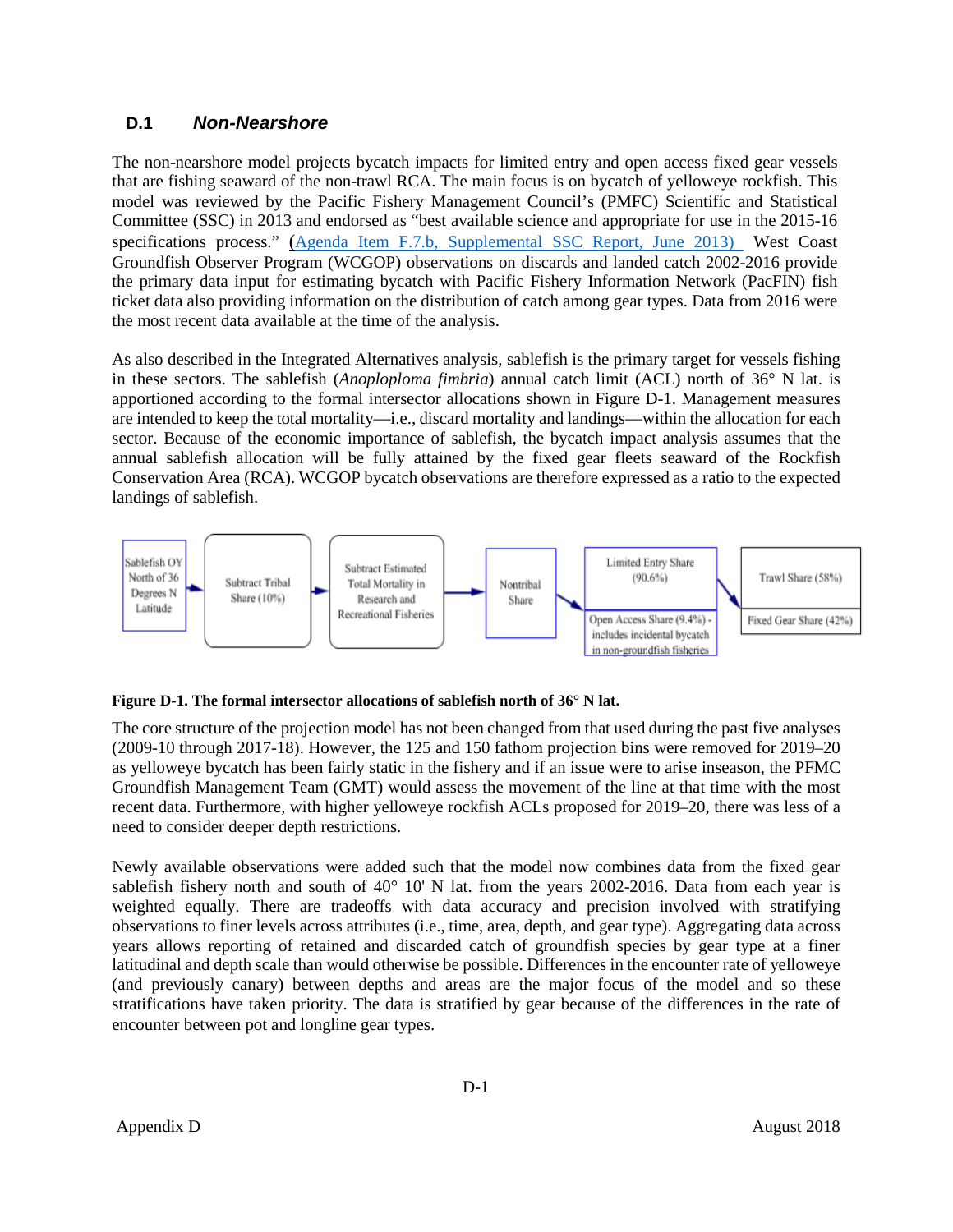Data summarizing observed retained and discarded catch from fishing efforts north of 40° 10' N lat. are stratified across three alternative depth ranges that are used to evaluate the potential impact of extending the seaward boundary of the non-trawl RCA on bycatch levels. As described in the Integrated Alternatives, the seaward RCA boundary is the key bycatch management measures in these non-nearshore sectors. Although the range of depths recorded for an individual fixed gear set by observers is commonly much smaller than for observed trawl tows, there is some uncertainty in the assignment of catch and discard from many sets to a specific 25 fm interval. For this exercise, the average of the beginning and ending depths of each set was used to represent the depth at which all fish on the set were caught.

The area stratification used in this model was developed first for use in the 2009-10 biennial management cycle. This stratification was arrived at through consideration of canary and yelloweye bycatch north of 40° 10' N lat. by depth and area and provides the Council with the option of employing differential seaward RCA boundaries within these areas. Four subareas were identified bounded by: 1) Cape Mendocino 40°10' N lat. to the boundary of the northern Eureka International North Pacific Fishery Commission (INPFC) statistical area at 43°30' N lat.; 2) Northern Eureka INPFC boundary to Cascade Head at 45°03' N lat.); 3) Cascade Head to Point Chehalis (46°54' N lat.), and 4) Point Chehalis to the U.S.-Canada border (49° N). Several alternative boundaries were evaluated. Analysts determined that the four listed above provided the greatest contrast and reliability between areas of high and low yelloweye bycatch. Since rockfish bycatch in the pot gear fleet is very small and there are very limited numbers of pot gear observations in some areas, results for this group are summarized with respect to depth only (without subareas). Note that the seaward non-trawl RCA was moved from 150 fm at 34°27´ N lat. in 2016 to 125 fm at 40°10´ N lat. in 2017.

To produce estimates of catch by area, the model must assume a distribution of sablefish catch between the areas north and south of 40°10' N lat. and between longline and pot gear types for both the open access and limited entry sectors. The assumed distribution is based on fish ticket landings for the years 2002-2016 (Table D-1). The 2002-2016 average of WCGOP observed landings are then used to project the distribution of the longline catch north of 40°10' N lat. among the four management subareas (Table D-2). The model then applies WCGOP observed discard rates to these projected catch distributions using the appropriate area, depth, and gear stratification to produce annual estimates of discard for the rebuilding rockfish encountered by the non-nearshore fixed gear sectors. Discard rates were calculated by dividing the total observed discard weight for each species by the weight of retained sablefish and are reported in Table D-3, Table D-4, and Table D-5. Data is available for all species encountered in the non-nearshore sectors; however, this projection model focuses on the rebuilding rockfish stocks and the potential need to adjust the seaward boundary of the RCA to lower their catch. The total mortality of other groundfish species discarded and landed by these sectors is reviewed and accounted for annually and will be addressed if catch reaches levels where a sector allocation or other catch limit is at risk of being exceeded. If necessary, the structure and data in this model could be used to project bycatch of species for which discard becomes a concern in the non-nearshore sectors.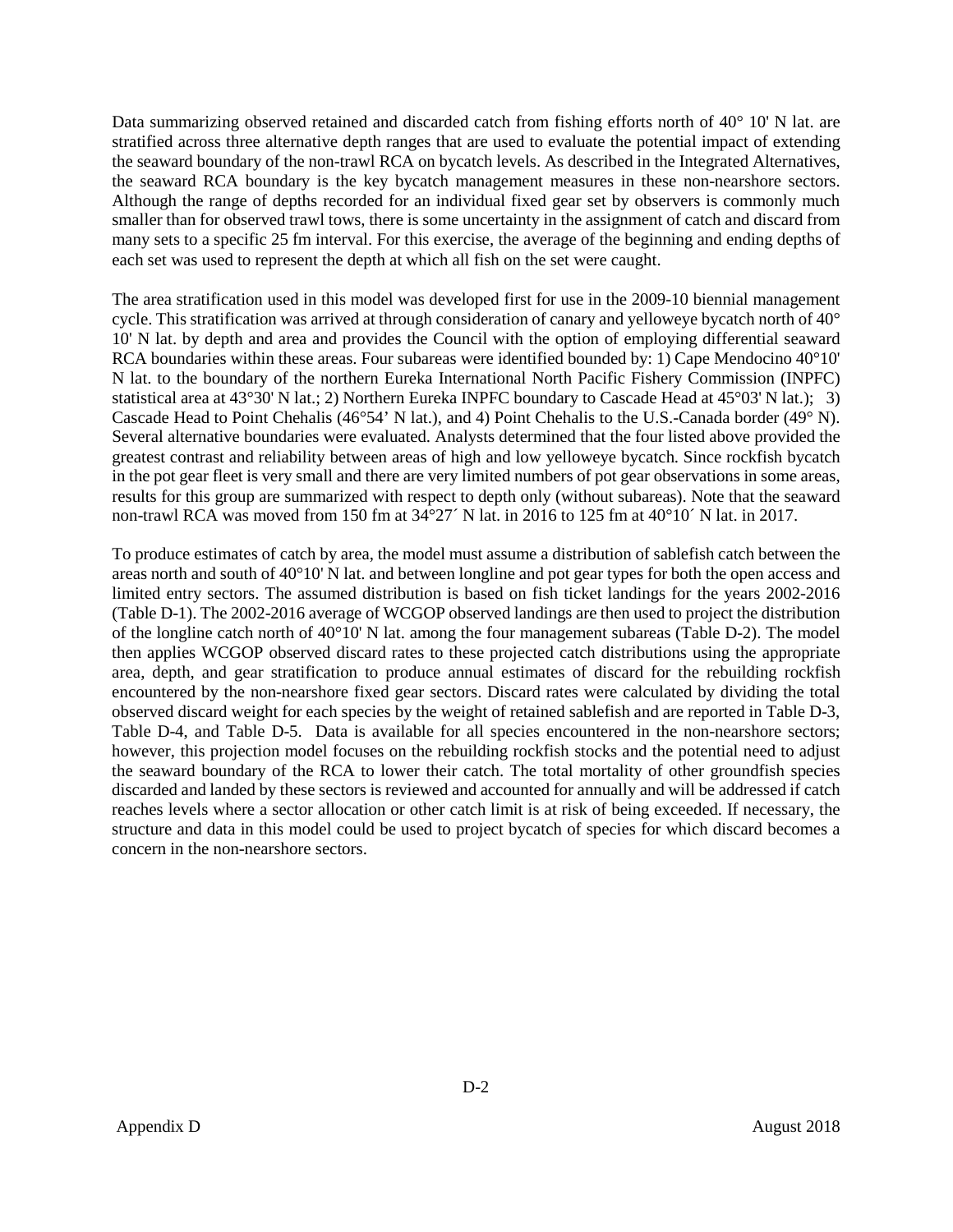|            |       |                                       | <b>LIMITED ENTRY</b>              |                  |              | <b>OPEN ACCESS</b>                 |       |                                   |     |              |  |  |  |
|------------|-------|---------------------------------------|-----------------------------------|------------------|--------------|------------------------------------|-------|-----------------------------------|-----|--------------|--|--|--|
|            |       | $36^\circ$ - 40 $^\circ$ 10' N<br>lat | $\overline{N}$ of 40°10' N<br>lat |                  | <b>Total</b> | $36^\circ - 40^\circ 10'$ N<br>lat |       | $\overline{N}$ of 40°10' N<br>lat |     | <b>Total</b> |  |  |  |
| Year       | hkl   | pot                                   | hkl                               | Pot              |              | hkl                                | pot   | hkl                               | pot |              |  |  |  |
| 2002       | 142   | 15                                    | 770                               | 345              | 1,271        | 116                                | 81    | 134                               | 16  | 346          |  |  |  |
| 2003       | 180   | 24                                    | 962                               | 587              | 1,753        | 119                                | 143   | 236                               | 29  | 527          |  |  |  |
| 2004       | 193   | 58                                    | 1,202                             | 573              | 2,025        | 86                                 | 156   | 175                               | 13  | 431          |  |  |  |
| 2005       | 194   | $\boldsymbol{0}$                      | 1,273                             | 618              | 2,085        | 109                                | 262   | 406                               | 105 | 881          |  |  |  |
| 2006       | 165   | 50                                    | 1,351                             | 562              | 2,127        | 71                                 | 156   | 256                               | 186 | 668          |  |  |  |
| 2007       | 181   | 39                                    | 1,078                             | 392              | 1,690        | 29                                 | 108   | 159                               | 33  | 330          |  |  |  |
| 2008       | 196   | 38                                    | 1,145                             | 398              | 1,777        | 56                                 | 130   | 236                               | 25  | 447          |  |  |  |
| 2009       | 238   | 55                                    | 1,495                             | 440              | 2,228        | 38                                 | 137   | 277                               | 38  | 490          |  |  |  |
| 2010       | 308   | 57                                    | 1,448                             | 464              | 2,277        | 53                                 | 123   | 198                               | 29  | 403          |  |  |  |
| 2011       | 322   | 56                                    | 1,176                             | $\overline{303}$ | 1,858        | 69                                 | 145   | 157                               | 45  | 416          |  |  |  |
| 2012       | 266   | 65                                    | 989                               | 203              | 1,523        | 37                                 | 82    | 110                               | 22  | 251          |  |  |  |
| 2013       | 217   | 41                                    | 664                               | 253              | 1,174        | 25                                 | 51    | 50                                | 8   | 135          |  |  |  |
| 2014       | 235   | 65                                    | 614                               | 277              | 1,191        | 62                                 | 125   | 47                                | 13  | 247          |  |  |  |
| 2015       | 274   | 50                                    | 797                               | 312              | 1,433        | 62                                 | 174   | 117                               | 37  | 391          |  |  |  |
| 2016       | 311   | 56                                    | 859                               | 315              | 1,541        | 39                                 | 163   | 135                               | 34  | 371          |  |  |  |
| Total      | 3,422 | 667                                   | 15,821                            | 6,042            | 25,952       | 971                                | 2,037 | 2,693                             | 633 | 6,334        |  |  |  |
| % of Total | 13%   | 3%                                    | 61%                               | 23%              | 100%         | 15%                                | 32%   | 43%                               | 10% | 100%         |  |  |  |

<span id="page-5-0"></span>**Table D-1. Distribution of fish ticket landings among longline (hkl) and pot gear types in the limited entry and open access non-nearshore fixed gear sectors, 2002-2016.**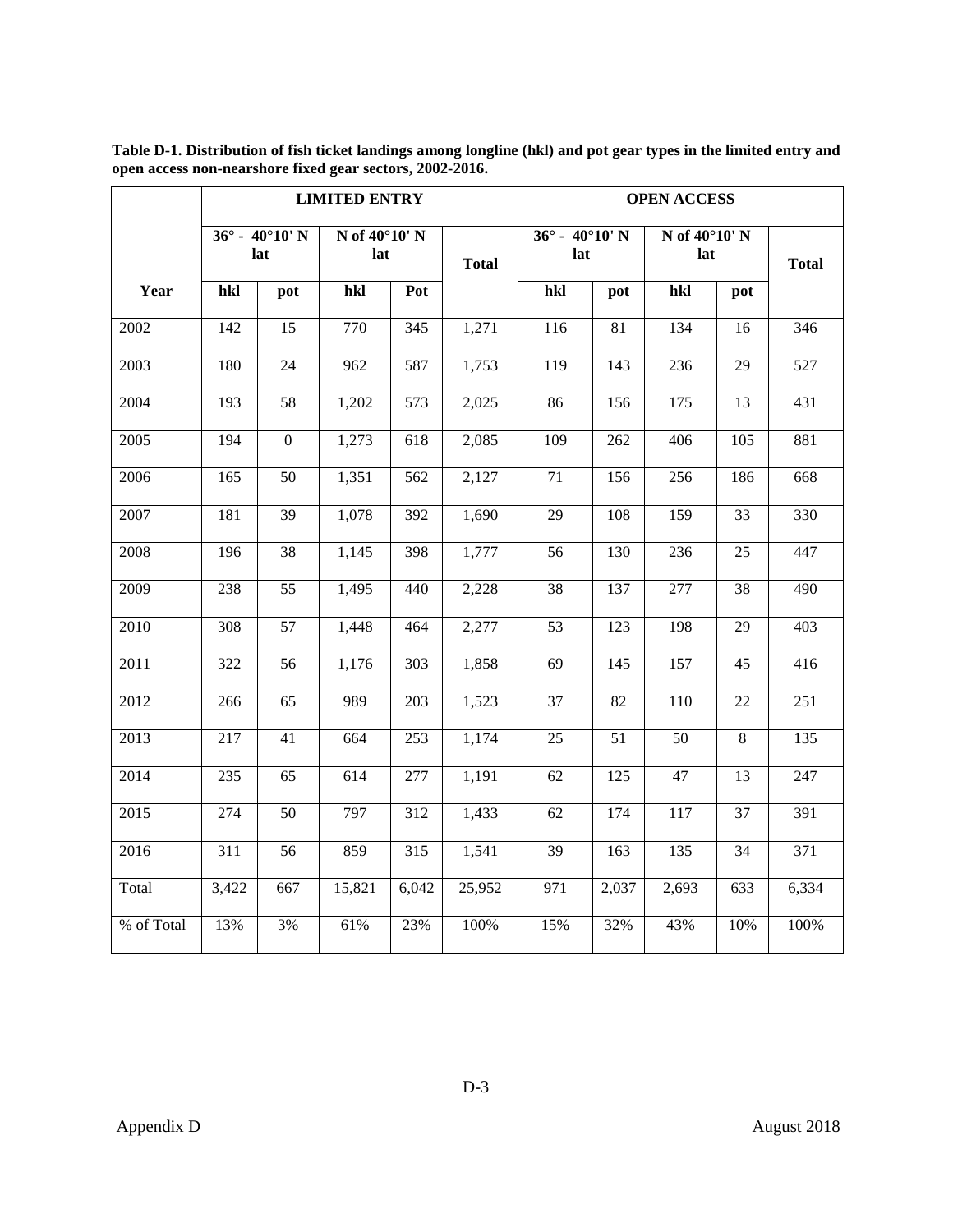| Observed    | $36^\circ$ - 40°10' N |         | N of<br>$40^{\circ}10'$ N | $40^{\circ}10'$ N <sup>1</sup><br>to<br>43°30 N | $43^{\circ}30^{\prime}N^2$<br>to<br>$45^{\circ}03'$ N | 45°03' N <sup>3</sup><br>to<br>$46^{\circ}54'$ N | N of<br>$46^{\circ}54'$ N | N of<br>$40^{\circ}10'$ N |  |  |  |
|-------------|-----------------------|---------|---------------------------|-------------------------------------------------|-------------------------------------------------------|--------------------------------------------------|---------------------------|---------------------------|--|--|--|
| landings    | hkl                   | pot     | hkl                       |                                                 | hkl                                                   |                                                  |                           |                           |  |  |  |
| Pounds      | 935,384               | 841,272 | 8,312,583                 | 1,497,160                                       | 2,443,181                                             | 1,572,324                                        | 2,799,918                 | 4,275,374                 |  |  |  |
| Metric tons | 424                   | 382     | 3,771                     | 679                                             | 1,108                                                 | 713                                              | 1,270                     | 1,939                     |  |  |  |

<span id="page-6-0"></span>**Table D-2. Distribution of observed sablefish landings north of 36°' N lat., 2002-2016, among longline (hkl) and pot gears.** 

<span id="page-6-1"></span>**Table D-3. Percent totals of observed sablefish landings in each management subarea north of 40°10' N lat. (2002-2016).**

| % of Total in<br>each Sub-Area | $40^{\circ}10'$<br>to<br>$43^\circ$ N | 43°30'<br>to<br>$45^{\circ}03'$ N | $45^{\circ}03'$<br>to<br>$46^{\circ}54'$ N | N of<br>$46^{\circ}54'$ N |
|--------------------------------|---------------------------------------|-----------------------------------|--------------------------------------------|---------------------------|
| Total                          | 18%                                   | 29%                               | 19%                                        | 34%                       |
| min                            | 6%                                    | 5%                                | 4%                                         | 8%                        |
| max                            | 35%                                   | 40%                               | 45%                                        | 55%                       |
| mean                           | 18%                                   | 28%                               | 19%                                        | 35%                       |
| stdev                          | 9%                                    | 10%                               | 11%                                        | 15%                       |

<span id="page-6-2"></span>**Table D-4. Rates of species discard (2002-2016 average) observed on fixed gear sablefish sets deeper than 100 fm for rebuilding rockfish species, relative to retained sablefish, used to project bycatch impacts for longline gear north of 36° N lat.**

|                           |        | $36^\circ$ - 40 $^\circ$ 10' N | N of $40^{\circ}10'$ N |        |  |  |  |  |
|---------------------------|--------|--------------------------------|------------------------|--------|--|--|--|--|
| <b>Rebuilding Species</b> | hkl    | pot                            | hkl                    | pot    |  |  |  |  |
| <b>Cowcod Rockfish</b>    | 0.0000 | 0.0000                         | 0.0000                 | 0.0000 |  |  |  |  |
| Yelloweye Rockfish        | 0.0000 | 0.0000                         | 0.0006                 | 0.0000 |  |  |  |  |

<span id="page-6-3"></span><sup>&</sup>lt;sup>1</sup> Col/Eur Line

<span id="page-6-4"></span><sup>2</sup> Cascade Head, OR

<span id="page-6-5"></span><sup>&</sup>lt;sup>3</sup> Pt Chehalis, WA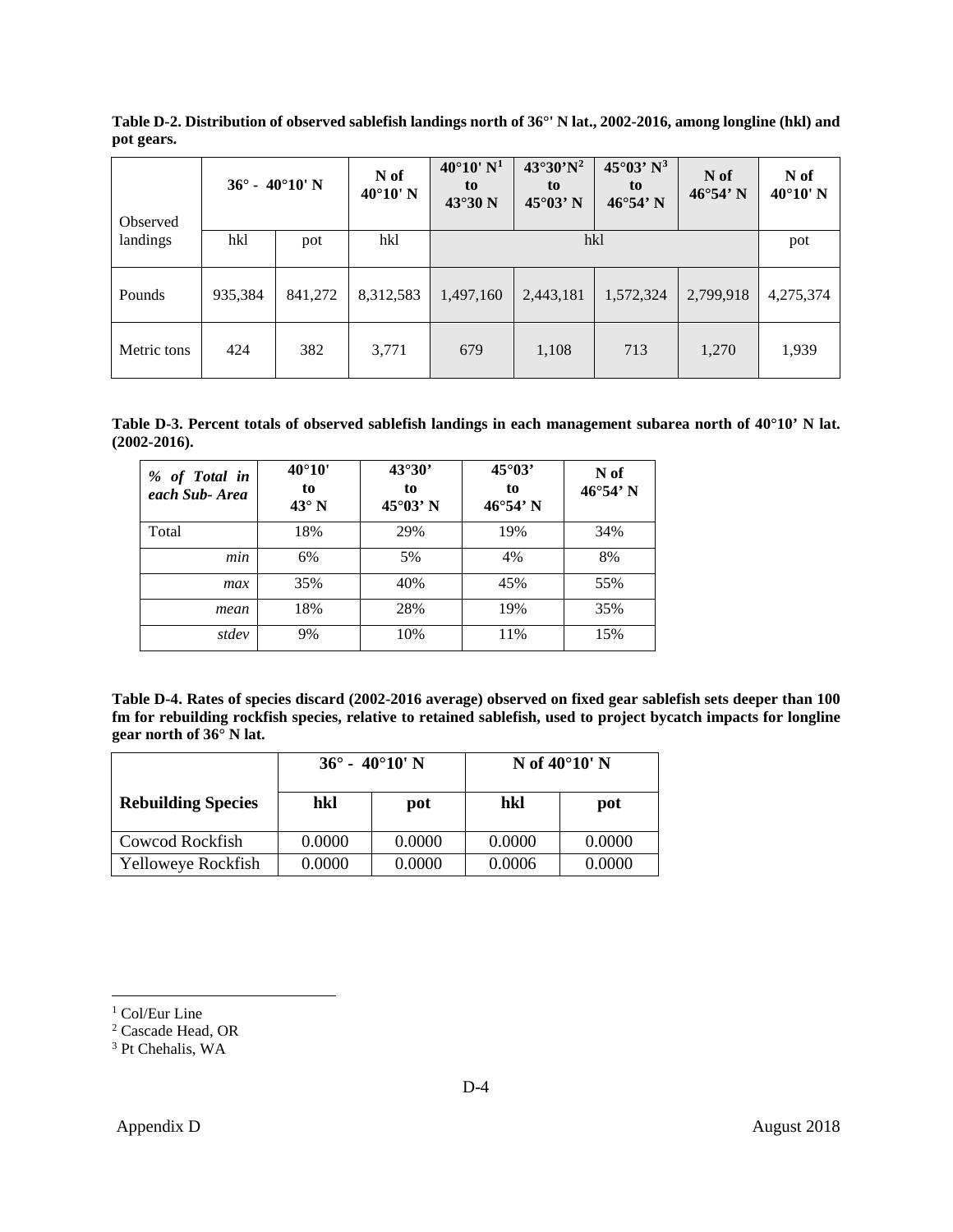<span id="page-7-2"></span>**Table D-5. Rates of species discard (2002-2016 average) observed on fixed gear sablefish sets deeper than 100 fm for rebuilding rockfish species, relative to retained sablefish, used to project bycatch impacts for longline gear by management subareas north of 40°10' N lat.**

| <b>Rebuilding Species</b> | $40^{\circ}10'$<br>to<br>$43^\circ$ N | $43^\circ 30$ N<br>to<br>$45^{\circ}03'$ N | $45^{\circ}03'$ N<br>tο<br>$46^{\circ}54'$ N | N of $46^{\circ}54'$ N |
|---------------------------|---------------------------------------|--------------------------------------------|----------------------------------------------|------------------------|
| Cowcod Rockfish           | 0.0000                                | 0.0000                                     | 0.0000                                       | 0.0000                 |
| Yelloweye Rockfish        | 0.0003                                | 0.0006                                     | 0.0004                                       | 0.0008                 |

# <span id="page-7-0"></span>*D.1.1* **Sablefish Daily Trip Limit Model Description**

The catch projection models used in this analysis are multiple linear regression models that relate trip limits and other predictor variables to bimonthly or monthly landings, separately for each fishery. They are also used for inseason management. Detailed descriptions of the models can be found in [Appendix A of the](http://www.pcouncil.org/groundfish/fishery-management-plan/fmp-amendment-16-5/#16-5)  [2011-2012](http://www.pcouncil.org/groundfish/fishery-management-plan/fmp-amendment-16-5/#16-5) harvest specifications EIS. Models were originally produced by members of the GMT, Oregon Department of Fish and Wildlife (ODFW), National Oceanic and Atmospheric Administration (NOAA) Southwest Fisheries Science Center (SWFSC) and Northwest Fisheries Science Center (NWFSC) in 2006 (limited entry) and 2009 (open access). Changes in model specification are made as needed over time, to increase accuracy of projections where possible. Changes since the 2017-18 harvest specifications include: New landings data through 2017 were added to all four models. The time range of data included in each model varies between from 2008-2017, to 2015-2017, depending on its information content for making projections. Furthermore, due to recent high attainment in the OA North, landings were weighted towards more recent years in order to account for recent trends and the variability. Accuracy of prediction varies among the four models. Of the four, the best fit of predicted to actual, bimonthly landings is produced by the limited entry (LE) fishery North model, with an  $\mathbb{R}^2$  value of 0.8973. Under the most recent data, the worst fit between predicted and actual landings comes from the Open Access (OA) fishery South model, with an  $R^2$  value of 0.6014. However, in spite of the relatively low model fit, landings in the OA South have been extremely low in recent years and therefore there is little concern of exceeding the landing share.

# <span id="page-7-1"></span>*D.1.2* **Model Input Data**

Landings and catch data were acquired from PacFIN Comprehensive FT database using the "GMT Sablefish Flags". This flag initially assigns vessel-daily landings data to each sector based on the fields described i[n Table D-6.](#page-8-1)

Starting in 2017, all sablefish landings were required to be reported on electronic fish tickets. For the LE North fishery, the software tracks landings accumulation by vessel, against their sablefish endorsed tier permits. If the vessel has active sablefish endorsed primary tier permits attached, the season is open, and there is room on the attached permits, landings are counted as primary. When either the tier permits on the vessel are exhausted, or the season ends, landings are then counted as daily trip limits (DTL). The algorithm in the software adheres to the specific federal regulations concerning primary and DTL landings i[n 50 CFR](https://www.law.cornell.edu/cfr/text/50/660.232)  [660.232.](https://www.law.cornell.edu/cfr/text/50/660.232) If a vessel is not landing against a tier permit, but has a fixed gear endorsement (with or without a trawl endorsement), then it is landed in LE. If only a trawl endorsement is present, it is OA. To separate by area, all landings north of the INPFC Conception area (Mexico/US border to Point Conception) are counted against the limits south of 36°N lat., while all other landings are considered north.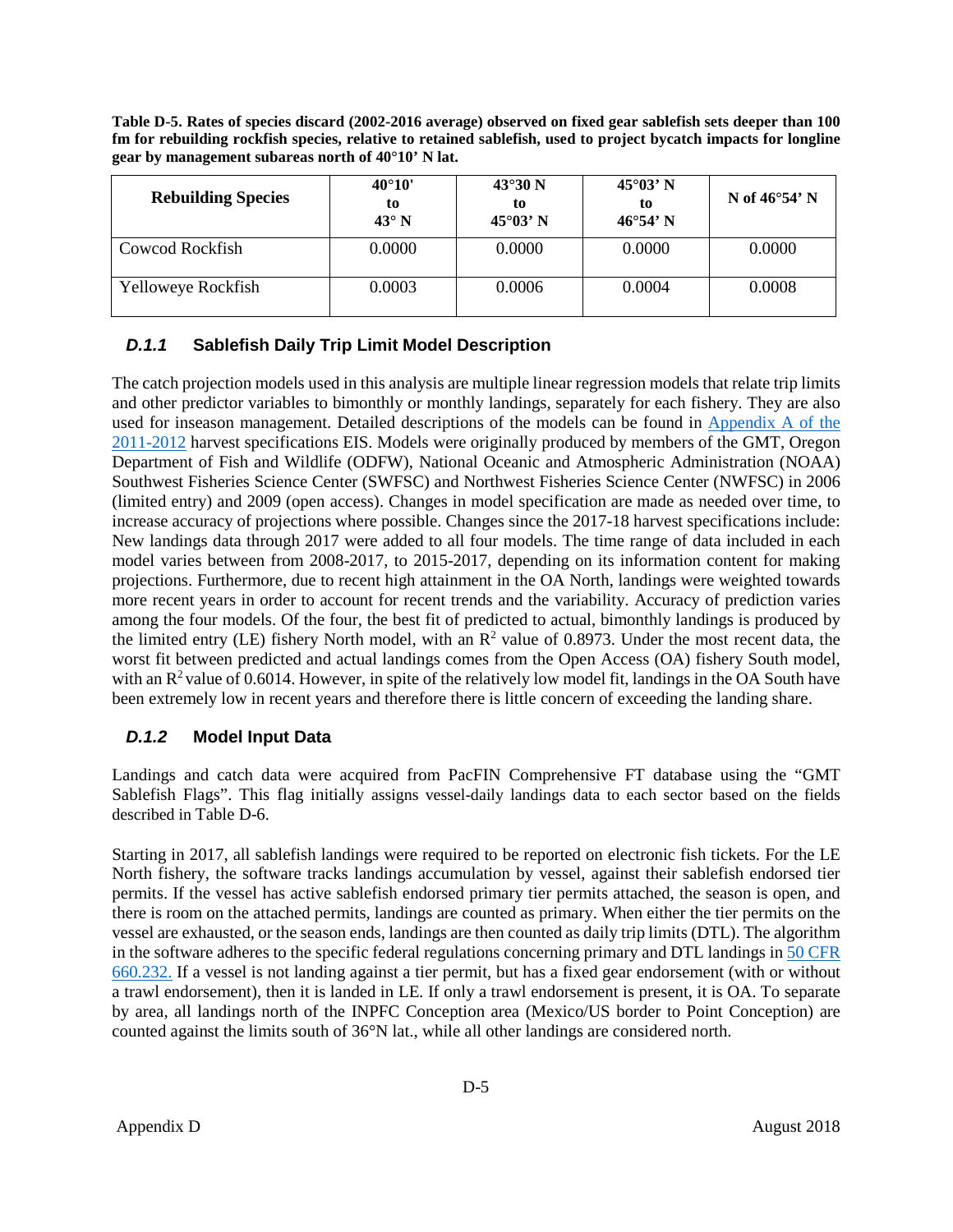| <b>Field</b>             | Value                     | <b>Description</b>                                |
|--------------------------|---------------------------|---------------------------------------------------|
| Council Code             | P                         | PFMC only                                         |
| Is IFQ landing           | F                         | No IFQ landings included                          |
| PacFIN Species Code      | SABL                      | Sablefish Only                                    |
| Round_weight_lbs         | >0                        | Must have landed at least 1<br>pound of sablefish |
| Participation group code | C                         | Commercial tickets only                           |
| Removal type code        | Not in " $R$ " or " $E$ " | Not research or EFP                               |
| PacFIN group gear code   | Not in "TWL" or<br>"TWS"  | No trawl gear used                                |

<span id="page-8-1"></span>**Table D-6. PacFIN codes used to assign vessel-daily landings and catch data to each sector**

## <span id="page-8-0"></span>*D.1.3* **Accounting for Discards and Discard Mortality**

Harvest guidelines applicable the sablefish DTL fisheries were reduced in order to account for discard mortality, which resulted in landed shares for use in projection modeling to predict landings, and determine necessary trip limits. A harvest guideline is defined as numerical management harvest objective which is not a quota. These are either cited in regulation or calculated from other higher level numerical management objectives appearing in regulation.

For sablefish north of 36° N lat., the applicable harvest guideline was multiplied by 23.0 percent (discard rate estimate), and by 20 percent (discard mortality rate estimate); for sablefish south of 36° N lat. the discard rate estimate was 11 percent. Then that product (estimated dead discarded sablefish) was subtracted from the harvest guideline, resulting in a "landed share", which projected landings should be beneath, in order to keep total catch within the harvest guideline. The estimated discard rate used by GMT was taken from the report "Estimated Discard and Catch of Groundfish Species in the 2016 US West Coast Fisheries" by Somers et al. (2017). The discard mortality rate estimate was taken from information in Davis (2001) and Shirripa and Colbert (2006). [Shirripa \(](https://www.pcouncil.org/wp-content/uploads/Sable07v3_0.pdf)2008) used experimental data and sea surface temperature to predict varying release mortality by gear. The GMT considered that Davis (2001) demonstrated high sensitivity to temperature and deck time, along with high variability of predicted discard mortality in Shirripa and Colbert (2006) informed by sea surface temperature data, and adopted an estimate of 20 percent. This value was also used in the 2015 update assessment (Johnson*, et al.* 2015).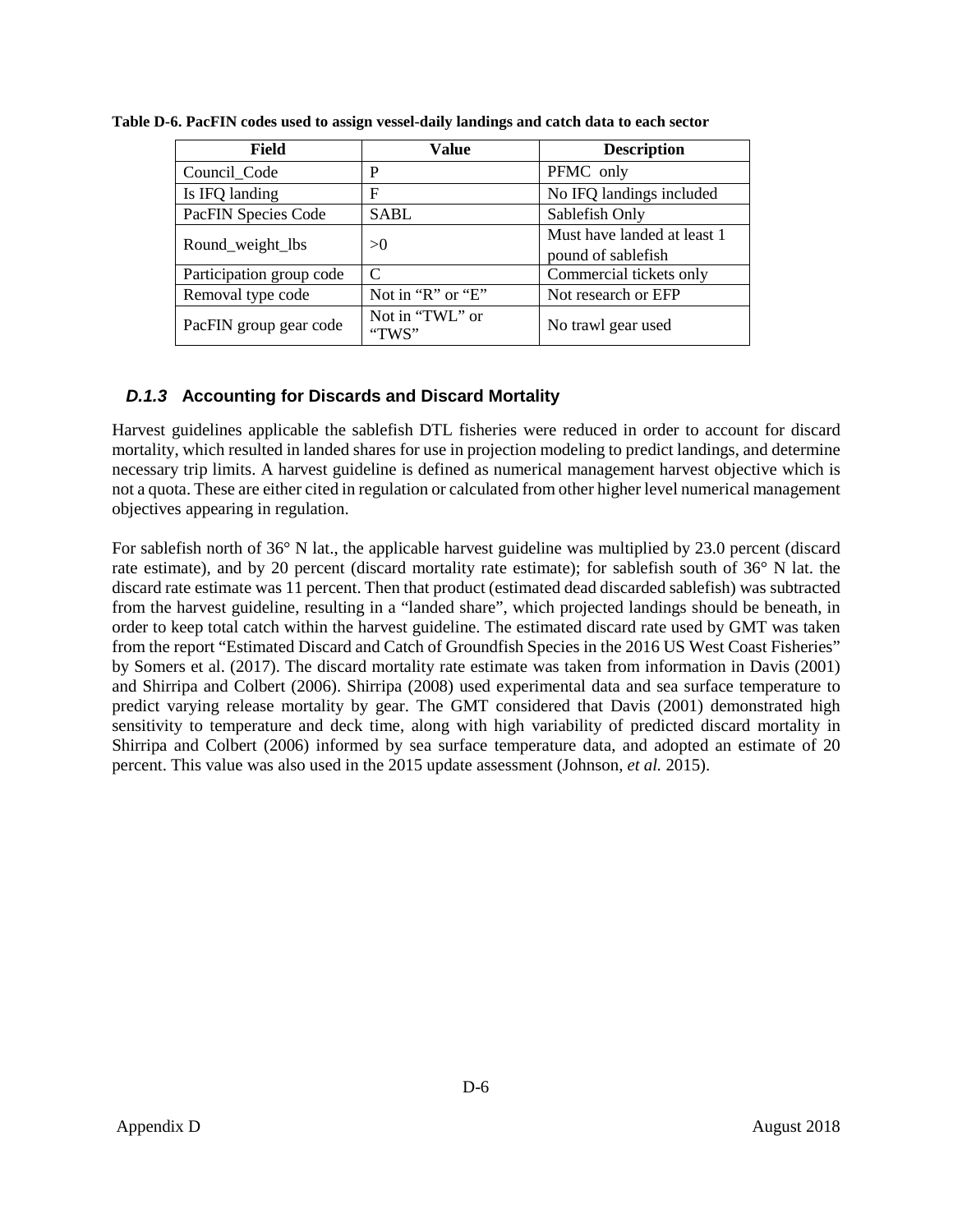# <span id="page-9-0"></span>*D.1.4* **Nearshore Fisheries**

The Nearshore fishery is comprised of small vessels operating of the coasts of Oregon and California that are considered OA federally, but operate under state limited entry programs. While the fishery predominately caters to the live fish markets as they receive much greater prices for live "plate-sized" fish, there is also a smaller secondary component that caters to the fillet markets. Federally managed species that comprise the fishery are nearshore rockfishes, lingcod, cabezon, California scorpionfish, and kelp greenling.

In terms of catch accounting, all landings for the nearshore fishery are recorded on fish tickets. However, discard mortality has to be estimated since less than 20 percent of total trips are observed each year. To estimate total discard mortality for both observed and unobserved trips, discards from the portion of observed trips are applied to the unobserved trips by the WCGOP. This same general approach is also used to project future discard mortality for the nearshore (described in greater detail below).

# <span id="page-9-1"></span>*D.1.5* **Methods for Projecting Nearshore Landings and Discard Mortality**

Separate approaches are used to project future landings and discard mortality for the nearshore fisheries. Landings are projected using three different approaches: (1) full attainment of landings targets is assumed for high attainment stocks (e.g., Oregon black rockfish); (2) via trip limits models for stocks where changes are proposed (e.g., lingcod and canary rockfish); and (3) via trend analysis (including averages where trend is flat) for low attainment stocks of which regulations are similar to the past.

To project total economic value associated with nearshore landings, the total ex-vessel price (i.e., paid to the fishermen) associated with these landings is expanded to include the "multiplier" effects that these landings also generate to processors, fishery-related businesses (e.g., boat yards), and coastal communities in general. In short, the value generated by fishing extends far beyond just the price paid to fishermen. These secondary effects of additional value as fish sale proceeds trickle throughout coastal communities are generated using the IO-PAC model (not just for the nearshore fishery, but for all fisheries).

Future discard mortality projections are produced by the nearshore model, which was designed to directly mimic the procedures used by WCGOP to estimate post-season "actual" catch. This mimicry is important since the WCGOP estimates are the official mortality source used in the management of the nearshore fishery. Mismatches would compromise the ability of the model to reliably produce projections to meet management objectives. Note that there has been desire to improve the nearshore model. If improvements were identified, it would be prudent to first update the WCGOP estimation procedures and then make the same changes to the nearshore model to maintain mimicry.

Desire to improve the nearshore model has predominately stemmed from some rather large inaccuracies in the past of yelloweye rockfish (e.g., the model projected 1.1 mt of yelloweye for 2013, but the actual WCGOP estimate was 2.7 mt). However, it should be noted that past inaccuracies were mainly attributed to model inputs (i.e., projected landings and multi-year grand mean bycatch rates) not matching the WCGOP catch estimation inputs (i.e., actual landings and year-specific bycatch rates) and not due to model itself since it once again it directly mimics the WCGOP estimation procedures. Therefore, the best means to improve the accuracy of the nearshore model would be to better predict actual landings or the yearly bycatch rates used in WCGOP estimates.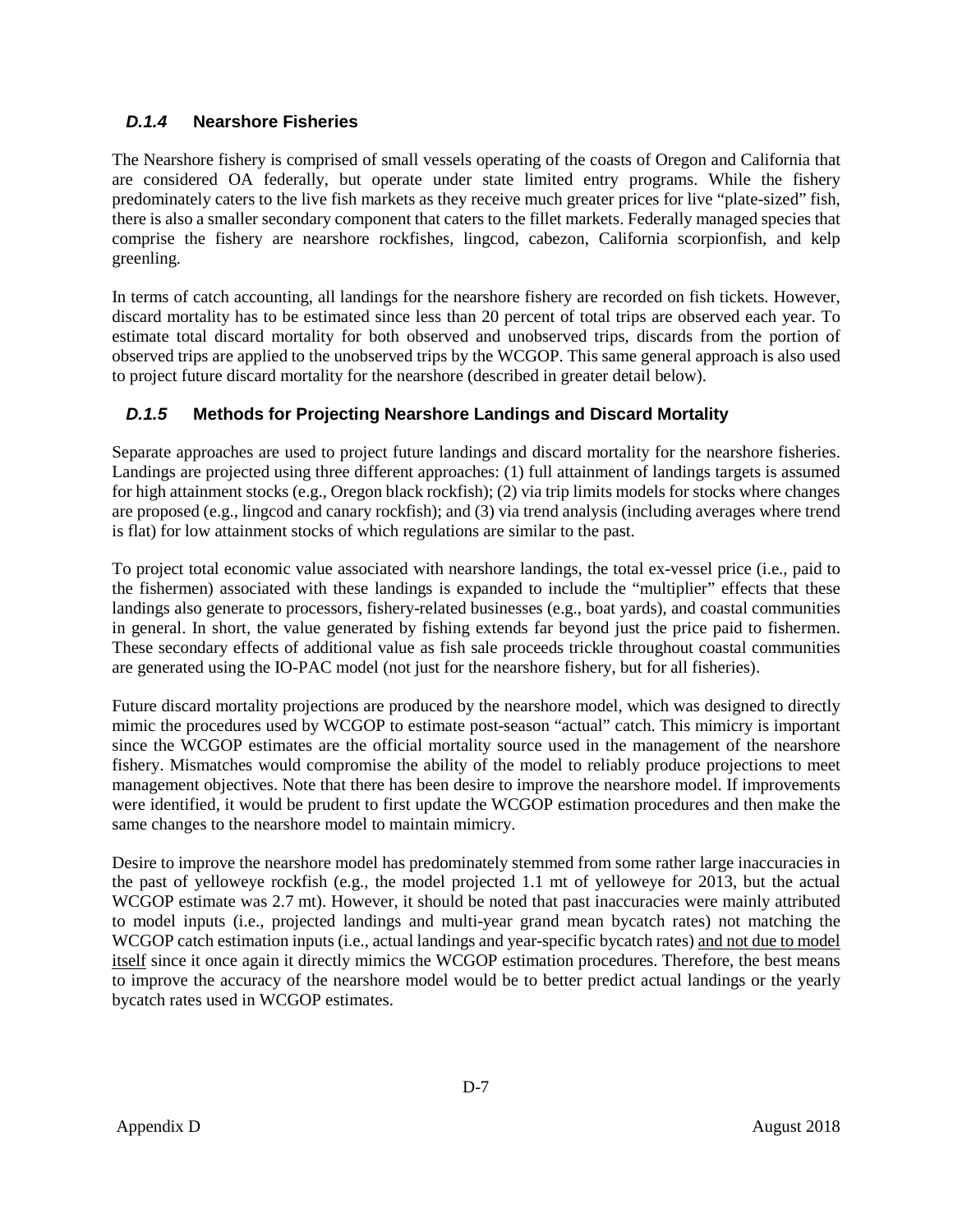One of the main suggestions to possibly improve the accuracy of yelloweye rockfish projections was to investigate using recent bycatch rate data instead of the multi-year grand means that date back to 2004. However, the GMT determined in 2017 there has not been much if any trend in annual bycatch rates that would warrant only using more recent years. Further, if only more recent years were used, it would reduce the ability to evaluate future uncertainty of which is better defined by more years of data.

The GMT concluded that the main source of inaccuracy with the nearshore model has been very high volatility in annual bycatch rates that are used by WCGOP for estimates of catch. Since the annual bycatch rates fluctuate by a large degree from year to year and cannot be accurately predicted at this time, this means that the bycatch rate inputs from the nearshore model that are based on averages will oftentimes differ from the annual bycatch rates (and sometimes by large degrees).

The main issue with the nearshore model has therefore been an overreliance in the accuracy of the point estimate projections. Until the annual bycatch rates can be better predicted, the nearshore model projections should be only viewed as "ball-park". The GMT has developed a preliminary bootstrap model to project the uncertainty associated with future nearshore projections, but more work needs to be done until it can be used for management purposes.

In regards to methodology, the nearshore model uses a multi-species bycatch rate approach that is depthand area-specific (described in detail in [2009-2010 FEIS\)](https://www.pcouncil.org/groundfish/background/document-library/environmental-impact-statements/2009-2010-final-environmental-impact-statement/). A walk-through of how the model works is provided in [Table D-7.](#page-11-0)

There have been numerous recent improvements to both the WCGOP estimation procedures and the nearshore model since the 2017-2018 biennial harvest specifications and management measures. These are described in detail in Appendix A of the integrated alternatives for 2019–20.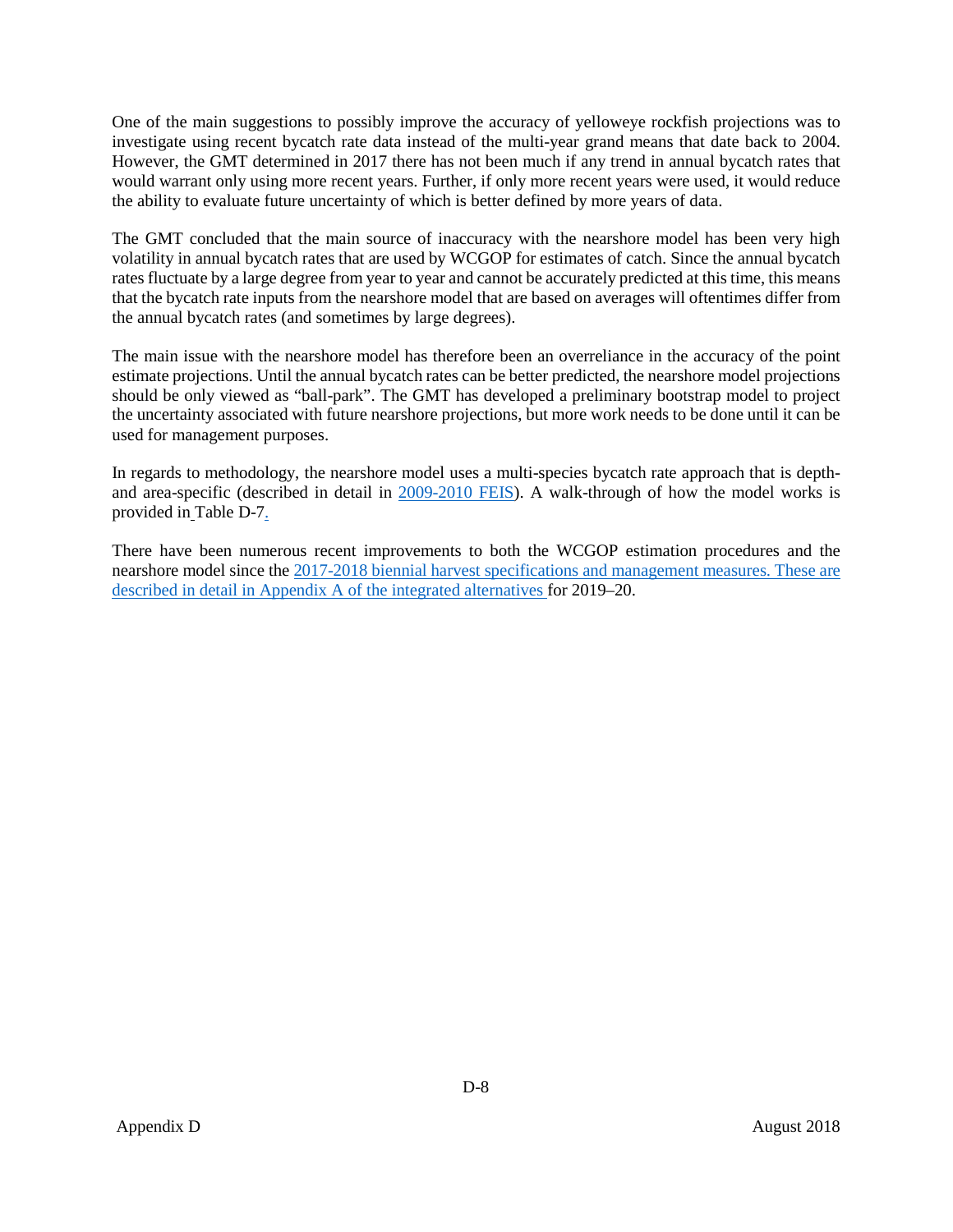**Table D-7. Methods and data sources used in the nearshore model to project discard mortality of overfished rockfish.**

<span id="page-11-0"></span>

|                                                                                                                                                                                                                                                                                                                                                                                                   | STEP 1:<br>STEP 2:<br><b>Bycatch rates by depth</b><br><b>Users</b><br>from WCGOP observed<br>enters<br>trips<br>projected<br><b>Landings of</b><br>targets |       | STEP 3:<br>Depth of Landings provided by Landings of each species<br><b>WCGOP</b> |                                                                                                                                                    |                                                                                                                                           | STEP 4:<br>split by depth = Step $2 x$<br>Step 3. Then summed<br>(black shading)                                                         |                                                                                                                                       |                                                                                                                              | STEP 5:<br>Discarded mt computed =<br>Bycatch rates (Step 1) by<br>depth applied to sum of<br>landings by depth        |                                                                                                                                       |                                                                                                                              | STEP 6:<br><b>Discard mortality rates applied</b><br>to discarded mt (from step 5)                                           |        |       | STEP <sub>7</sub> :<br><b>Discarded mortality by</b><br>$depth = Step 5 x Step 6.$<br>Sum is the total mortality |               |          |     |                     |       |       |                                        |               |  |
|---------------------------------------------------------------------------------------------------------------------------------------------------------------------------------------------------------------------------------------------------------------------------------------------------------------------------------------------------------------------------------------------------|-------------------------------------------------------------------------------------------------------------------------------------------------------------|-------|-----------------------------------------------------------------------------------|----------------------------------------------------------------------------------------------------------------------------------------------------|-------------------------------------------------------------------------------------------------------------------------------------------|------------------------------------------------------------------------------------------------------------------------------------------|---------------------------------------------------------------------------------------------------------------------------------------|------------------------------------------------------------------------------------------------------------------------------|------------------------------------------------------------------------------------------------------------------------|---------------------------------------------------------------------------------------------------------------------------------------|------------------------------------------------------------------------------------------------------------------------------|------------------------------------------------------------------------------------------------------------------------------|--------|-------|------------------------------------------------------------------------------------------------------------------|---------------|----------|-----|---------------------|-------|-------|----------------------------------------|---------------|--|
|                                                                                                                                                                                                                                                                                                                                                                                                   |                                                                                                                                                             |       | Depth bin (fathoms)                                                               |                                                                                                                                                    |                                                                                                                                           |                                                                                                                                          | Depth bin (fathoms)                                                                                                                   |                                                                                                                              |                                                                                                                        |                                                                                                                                       | Depth bin (fathoms)                                                                                                          |                                                                                                                              |        |       | Depth bin (fathoms)                                                                                              |               |          |     | Depth bin (fathoms) |       |       | Depth bin (fathoms)                    |               |  |
|                                                                                                                                                                                                                                                                                                                                                                                                   |                                                                                                                                                             |       | $0-10$   11-20   21-30   30+                                                      |                                                                                                                                                    |                                                                                                                                           |                                                                                                                                          | $0-10$   11-20   21-30   30+                                                                                                          |                                                                                                                              |                                                                                                                        |                                                                                                                                       | $0-10$  11-20   21-30   30+   0-10   11-20   21-30   30+                                                                     |                                                                                                                              |        |       |                                                                                                                  |               | $0 - 10$ |     | 11-20   21-30       | $30+$ |       | 0-10   11-20  21-30  30+               |               |  |
| Bycatch stock<br>Yelloweye Rockfish                                                                                                                                                                                                                                                                                                                                                               | 0.0031                                                                                                                                                      | 0.012 | 0.043 0.003                                                                       |                                                                                                                                                    | $0.000$ 53.6% 46.4%                                                                                                                       |                                                                                                                                          | 0.0%                                                                                                                                  | 0.0%                                                                                                                         |                                                                                                                        |                                                                                                                                       |                                                                                                                              |                                                                                                                              | 0.3181 | 1.533 |                                                                                                                  | $0.196$ 0.005 | 28%      | 45% | 67<                 | 100%  | 0.089 | 0.690                                  | 0.131   0.005 |  |
| <b>Target stocks</b><br><b>Black Rockfish</b><br>Cabezon<br>Lingcod<br><b>Black and Yellow Rockfish</b><br>Blue/Deacon Rockfish<br>Brown Rockfish<br><b>I</b> China Rockfish<br>Copper Rockfish<br>Gopher Rockfish<br><b>G</b> rass Rockfish<br>l Nearshore Rockfish Unid.<br><b>Olive Rockfish</b><br><b>Duilback Rockfish</b><br>Greenling Unid<br>Kelp Greenling (Oregon)<br>Painted Greenling |                                                                                                                                                             |       |                                                                                   | 120.000<br>23.385<br>65,000<br>0.017<br>7.458<br>0.017<br>6.498<br>1.007<br>0.045<br>0.222<br>0.000<br>0.000<br>1.307<br>0.000<br>18, 144<br>0.000 | 47.1%<br>40.6%<br>37.5%<br>0.0%<br>26.3%<br>0.0%<br>30.5%<br>38.1/<br>78.2%<br>100.0%<br>0.0%<br>57.1%<br>17.1%<br>29.6%<br>49.7%<br>0.0% | 51.0%<br>55.9%<br>59.5%<br>42.9%<br>70.6%<br>0.0%<br>65.1%<br>58.7%<br>21.8%<br>0.0%<br>0.0%<br>42.9%<br>70.2%<br>70.4%<br>49.2%<br>0.0% | 1.4%<br>3.2%<br>2.1%<br>57.1%<br>2.6%<br>0.0%<br>3.7%<br>3.2%<br>0.0%<br>0.0%<br>0.0%<br>0.0%<br>$11.8\times$<br>0.0%<br>1.0%<br>0.0% | 0.5%<br>0.2%<br>0.9%<br>0.0%<br>0.6%<br>0.0%<br>0.7%<br>0.0%<br>0.0%<br>0.0%<br>0.0%<br>0.0%<br>1.0%<br>0.0%<br>0.2%<br>0.0% | 56.53<br>9.51<br>0.00<br>1.96<br>0.00<br>1.98<br>0.38<br>0.04<br>0.22<br>0.00<br>0.00<br>0.22<br>0.00<br>9.01<br>0.001 | 61.16<br>13.08<br>24.40 38.65<br>0.01<br>5.26<br>0.00<br>4.23<br>0.59<br>0.01<br>0.00<br>0.00<br>0.00<br>0.92<br>0.00<br>8.92<br>0.00 | 1.69<br>0.75<br>1.34<br>0.01<br>0.19<br>0.00<br>0.24<br>0.03<br>0.00<br>0.00<br>0.00<br>0.00<br>0.15<br>0.00<br>0.18<br>0.00 | 0.62<br>0.05<br>0.61<br>0.00<br>0.04<br>0.00<br>0.04<br>0.00<br>0.00<br>0.00<br>0.00<br>0.00<br>0.01<br>0.00<br>0.03<br>0.00 |        |       |                                                                                                                  |               |          |     |                     |       |       | <b>TOTAL MORTALITY</b><br>$= 0.915$ MT |               |  |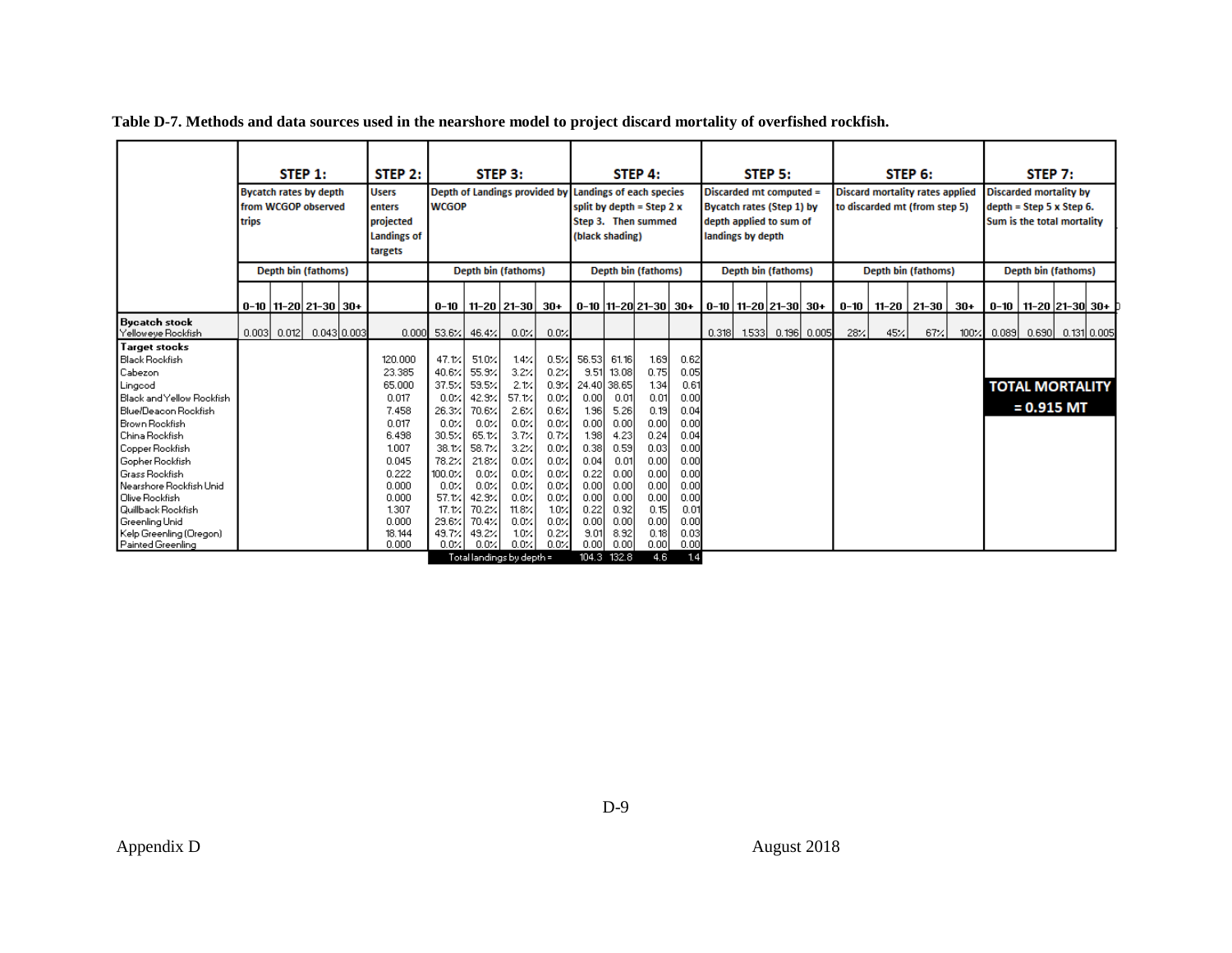# <span id="page-12-0"></span>**D.2** *Washington Recreational*

The Washington Ocean Sampling Program (OSP) generates catch and effort estimates for the recreational boat-based groundfish fishery, which are provided to Pacific States Marine Fisheries Commission (PSMFC) and incorporated directly into RecFIN The OSP provides catch in total numbers of fish, and also collects biological information on average fish size, which is provided to RecFIN to enable conversion of numbers of fish to total weight of catch. Boat egress from the Washington coast is essentially limited to four major ports, which enables a sampling approach to strategically address fishing effort from these ports. Effort estimates are generated from exit-entrance counts of boats leaving coastal ports while catch per effort is generated from boat intercepts at the conclusion of their fishing trip. The goal of the program is to provide information to RecFIN on a monthly basis with a one-month delay to allow for inseason estimates. For example, estimates for the month of May would be provided at the end of June. Some specifics of the program are:

- **Exit/entrance count** boats are counted either leaving the port (4:30 AM end of the day) or entering the port (approximately 8:00 AM through end of the day) to give a total count of sport boats for the day.
- **Unit of sample** The unit of sample used by the OSP is a single boat trip.
- **Interview** boats are encountered systematically as they return to port; anglers are interviewed for target species, number of anglers, area fished, released catch data and depth of fishing (nonfishing trips are recorded as such and included in the effort expansion). The OSP collects information on released catch but does not collect information on the condition of the released fish. Therefore, released catches must be post-stratified as live or dead based upon an assumed discard mortality rate. Onboard observers are deployed on charter vessels throughout the salmon season primarily to observe hatchery salmon mark rates but also to collect rockfish discard information on these trips.
- **Examination of catch** catch is counted and speciated by the sampler. Salmon are electronically checked for coded wire tags and biodata are collected from other species.
- **Sampling Rates** vary by port and boat type. Generally, at boat counts less than 30, the goal is 100% coverage. The sampling rate goal decreases as boat counts increase (e.g., at an exit count of 100, sample rate goal is 30%; over 300, sample rate goal is 20%). Overall sampling rates average approximately 50% coastwide through March-October season.
- **Sampling Schedules** due to differences in effort patterns, weekdays/weekend days are stratified. Usually, both weekend days and a random 3 of 5 weekdays are sampled.
- **Personnel** OSP sampling staff include two permanent biologists coordinating data collection, one permanent biologist generating in-season estimates of groundfish catch, approximately twenty-four port samplers, and two on-board observers.
- **Volume of data** Between 20,000 and 30,000 boat interviews completed per season coastwide.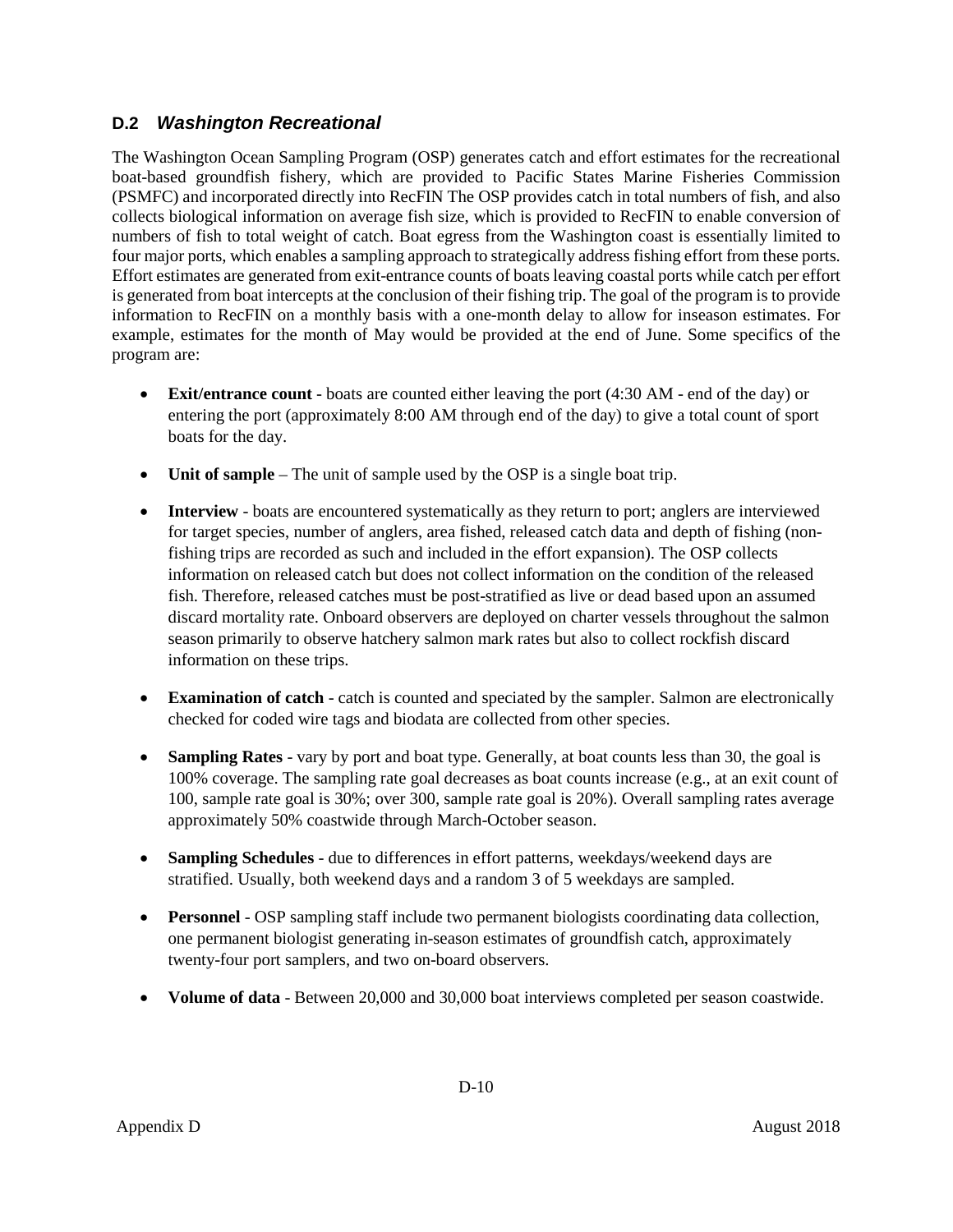# <span id="page-13-0"></span>*D.2.1* **Data Expansion Algorithms**

Algorithm for expanding sampled days:

$$
P_t = \frac{Exit \text{ Count}}{Total \text{ }Boost \text{ } Sampled} * P_s \text{ } sampled
$$

Where:

 $P_s$  = any parameter (anglers, fish retained, fish released) within a stratum,

 $P_t$  = total of any parameter with stratum for the sample day

Algorithm for expanding for non-sampled days:

Total Weekday Catch =  $\frac{\Sigma(P_t)$ on sampled weekdays<br># of weekdays sampled \* # of weekdays sampled \* # of weekdays in str

Total Weekend Catch =  $\frac{\Sigma(P_t)$ on sampled weekend days<br># of weekend days sampled \* # of weekend days sampled

Total catch in stratum  $=$  Total Weekend catch  $+$  Total weekday catch

#### *Notes on Data Expansion:*

Salmon and halibut catch estimates are stratified by week; catch estimates for all other species are stratified by month. All expansions are stratified by boat type (charter or private), port, area and target species trip type (e.g., salmon, halibut, groundfish, and albacore).

# <span id="page-13-1"></span>*D.2.2* **Washington Recreational Fishery Impact Modeling**

Projected impacts for Washington's recreational fishery are essentially based upon recent years harvest as estimated by the Ocean Sampling Program (OSP) and incorporated in RecFIN. This is especially true if recreational regulations remain consistent.

Washington's management measures have relied on the use of depth closures in waters deeper than 20 or 30 fathoms since 2006 and therefore recent historical catch estimates will be representative of projected mortalities unless changes are proposed to those depth closures. Depth restrictions for Washington's recreational fisheries are primarily designed to reduce encounters with yelloweye rockfish and are necessary to keep yelloweye rockfish impacts below the Washington recreational fishery harvest target.

WDFW doesn't use a formal model to produce estimates of projected impacts under various management measure scenarios but has relied instead on an ad hoc approach that uses historical catch on a case by case basis to evaluate impacts to overfished species.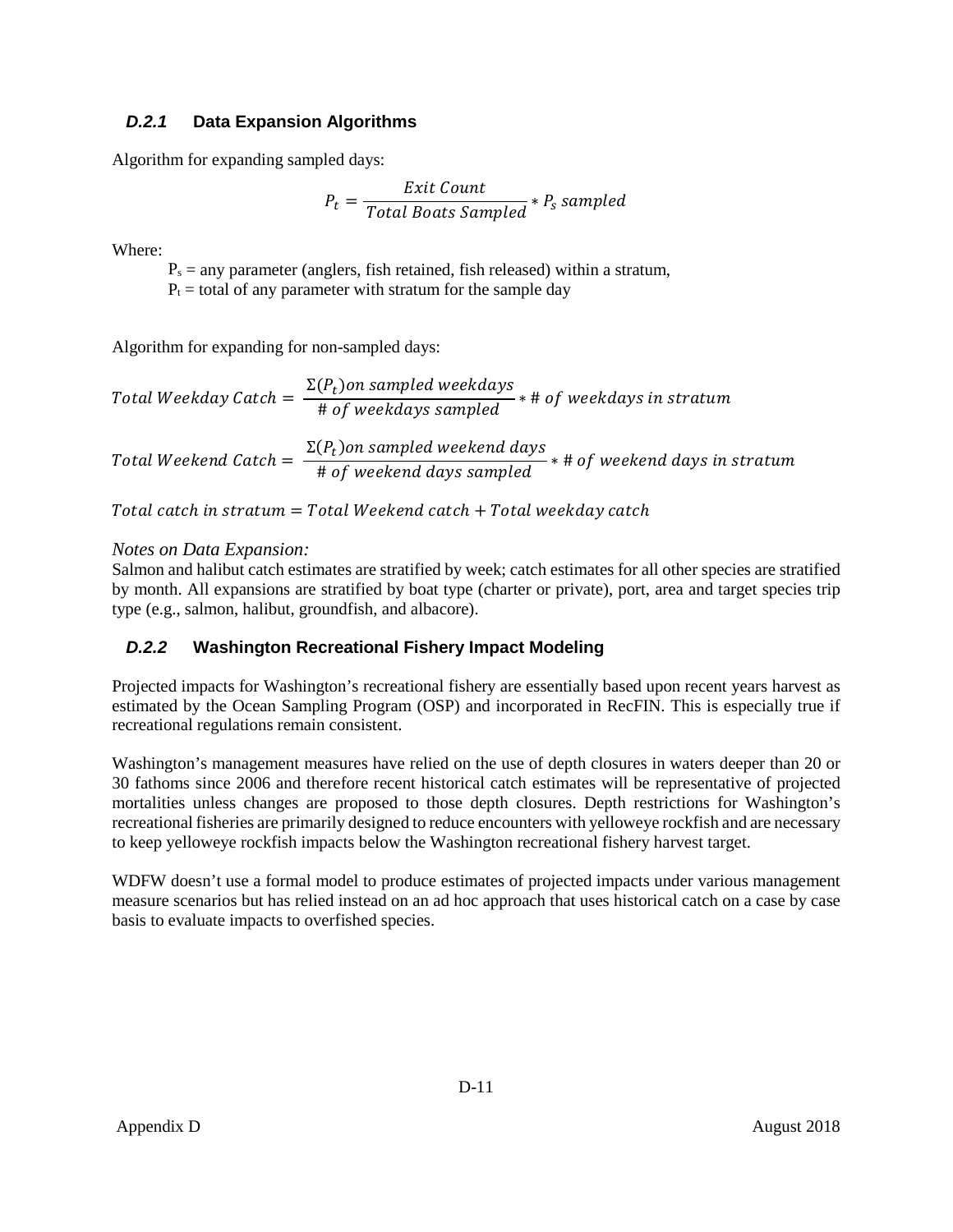# <span id="page-14-0"></span>*D.2.3* **Catch Projections for 2019–20**

#### D.2.3.1 Yelloweye Rockfish

Yelloweye rockfish ACL alternatives for 2019–20 were sufficient to consider changes to depth restrictions that range from delaying the start date under No Action, to completely eliminating depth restrictions all together under Alternative 2.

Yelloweye catch per angler from 2005, prior to the implementation of depth restrictions, was used as the basis to estimate projected impacts under less conservative depth restrictions. Yelloweye per angler from 2005 was applied to angler effort from 2017 (the most current year with final data) and updated with 2017 average weight to produce a new yelloweye projection for each month in 2019 and 2020 where removing the depth restriction was considered. Final yelloweye estimates from 2017 were used to estimate projected impacts in months where status quo depth restrictions would be in place. These projected estimates rely on older data, and while it is considered the best available information, actual impacts could be higher or lower than projected due to differences in the status of the stock in 2005 compared to 2017.

#### D.2.3.2 Canary Rockfish

Under a rebuilt canary rockfish stock, limited retention of canary rockfish was permitted in 2017 for the first time since the early 2000s. Based on canary rockfish catch in 2017 which was less than five mt, and the Washington recreational HG for canary rockfish, which would be 47.2 and 44.4 mt in 2019 and 2020 respectively, there is sufficient allocation to consider canary sublimit options that allow retention in all marine areas.

Projected impacts to canary rockfish relied on data from 2017 when limited canary retention was allowed for the first time in many years. As mentioned above, projected mortality was difficult to estimate based on uncertainties surrounding angler behavior around targeting. Final estimates from 2017 showed an increase in canary rockfish mortality in Marine Areas 1 and 2 compared to years when canary rockfish were prohibited but there did not appear to be a shift toward targeting canary rockfish. An updated bag limit analysis using 2017 data was used to produce projected impacts for canary rockfish in all Marine Areas in 2019 and 2020 under a range of sublimit options that assumes similar angler behavior as was seen in 2017. Actual canary rockfish impacts could be higher depending on angler behavior, which might continue to change as anglers get used to retaining canary rockfish. The Washington recreation HG provides a significant buffer for higher than projected canary impacts if angler behavior or encounter rates increase from what was seen in 2017. Additional yelloweye impacts were not estimated under the three canary sublimit options. Inseason catch estimates for yelloweye rockfish could be higher than projected if anglers misreport yelloweye rockfish as canary rockfish. 2017 angler interview data shows that while the amount of retained canary rockfish increased, there was not a notable increase in yelloweye retention as a result of misidentification. If necessary, inseason action can be taken to address higher than anticipated yelloweye impacts.

#### D.2.3.3 Cabezon

A bag limit analysis was used to project mortality of cabezon rockfish under an option that would reduce the sublimit in Marine Areas 1 – 3 from 2 to 1 fish per day. Because most cabezon are caught in Marine Area 4 where the sublimit is already one fish per day, the reduction in projected impacts as a result of reducing the sublimit is small. However, the change would streamline regulations by making the sublimit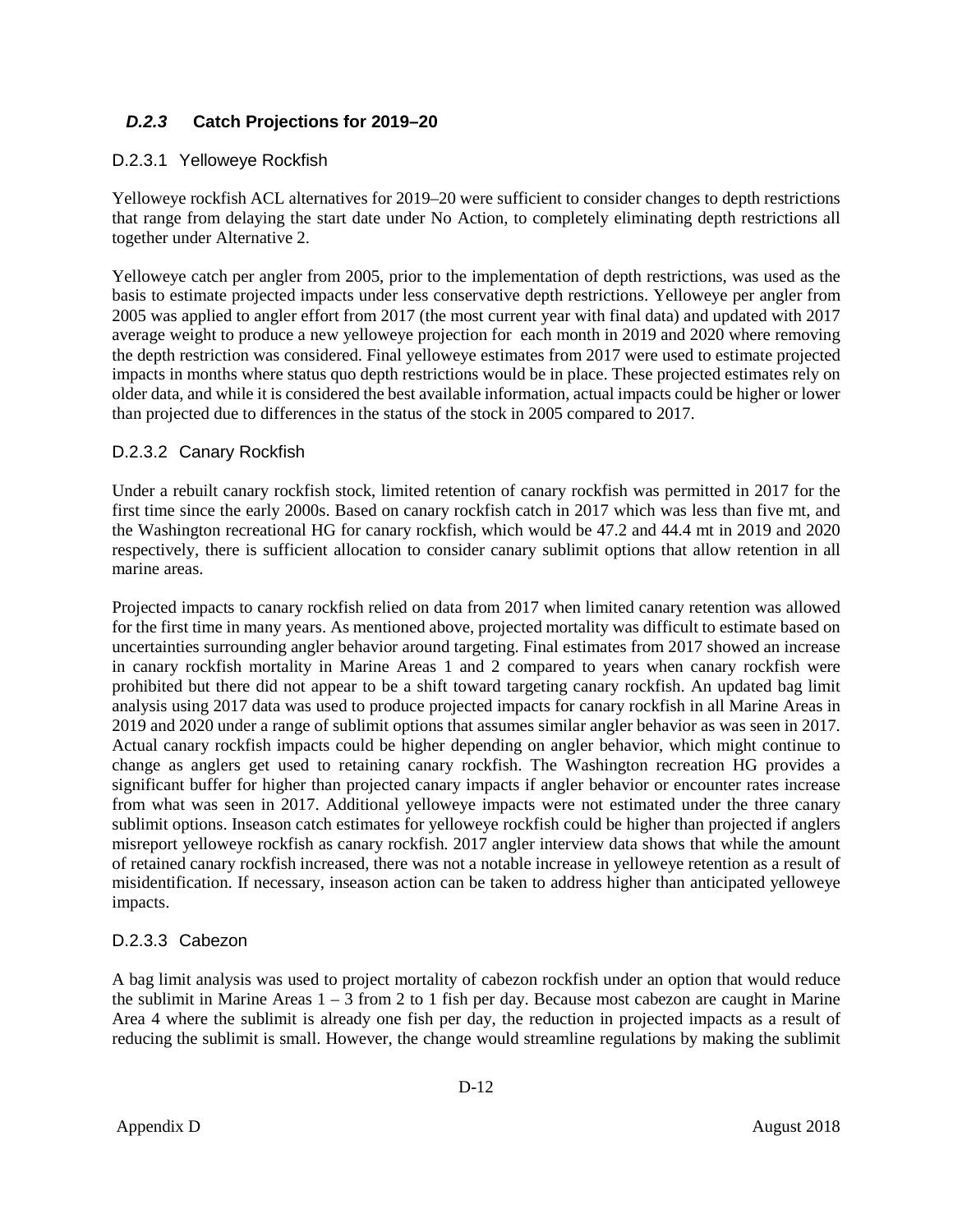the same in all marine areas. Under the No Action Alternative, an option to manage cabezon in a Washington kelp greenling/cabezon Stock Complex is also considered. Projected mortality of cabezon would not change as a result of which stock complex it was managed under. However, if action was needed to keep catch within the proposed stock complex ACL, WDFW could take inseason action immediately.

# <span id="page-15-0"></span>*D.2.4* **Angler Effort**

Angler effort is expected to increase as a result of more fishing opportunity under less restrictive management measures and in anticipation of continued poor recreational salmon opportunities which has shown to shift more recreational effort to groundfish fisheries. Angler effort in recent years was used to estimate the potential increase in effort that could be focused on recreational groundfish fisheries under less restrictive management measures. More angler effort has shifted to groundfish opportunities as a result of limited salmon fishing opportunities in recent years. There was a general increase in angler effort per month from 2015 to 2016 of approximately 35 percent. Projected angler effort for 2019 and 2020 was estimated by assuming a similar increase of angler effort of 35 percent continues in months where less restrictive depth restrictions are in place. Status quo effort was used in months where depth restrictions were not changed. There was an exception to the 35 percent increase in angler effort in Marine Area 2 during the month of July when there was some salmon fishing opportunity.

WDFW's approach to estimating projected impacts was reviewed and approved by the SSC Economics and Groundfish Subcommittees (SSC E-G/F) in the fall of 2012. With the review, the SSC E-G/F recommended a retrospective analysis of effort projections compared to post-season effort estimates for past SPEX cycles to better understand the historical performance of Washington's ad hoc approach. [Table D-8](#page-15-1) and [Figure D-2](#page-16-1) shows that actual angler effort has increased since 2011. Projected fishing effort follows the same trend as actual fishing effort although it is approximately 20 percent less on average than actual effort from 2011 through 2015.

|      |         | Projected Effort |        | <b>Actual Effort</b> |         |        |  |  |  |  |
|------|---------|------------------|--------|----------------------|---------|--------|--|--|--|--|
| Year | Private | Charter          | Total  | Private              | Charter | Total  |  |  |  |  |
| 2013 | 8,299   | 11,224           | 19,523 | 10,622               | 14,096  | 24,718 |  |  |  |  |
| 2014 | 8,299   | 11,224           | 19,523 | 9,800                | 13,676  | 23,476 |  |  |  |  |
| 2015 | 9,026   | 15,186           | 24,212 | 10,505               | 16,744  | 27,249 |  |  |  |  |
| 2016 | 9,026   | 15,186           | 24,212 | 15,105               | 20,913  | 36,018 |  |  |  |  |
| 2017 | 11,239  | 16,626           | 27,865 | 11,705               | 18,182  | 29,887 |  |  |  |  |

<span id="page-15-1"></span>**Table D-8. Washington recreational angler trips targeting bottomfish by private and charter vessels as projected pre-season compared to actual post season estimates of effort.**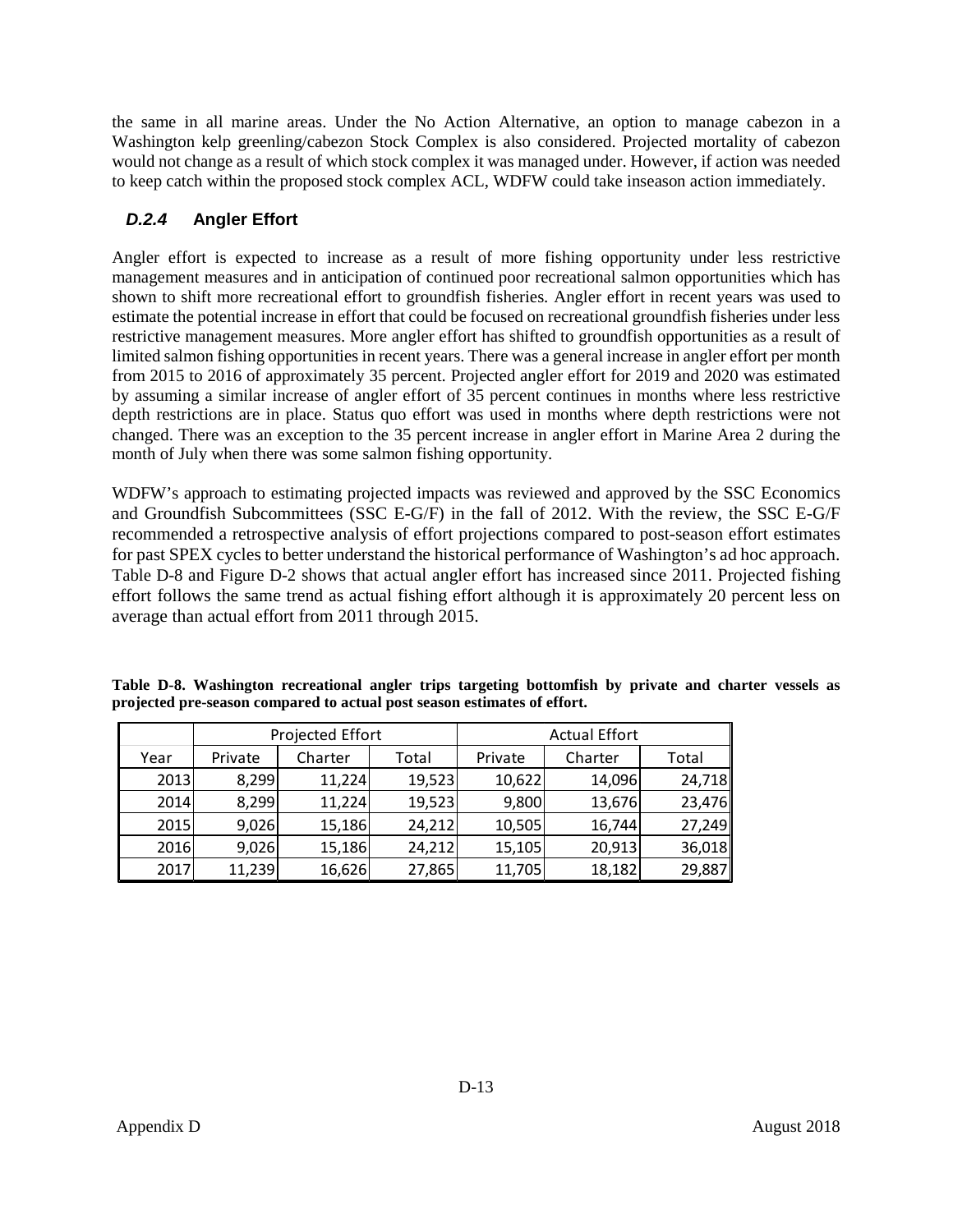

<span id="page-16-1"></span>**Figure D-2. Washington recreational angler trips targeting bottomfish by both private and charter vessels as projected pre-season compared to actual post season estimates of effort.**

## <span id="page-16-0"></span>*D.2.5* **Inseason Catch Projections for 2019–20**

Inseason catch projections are based upon the most recent OSP estimates and incorporated in RecFIN (with a one-month time lag) with subsequent months extrapolated from the pre-season catch projections. Beginning in 2009, depth dependent mortalities have been applied uniformly to all discarded fish coast wide through RecFIN It should be noted that the precision of recreational groundfish catch estimates based upon previous seasons will continue to be influenced by factors such as the length and success of salmon and halibut seasons, weather and unforeseen factors.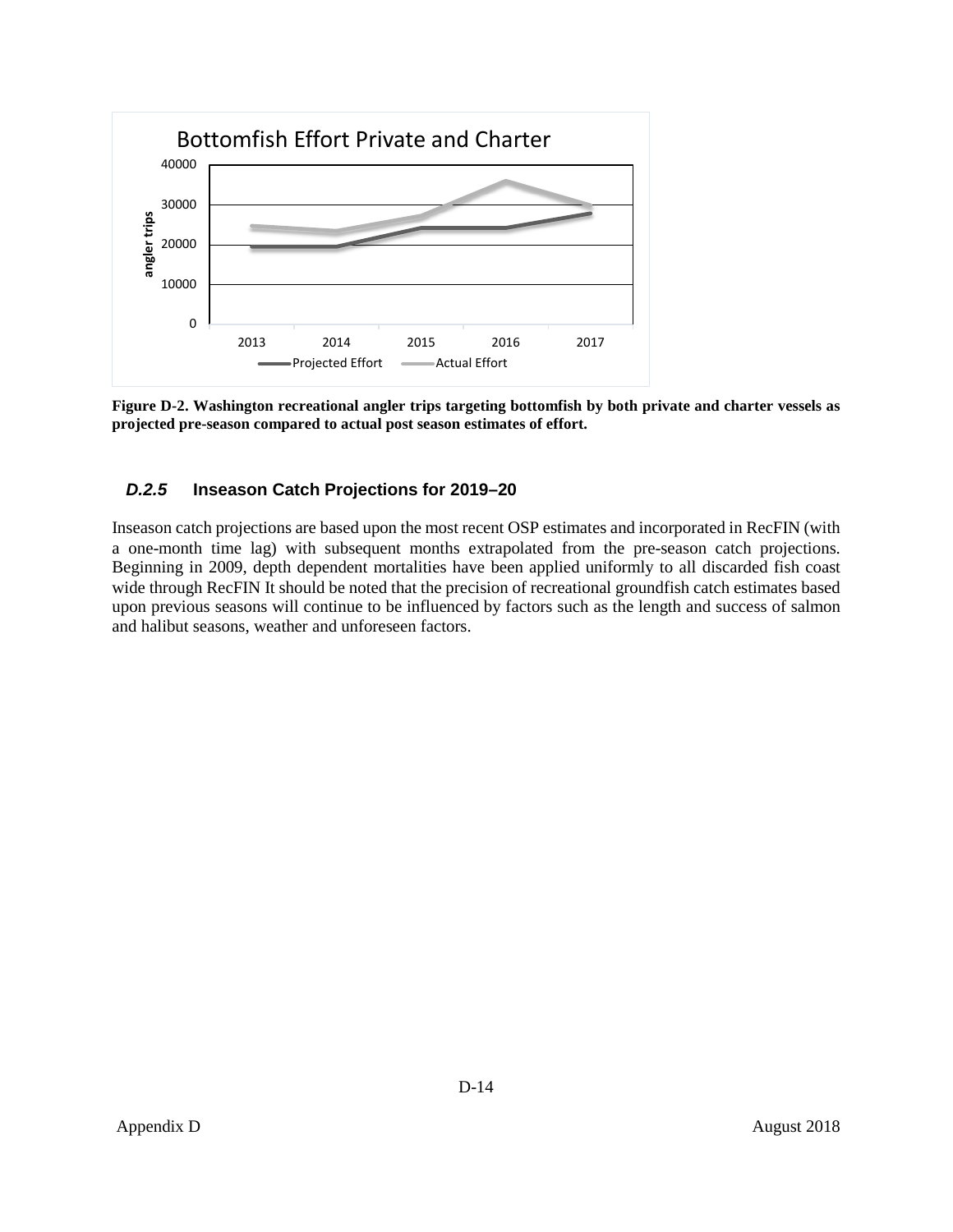# <span id="page-17-0"></span>**D.3** *Oregon Recreational*

Groundfish mortality associated with regulatory scenarios for each alternative were projected using the Model of Oregon Recreational Groundfish (MORG), which was reviewed by the SCC and found to "use appropriate data and methods and provides a sound basis for management decisions" prior to the 2015- 2016 Groundfish Biennial Specifications Process [\(PFMC 2015\)](http://www.pcouncil.org/wp-content/uploads/GF15_16_SpexFEISJanuary2015.pdf).

The model, described below, has been updated since the review to incorporate all Additional updates were made to accommodate new data sources (e.g., mortality rates for rockfish released with descending devices and the proportion of fish release with the devices) and to increase ease of use for users to manipulate model inputs (e.g., a user interface "switchboard" was developed for all model inputs". This updated model was used for the 2017-2018, and continued for the 2019–20 process recommendations made by the SSC (e.g., inclusion of variances to provide measures of uncertainty).

# <span id="page-17-1"></span>*D.3.1* **Landings and Discard Mortality Estimation**

The MORG produces projections of landings and discard mortality for thousands of combinations of regulation options (i.e., bag limit, size limit, depth closures, and season closures). To produce these projections, MORG manipulates the exact same data inputs that the sport fishery monitoring survey, the Oregon Recreational Boat Survey (ORBS) uses to estimate total landings, discard mortality, and effort. In short, the MORG manipulates the data sets ORBS uses to estimate total catch and effort and then reruns the estimates in the same manner as done by ORBS.

Since MORG functions by manipulating the data sets used by ORBS to estimate catch and effort, it is important to first understand the process and data inputs used by ORBS to estimate total sport catch and effort. To estimate these factors, ORBS assumes un-sampled boats catch the same as sampled boats. In finer detail, ORBS obtains catches from a portion of boats intercepted by the dockside survey for a given trip type (e.g., Newport charter boats) and assumes the un-sampled boats of that similar trip type caught same (strata and domains used to lump similar trips include boat type, port, week, area fished). And by statistical definition, ORBS estimates total catch and effort by multiplying catch rates (catch per boat) for each trip type to the portion of total boats (sample and un-sampled) from that same trip type.

# <span id="page-17-2"></span>*D.3.2* **Landings and Discard Mortality Projections**

As stated above, the two main survey components used to estimate total catch and effort are the dockside survey and the total boat survey. And the MORG projects catch and effort for regulatory options by manipulating the dockside survey interviews by adjusting what the anglers caught and where they fished, and then reruns the total catch and effort estimates using the same ORBS procedures (along with variance computations). By manipulating the individual trips, this provides the greatest ability to adjust multiple regulations at once – and is manipulating what truly occurs in the fishery.

And to account for total effort, which is used to expand the dockside interviews to total catch and effort, a variety of approaches have been taken. Until recently, the average angler trips were used because the number of trips was relatively consistent across years; however, to account for a major spike in total effort since 2015 (i.e., from ~60,000-70,000 per year prior to 2015 to a record ~110,000 in 2015 and over 100,000 through August in 2017), the model uses a "stair-step" effort ramp with the assumption that 2019–20 will also have similar amounts of high effort.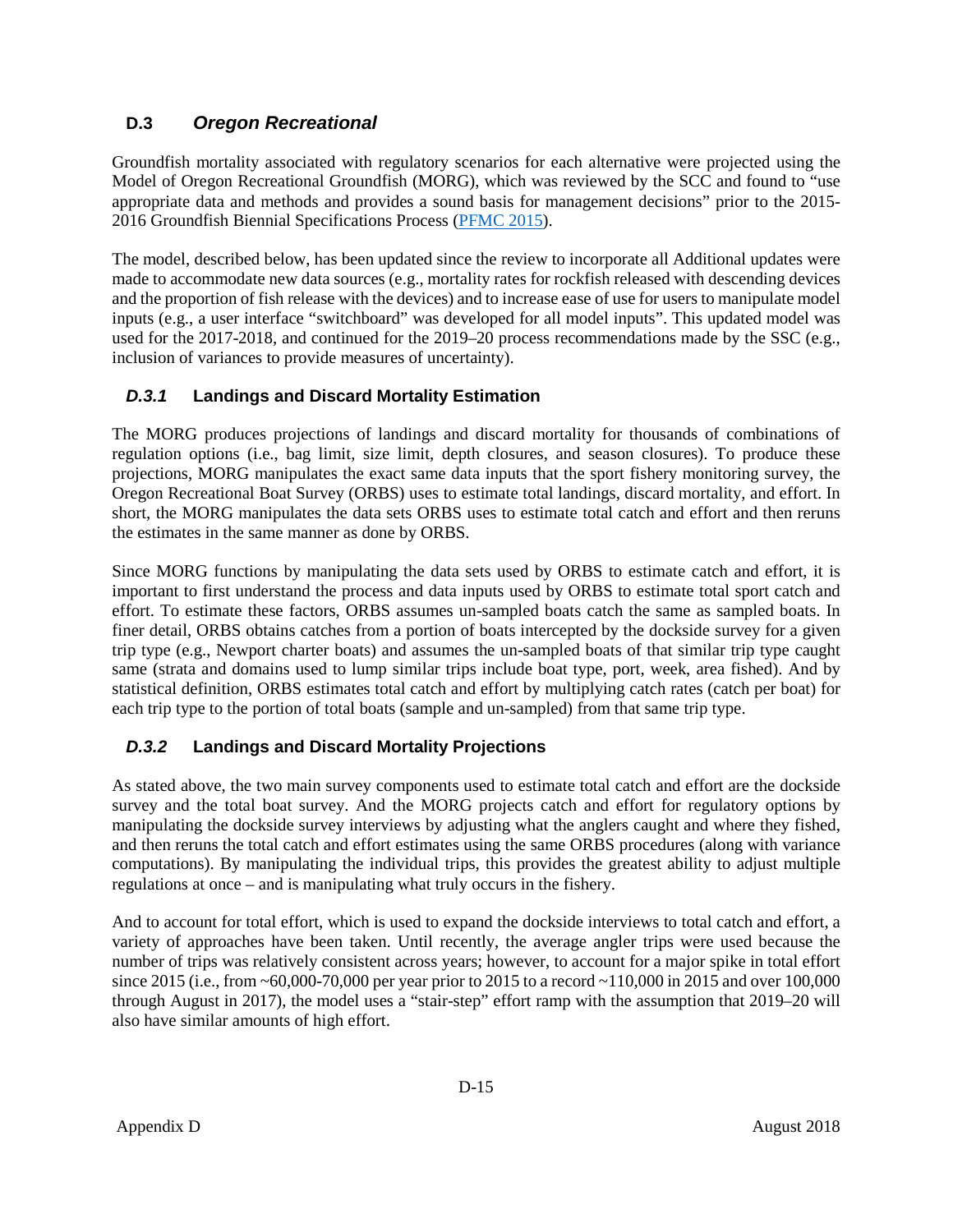#### <span id="page-18-0"></span>*D.3.3* **MORG Model Components**

- **Bag limit model component**: The bag limit model adjusts the landings of individual anglers to not exceed the proposed (new) daily bag limit, and any previous landings above the bag limit are converted to discards (with discard mortality rates applied). For example, if three anglers landed nine black rockfish and discarded six with a bag limit of seven, the catches for a bag limit of one would be three black rockfish landed (one per angler) and 12 discarded (six originally discarded plus the six of nine that were landed, but now had to be thrown back). And in a reverse situation where the bag limit is increased, anglers would be able to retain more of their discards (and the mortality rate of these fish would be changed to the discard mortality rate to 100 percent).
- **Size limit model component:** The size limit component functions very similarly to the bag limit component, but is more uncertain since lengths of discarded fish are unknown (and are assumed to match the distribution obtained by the sport observer survey, which records the sizes of discarded fish). For example, if the size limit is decreased to 10" from a current no size restriction, the model forces anglers to discard any catch below 10" (which are then converted to discards with discard mortality rates applied) and they can retain any of their catch above 10".
- **Area closure model component:** The area closure component primarily models projections of catch and effort pertaining to depth closures, as depth is the most common area closure used in the sport fisheries (to limit yelloweye rockfish interactions). And the depth closure component differs from the bag and size limit components; instead of converting landings to discards or vice versa, the depth model moves anglers from areas that become closed to open areas. To do this, the model excludes trips that occur in closed areas from the dataset, and then gives a greater weighting to the existing trips in open areas. And the main assumption is that no effort is lost due to area closures; rather that all effort shifts to open areas (this assumption based on historical data that shows the number of trips years with depth restrictions did not appear to decrease compared to years without).
- **Seasonal closure model component**: The season model component functions rather simply by forcing effort to be zero during closed times. This may result in an underestimate of catch and effort since some anglers may continue to fish during closed periods by practicing catch-andrelease (which would result in discard mortality). While the effects of complete season closures may be uncertain, it was deemed reasonable to expect that most anglers would stop fishing if unable to harvest their catch. Further, season closures are the least desired regulation option, and are only used when all other regulatory options have failed to limit mortality to acceptable levels.
- **Regional catch and effort component**: Following review of MORG, the SSC recommended that the model produce regional catch and effort estimates. With one reason being that the economic multipliers used to expand the base value of recreational trips (trip expenditures; money spent on fuel, tackle, etc.) to total economic impacts to communities differ throughout regions in Oregon (i.e., "multiplier" effect of the based spending creating additional value as it cycles through the economy from business to business until all is leaked to outside the community). While regional catch and effort has not yet been coded for in the model, it is a future goal. To complete regional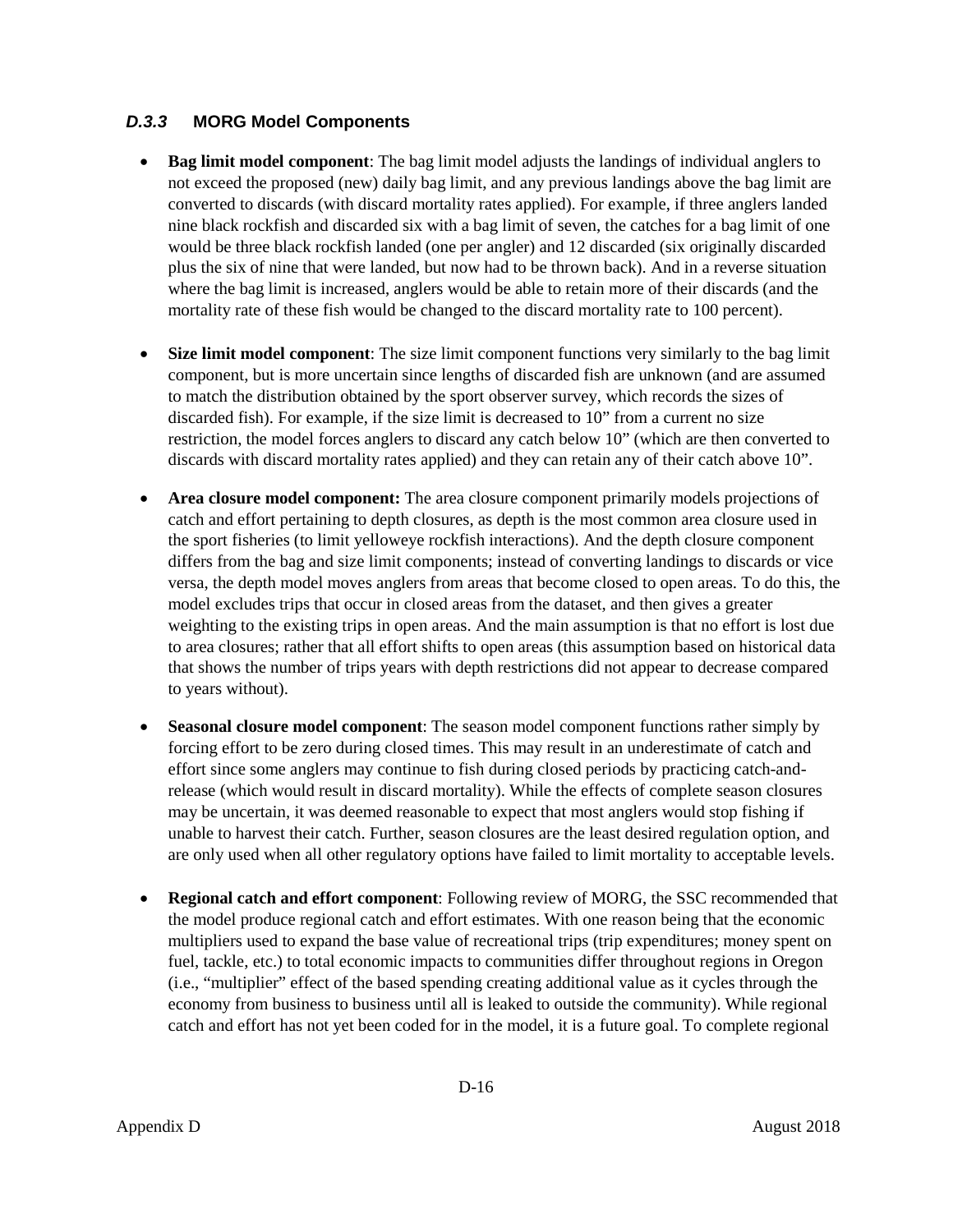modeling, both data sets (dockside intercept and total effort) and could be filtered for the desired region prior to rerunning the estimation procedures.

- **Multivariate predictors of effort:** At the SSC review, ODFW demonstrated that weather (wind, waves, and wind\*wave interaction) and strength of other fisheries (e.g., salmon) are related to sport groundfish effort (but not factors such as economic indicators and other environmental factors) and thus explored whether inclusion of these factors could help model performance (via use of a hybrid GLM / manipulation model). However, following further investigation ODFW concluded that while these factors may affect sport groundfish effort (and thus catch), weather and strength of other fisheries cannot be accurately predicted, and thus cannot be used as explanatory variables in MORG at this time.
- **Other features and specifications**: While MORG is simple in concept; hundreds of pages of code are required account for the approximately 60,000 (and counting) regulatory options for which MORG provides projections for. As such, MORG includes a user interface that allows users, even without any familiarity of the fisheries or modeling details, to simply adjust regulations in order to create projections for different regulation scenarios.

In addition to being able to adjust regulations, users may also adjust alpha to create projection intervals to their desired level of risk tolerance (e.g., 75 percent if more risk tolerant, 95 percent if more risk adverse). This inclusion of measures of uncertainty is new, and addresses the main SSC recommendation during the model review.

Finally, MORG is a duel function inseason tracking tool (of actual landings) and projection model combined. When actual catch and effort are added, projections from that timeframe are replaced with the true values and the remainder of the year remains projections. This allows managers to more closely monitor and manage the fishery throughout the year.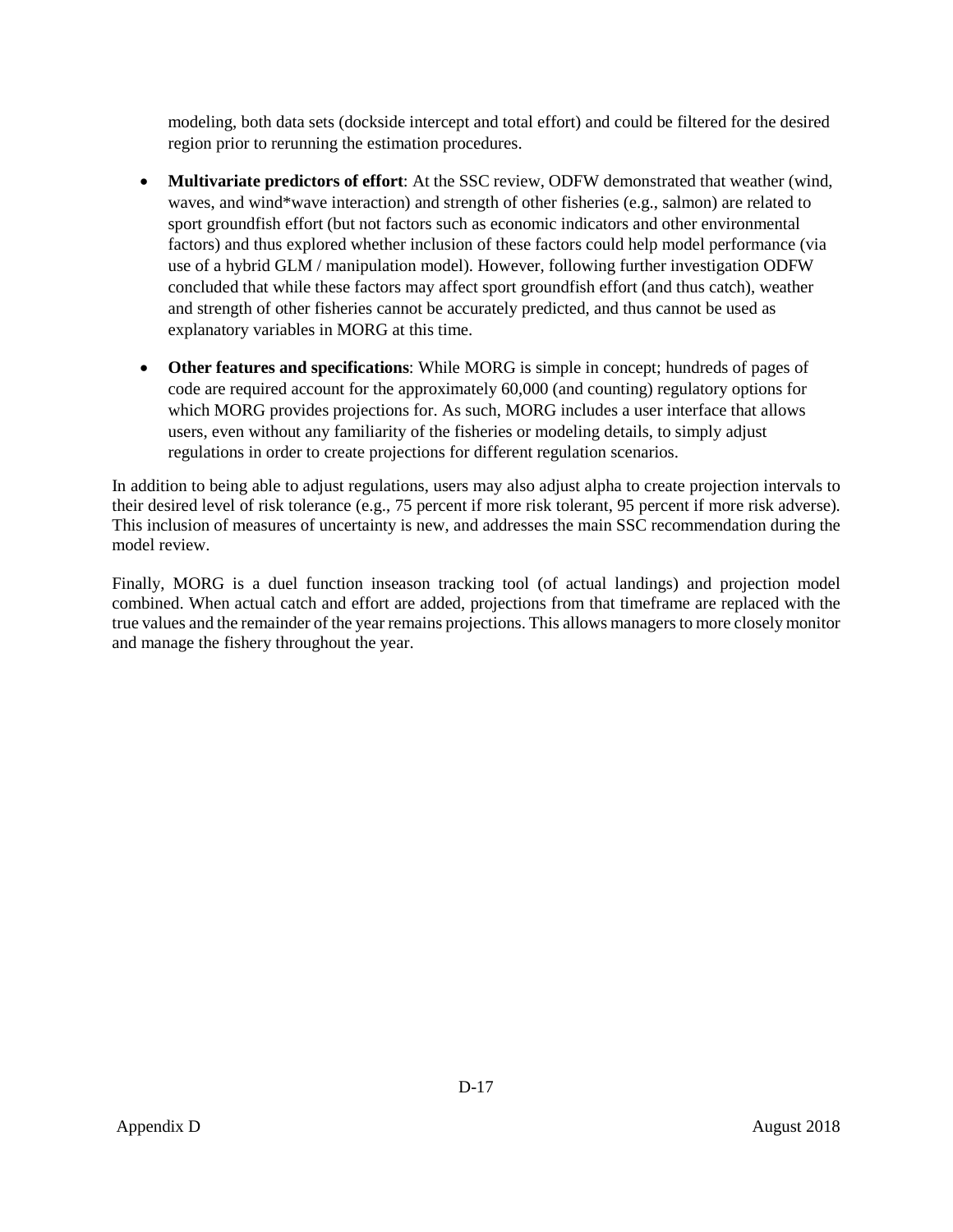# <span id="page-20-0"></span>**D.4** *California Recreational Groundfish Model for 2019/2020*

# <span id="page-20-1"></span>*D.4.1* **Groundfish Fishery Projection Model**

The anticipated mortality from the California recreational fishery under various season structure options are modeled using the RecFISH model. The model was developed in 2004 under contract with MRAG Americas, with subsequent augmentation of catch by depth and time parameters by California Department of Fish and Wildlife (CDFW). RecFISH allows projection of catch by depth and season length in each of the five groundfish management areas.



<span id="page-20-2"></span>**Figure D-3. California recreational groundfish management areas. [4](#page-20-3)**

<span id="page-20-3"></span> <sup>4</sup> Cowcod Conservation Areas are an area designated within the Southern Management Area that have differing regulations, but are not themselves considered a management area.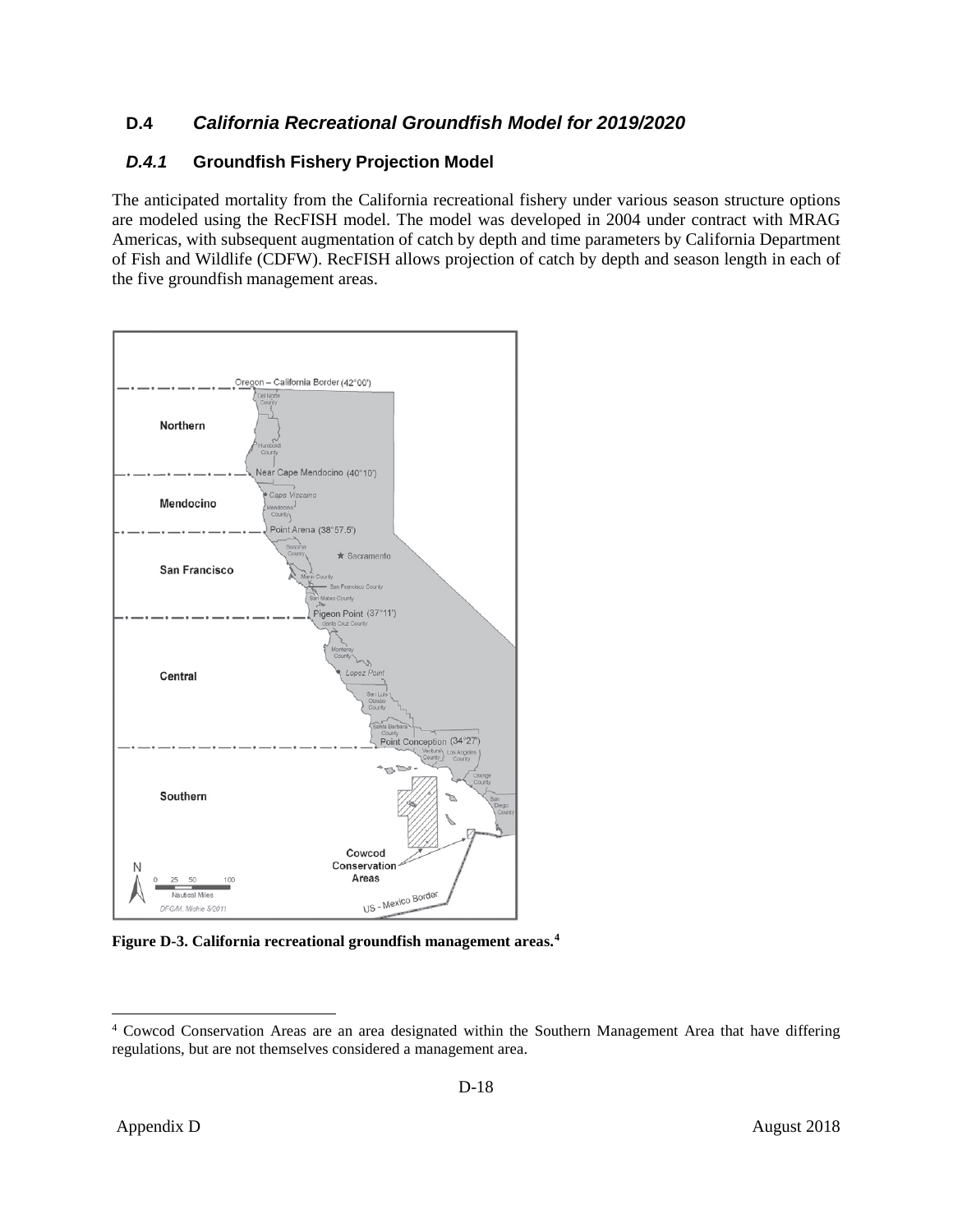Due to the need to avoid overfished rockfish species and the desire to provide the longest season possible, depth restrictions and seasonal closures have been the primary management tool used to minimize mortality of these species. Although depth restrictions are a useful tool to reduce overfished species mortality, effort shifts into shallower waters can increase mortality on healthy shallow stocks. Depending on the magnitude of effort shift, it is possible that the fishery would be forced to close early to prevent exceeding harvest limits of the healthy shallow stocks, not overfished species.

# <span id="page-21-0"></span>*D.4.2* **Model Description**

The model incorporates proportion of catch by depth and time from historical unregulated periods and recent estimates of mortality in each management area to project mortality under given various season structures. The RecFISH model is a catch based model as opposed to an effort based model and has been previously reviewed by the SSC.

# <span id="page-21-1"></span>*D.4.3* **Methods**

The model utilizes catch data from a recent regulated year ('base year'), and expands that catch for the entire 'unregulated' year. The assumption is that the historical proportion of catch by time and depth is representative of what will occur in the future. While this presents some uncertainties (discussed below) measures are available to mitigate this risk. For the 2019–20 biennial cycle, catch data from the 2015 and 2016 recreational fishery was used as the base years [\(Figure D-4\)](#page-21-2). Utilizing the most recent years data captures recent trends and is likely more reflective of future fishing behavior.

| <b>Management</b><br>Area | Jan    | Feb    | Mar    | Apr                       | May |                                      | Jun                        | Jul    | Aug | <b>Sep</b> | Oct | <b>Nov</b> | Dec |  |  |
|---------------------------|--------|--------|--------|---------------------------|-----|--------------------------------------|----------------------------|--------|-----|------------|-----|------------|-----|--|--|
| Northern                  |        |        | Closed |                           |     | Closed<br>May $15 - Oct 31, < 20$ fm |                            |        |     |            |     |            |     |  |  |
| Mendocino                 | Closed |        |        |                           |     |                                      | May $15 - Oct 31, < 20$ fm | Closed |     |            |     |            |     |  |  |
| San Francisco             |        | Closed |        |                           |     | April $15 - Dec 31, < 30$ fm         |                            |        |     |            |     |            |     |  |  |
| Central                   |        | Closed |        |                           |     | April $1 - Dec 31, <40$ fm           |                            |        |     |            |     |            |     |  |  |
| Southern                  |        | Closed |        | Mar $1 - Dec 31, < 60$ fm |     |                                      |                            |        |     |            |     |            |     |  |  |
| CCA                       |        | Closed |        | Mar $1 - Dec 31, < 20$ fm |     |                                      |                            |        |     |            |     |            |     |  |  |

<span id="page-21-2"></span>**Figure D-4. California recreational groundfish season structure for 2015-2016.**

The expected magnitude of unregulated catch by depth and time for the base years is back-calculated to reflect mortality during an unregulated year. This is performed for each management area and species by expanding mortality during the regulated period by what would be expected from an unregulated fishery using the historical proportion of catch by depth and time from unregulated years.

In expanding baseline catch data from regulated seasons to all depths and months, data from other areas were used to supplement the existing historical data. Catch data from Oregon during unregulated periods were added to historical data for the Northern Management to increase sample size.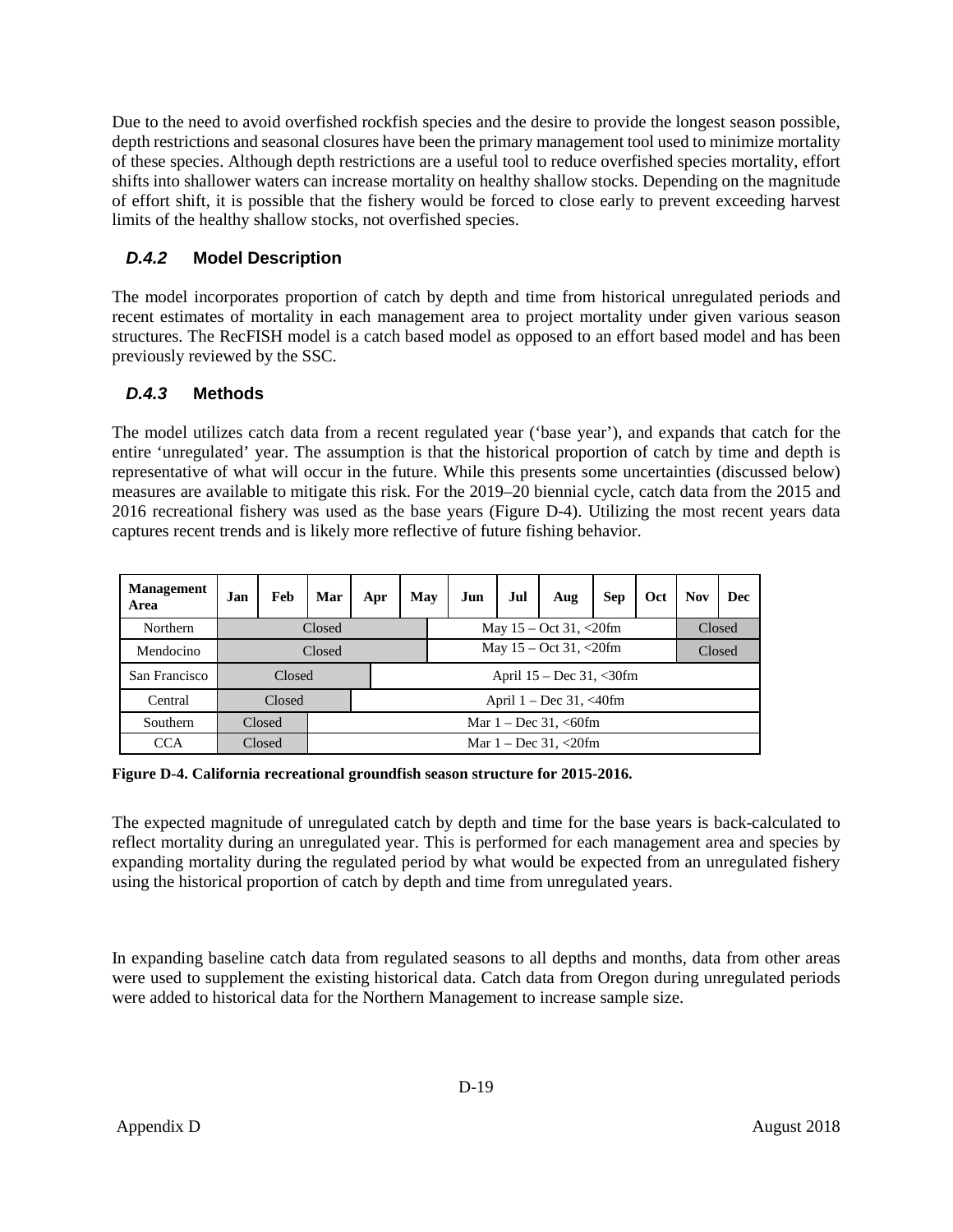Further, historical data for California can only be stratified north and south of Point Conception (34°27' N). However, estimates of catch by time north of Point Conception during this period were dominated by the San Francisco and Central Management Areas where more effort was exerted over more months than north of Point Arena. As a result, the proportion of catch by time from Oregon was used in the Northern and Mendocino Management Areas due to greater similarity in the timing of the fishery than that of the fishery south of Point Arena (38°57.5').

To account for depth dependent mortality rates, base catch in each month and depth bin is multiplied by the average proportion of catch from discarded fish (B2 reported discarded live + B3 reported discarded dead) in the base years 2015-2016 for each species and management area. This results in the expected tonnage of discarded fish. The species specific depth dependent mortality rates (by 10 fm depth bin) derived by the GMT (or suitable proxy) are applied to the discarded catch to provide an estimate of the expected discards for each depth bin. The resulting discard mortality estimate is added to the expected tonnage of retained catch to provide a projection of total mortality for each depth bin and month. This is used as the "base season" reflecting the mortality expected in an unregulated fishery.

The model also takes into account effort shifts that are likely to occur with varying depth restrictions. If depths are restricted to 20 fm or 30 fm, the model accounts for effort which would have occurred in deeper depth bins shifting to the shallower depths bins, by applying an increase of 39.3 percent and 27.6 percent respectively.

Projected mortality from the desired depth and season is obtained by summing the projected mortality values for each month and depth bin by species or species group in each management area. Projected mortality is then summed by the relevant management areas to obtain the total projected mortality in relation to the relevant management area (i.e., statewide or north and south of Cape Mendocino 40°10' N lat.).

Once mortality projections are complete adjustments can be made to account for increases or decreases in mortality resulting from other management measures (e.g. bag limits). The anticipated percent reduction or increase in mortality expected from such management measures are estimated using recent California Recreational Fishery Survey data and the Recreational Fishery Information Network bag limit analysis tool.

A step by step explanation of the methodology used in the RecFISH model can be found in greater detail in Appendix B of the [2015-2016 FEIS;](http://www.pcouncil.org/wp-content/uploads/GF15_16_SpexFEISJanuary2015.pdf) no changes were implemented during this cycle.

# <span id="page-22-0"></span>*D.4.4* **Model Exceptions**

For California scorpionfish mortality from 2014 was used as it likely best reflects current fishing behavior and takes into account changes made in the season structure (i.e., removing closure from September through December).

# <span id="page-22-1"></span>*D.4.5* **Model Uncertainty**

While the RecFISH model is the best available science, there are some known uncertainties which are explained here. For some species few data are available to inform the model, which is particularly the case for species with deeper depth distributions or species for which retention is prohibited or encounters are infrequent. For these species and depth bins projected impacts may vary from actual impacts.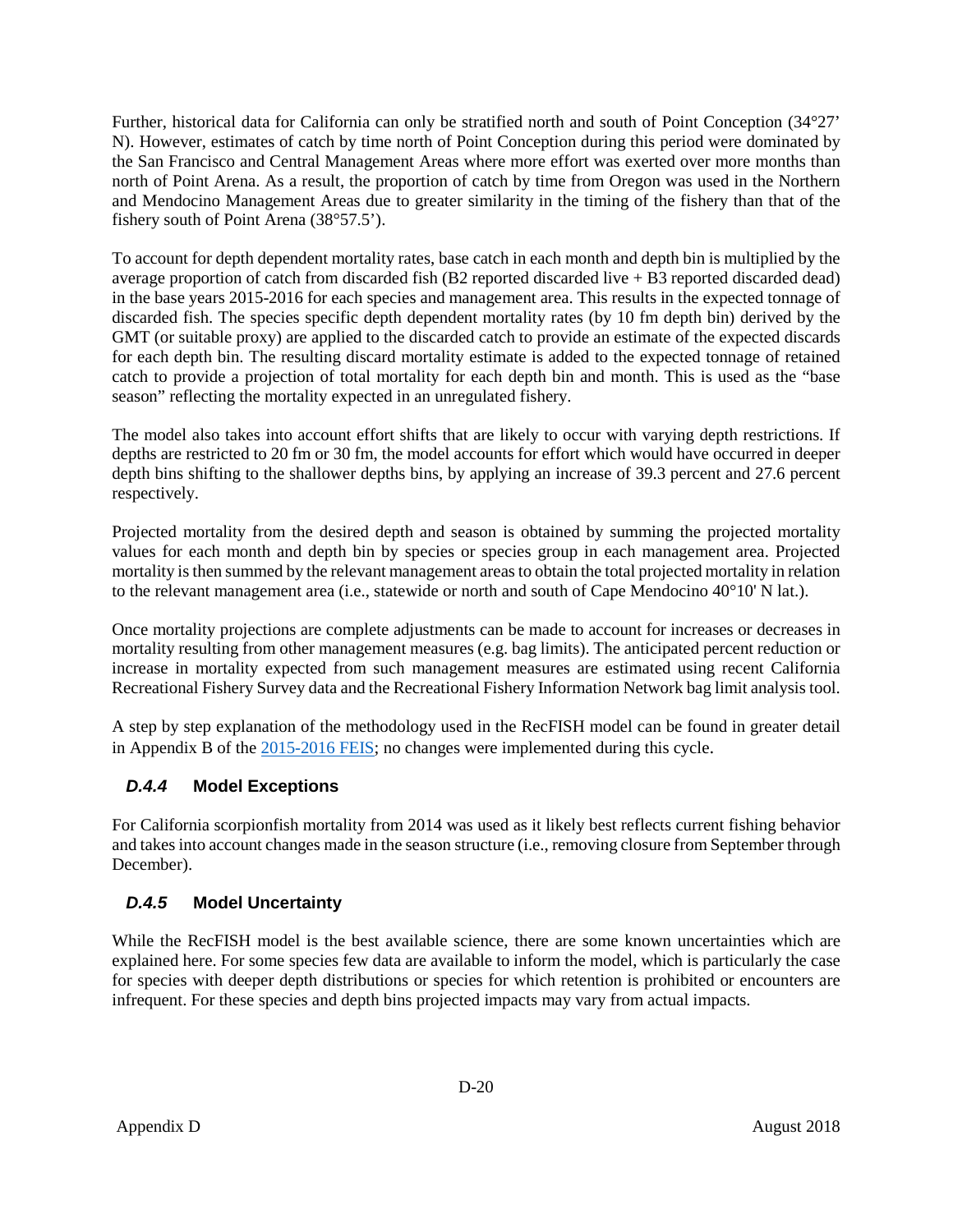The model also assumes that fishing behavior during the historic period will be representative of the current fishery. However, many changes have occurred in the fishery which has likely affected behavior and distribution of fishing effort. For example, Marine Protected Areas have been established, closing some areas to recreational fishing which were previously accessible during the "unregulated years".

Opportunities in other fisheries may also cause model projections to deviate from actual impacts. For example, opportunity in the salmon fishery affects effort and participation in the groundfish fishery. In good salmon years, there is less effort in the groundfish fishery and in poor salmon years effort is much higher. Given the recent drought and its impacts on salmon, model performance will likely be affected in 2019 and 2020.

Along with the availability of other fisheries, changes in oceanographic conditions can cause actual impacts to deviate from projections. For example, in 2015, abnormally warm waters caused a shift in the distribution of many species. In central California, anglers shifted some effort from groundfish to bonito, which are not normally encountered in the region.

# <span id="page-23-0"></span>*D.4.6* **Projected Species Impacts from the Groundfish Projection Model**

Recreational fisheries management for multi-species rockfish assemblages in California presents many challenges. In recent years, allowable limits of overfished species have dictated recreational groundfish seasons structures. However, for the 2019–20 recreational fishery additional challenges are coupled with those posed by remaining within allowable limits for overfished species, which has traditionally been facilitated by depth restrictions. The allowable limit of lingcod has been reduced compared to previous years. Lingcod are an important recreational target to all management areas. The need to reduce impacts simultaneously on both overfished species, as well as lingcod, has been the primary consideration in developing recreational season structure options for 2019- 2020.

CDFW is contemplating allowing access to deeper depths for 2019- 2020, given the increase in yelloweye rockfish. While the seasons under consideration are all projected to remain within allowable harvest limits, projected impacts may vary from actual impacts.

It should be noted that various depth constraints have been in place in the California recreational fishery for over a decade. Allowing access to previously closed depths may cause an 'opener effect' as anglers shift their effort to deeper depths for the novelty of the experience. While it is likely that some degree of an opener effect may occur, the magnitude and duration of such an effect cannot be quantified.

Anglers have also become more socially and ethically conscious, wanting to avoid any inseason disruptions and ensure future opportunities. This may result in anglers seeking other opportunities by shifting effort to deeper depths or to species which are less likely to associate with black rockfish in efforts to minimize impacts on the stock.

While the magnitude and direction of the differences in actual versus projected impacts cannot be quantified, utilization of Yelloweye Rockfish Conservation Areas may be viable options to keep mortality within allowable limits and could reduce the possibility or need for inseason action.

CDFW will continue inseason monitoring and, if needed, inseason action can be taken to reduce additional mortality from accruing and remain within allowable limits. However, in designing season structures, CDFW strives to minimize disruptions to the fishery, while providing as much opportunity as possible.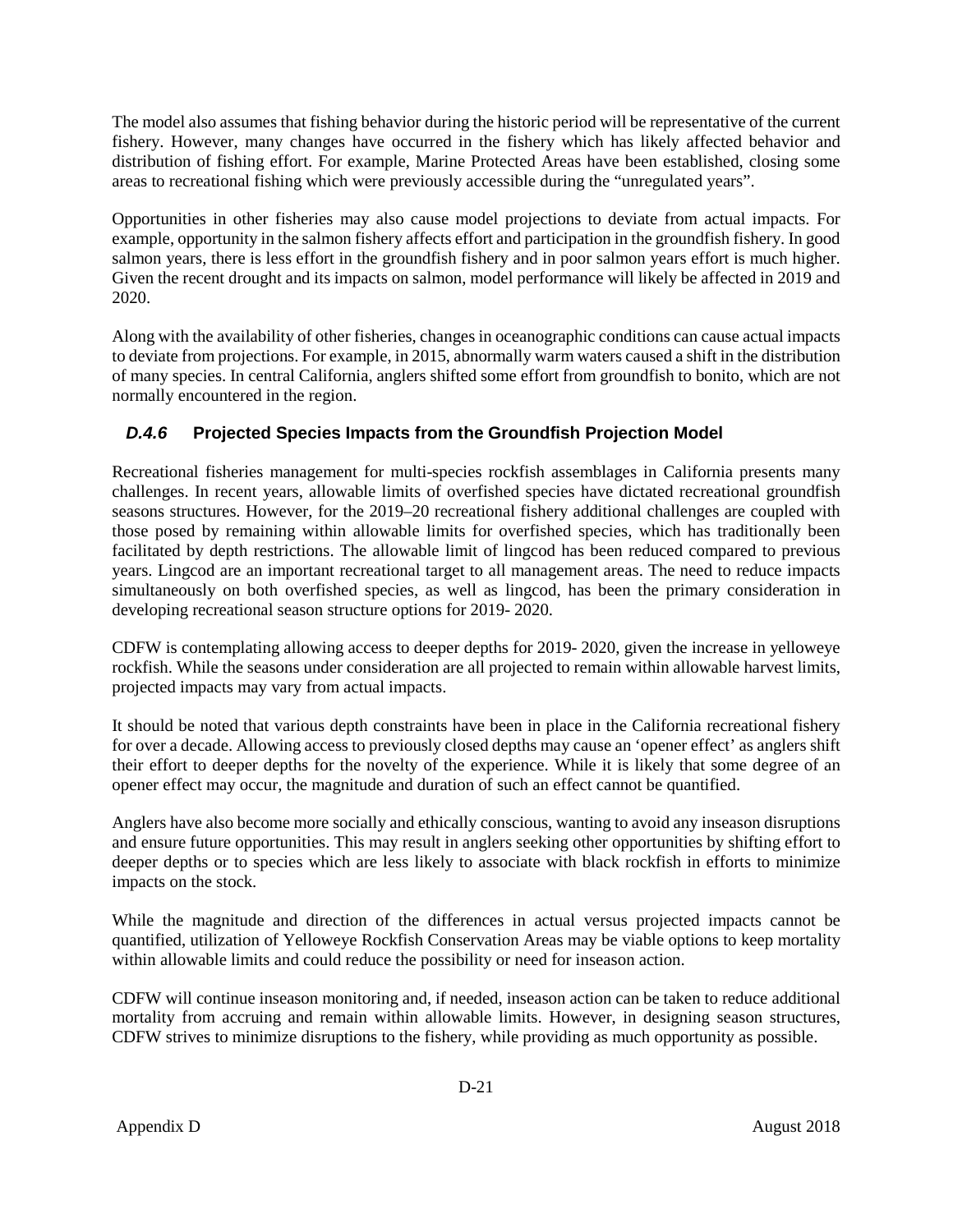# <span id="page-24-0"></span>**D.5** *Estimating Effort for use in the IO-PAC Model*

The Northwest Fisheries Science Center's Input-Output model for Pacific Coast Fisheries (IO-PAC) is designed to estimate the changes in economic contributions and economic impacts resulting from policy, environmental, or other changes that affect fishery harvest. IO-PAC was built by customizing the Impact Analysis for Planning (IMPLAN) regional input-output software. The original methodology employed in developing this model was similar to that used in the Northeast Fisheries Science Center's Northeast Region Commercial Fishing Input-Output Model (Steinback and Thunbgerg 2006). The development and design of IO-PAC is documented in detail in Leonard and Watson (2011). The model was subsequently updated as part of an ongoing effort to continually improve the IO-PAC model with the latest available data and improvements in regional impact modeling capabilities. Substantial changes were made to model construction, new commercial fishing sectors were added, and a recreational fishing component was added, and these changes are documented in the final environmental impact statement for the 2015-2016 groundfish harvest specifications and management measures [\(PFMC, 2015\)](http://www.pcouncil.org/wp-content/uploads/GF15_16_SpexFEISJanuary2015.pdf). The current version of IO-PAC is detailed therein, except that there have been several data updates. This section summarizes the data updates that have been made since the documentation in [PFMC 2015.](http://www.pcouncil.org/wp-content/uploads/GF15_16_SpexFEISJanuary2015.pdf)

The data updates made include the following. One, the underlying IMPLAN data is changed from the 2012 base year to 2014. Two, the fish-ticket (landings) data from PacFIN is changed from 2014 to 2016. Three, the commercial vessel production functions incorporate the latest data from the voluntary Limited Entry and Open Access Surveys conducted by the Norwest Fisheries Science Center. Four, it incorporates the latest data collected as part of the Economic Data Collection (EDC) program. Five, it incorporates 2012 data from the charter vessel surveys completed by the Norwest and Southwest Fisheries Science Centers. Table 1 provides of a summary of the data that is currently used in IO-PAC and its application.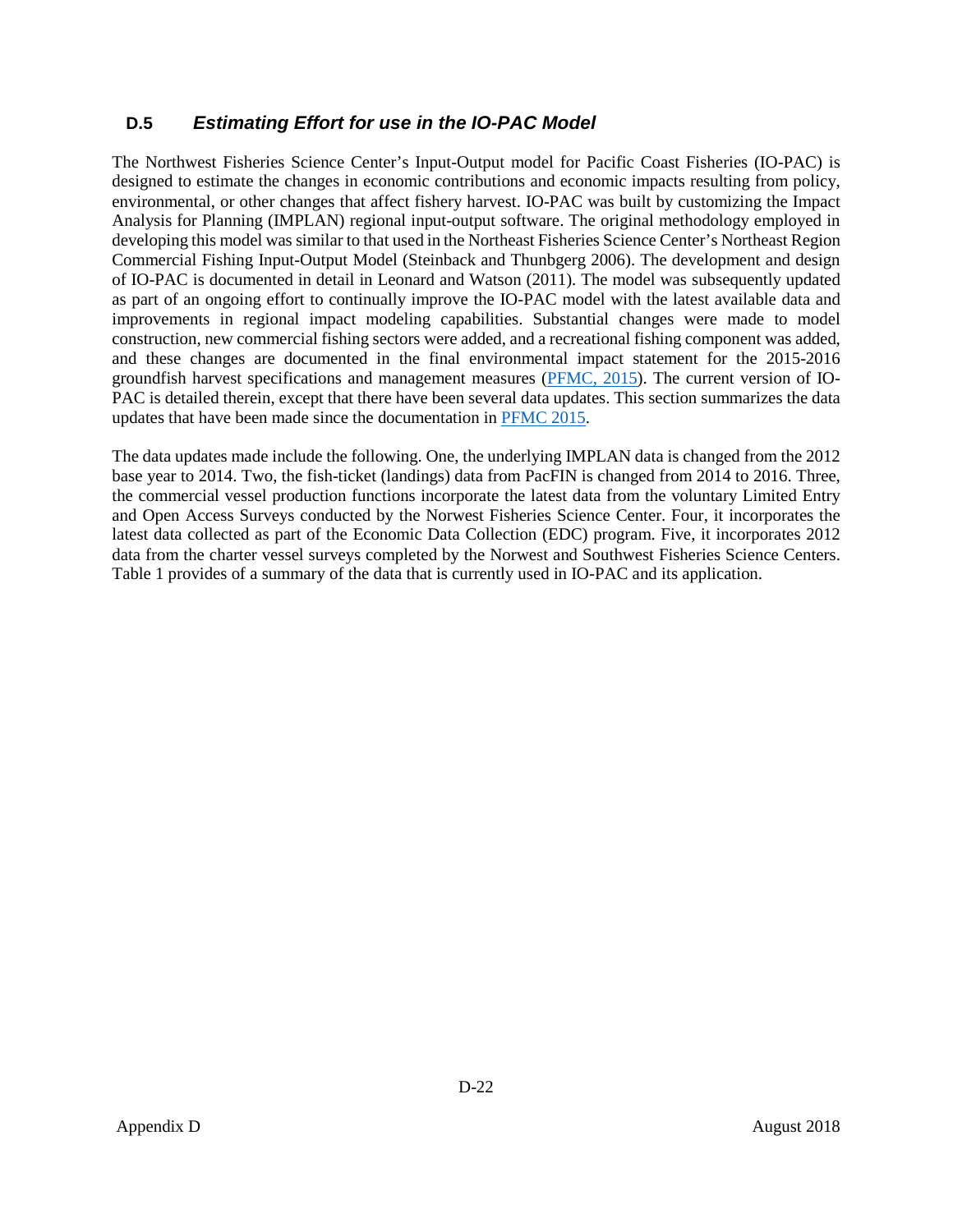| Table D-9. IO-PAC data sources and applications |  |  |  |  |  |  |
|-------------------------------------------------|--|--|--|--|--|--|
|-------------------------------------------------|--|--|--|--|--|--|

<span id="page-25-0"></span>

| Data Year                      | <b>Open Access</b><br><b>Survey</b> | <b>Limited Entry</b><br><b>Fixed Gear Survey</b> | <b>Marine Rec.</b><br><b>Exp. Survey</b> | WA and OR<br><b>Charter Vessel</b><br><b>Survey</b> | <b>CA Charter</b><br><b>Vessel Survey</b> | <b>EDC DATA</b> |
|--------------------------------|-------------------------------------|--------------------------------------------------|------------------------------------------|-----------------------------------------------------|-------------------------------------------|-----------------|
|                                | 2012                                | 2012                                             | 2011                                     | 2012                                                | 2012                                      | 2016            |
| <b>Application</b>             |                                     |                                                  |                                          |                                                     |                                           |                 |
| <b>Commercial Vessels</b>      |                                     |                                                  |                                          |                                                     |                                           |                 |
| <b>Production Functions</b>    | X                                   | X                                                |                                          |                                                     |                                           | X               |
| <b>Vessel Industry Output</b>  |                                     |                                                  |                                          | X                                                   | X                                         | X               |
| Vessel Employment              | X                                   | X                                                |                                          |                                                     |                                           | X               |
| Processors                     |                                     |                                                  |                                          |                                                     |                                           |                 |
| <b>Production Functions</b>    |                                     |                                                  |                                          |                                                     |                                           | X               |
| Processor Industry Output      |                                     |                                                  |                                          |                                                     |                                           | X               |
| Processor Employment           |                                     |                                                  |                                          |                                                     |                                           | X               |
| <b>Recreational Fishing</b>    |                                     |                                                  |                                          |                                                     |                                           |                 |
| Expenditures                   |                                     |                                                  | X                                        |                                                     |                                           |                 |
| Charter Prod. Functions        |                                     |                                                  |                                          | X                                                   | X                                         |                 |
| <b>Charter Industry Output</b> |                                     |                                                  | X                                        | X                                                   | X                                         |                 |
| <b>Charter Employment</b>      |                                     |                                                  | X                                        | X                                                   | X                                         |                 |
| Non-Fishing Data               |                                     |                                                  |                                          |                                                     |                                           |                 |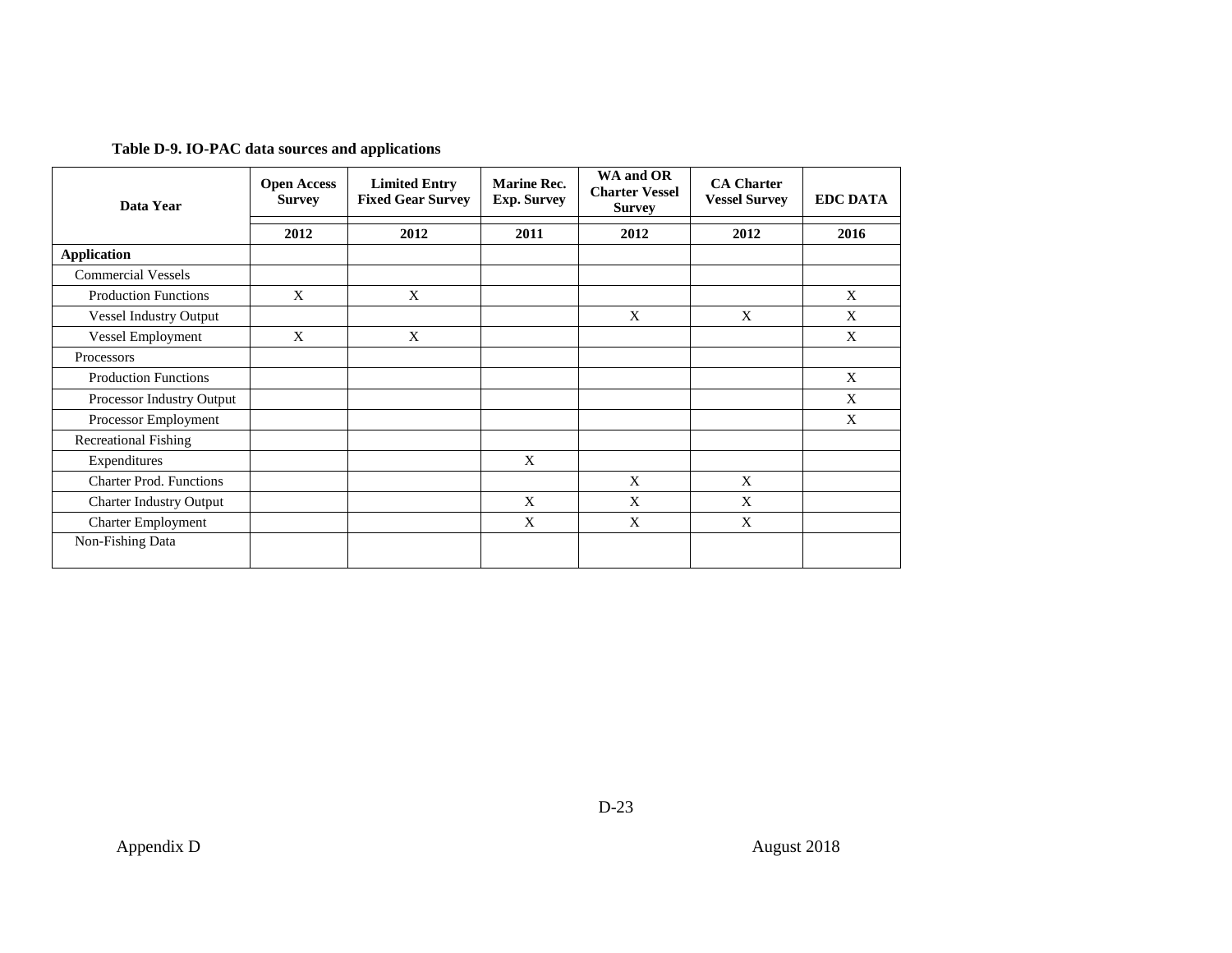| Data Year                      | <b>EDC</b> Data | <b>IMPLAN</b> | <b>PacFIN Fish</b><br><b>Ticket</b> |  |
|--------------------------------|-----------------|---------------|-------------------------------------|--|
|                                | 2015            | 2014          | 2014                                |  |
|                                |                 |               |                                     |  |
| <b>Application</b>             |                 |               |                                     |  |
| <b>Commercial Vessels</b>      |                 |               |                                     |  |
| <b>Production Functions</b>    |                 |               | X                                   |  |
| <b>Vessel Industry Output</b>  |                 | X             | X                                   |  |
| Vessel Employment              |                 |               | X                                   |  |
|                                |                 |               |                                     |  |
| Processors                     |                 |               |                                     |  |
| <b>Production Functions</b>    | X               | X             |                                     |  |
| Processor Industry Output      | X               | X             | X                                   |  |
| Processor Employment           | X               | X             | X                                   |  |
| <b>Recreational Fishing</b>    |                 |               |                                     |  |
| Expenditures                   |                 |               |                                     |  |
| <b>Charter Prod. Functions</b> |                 |               |                                     |  |
| <b>Charter Industry Output</b> |                 |               |                                     |  |
| <b>Charter Employment</b>      |                 |               |                                     |  |
| Non-Fishing Data               |                 | X             |                                     |  |

## **Table D 9. (continued horizontally). IO-PAC data sources and applications**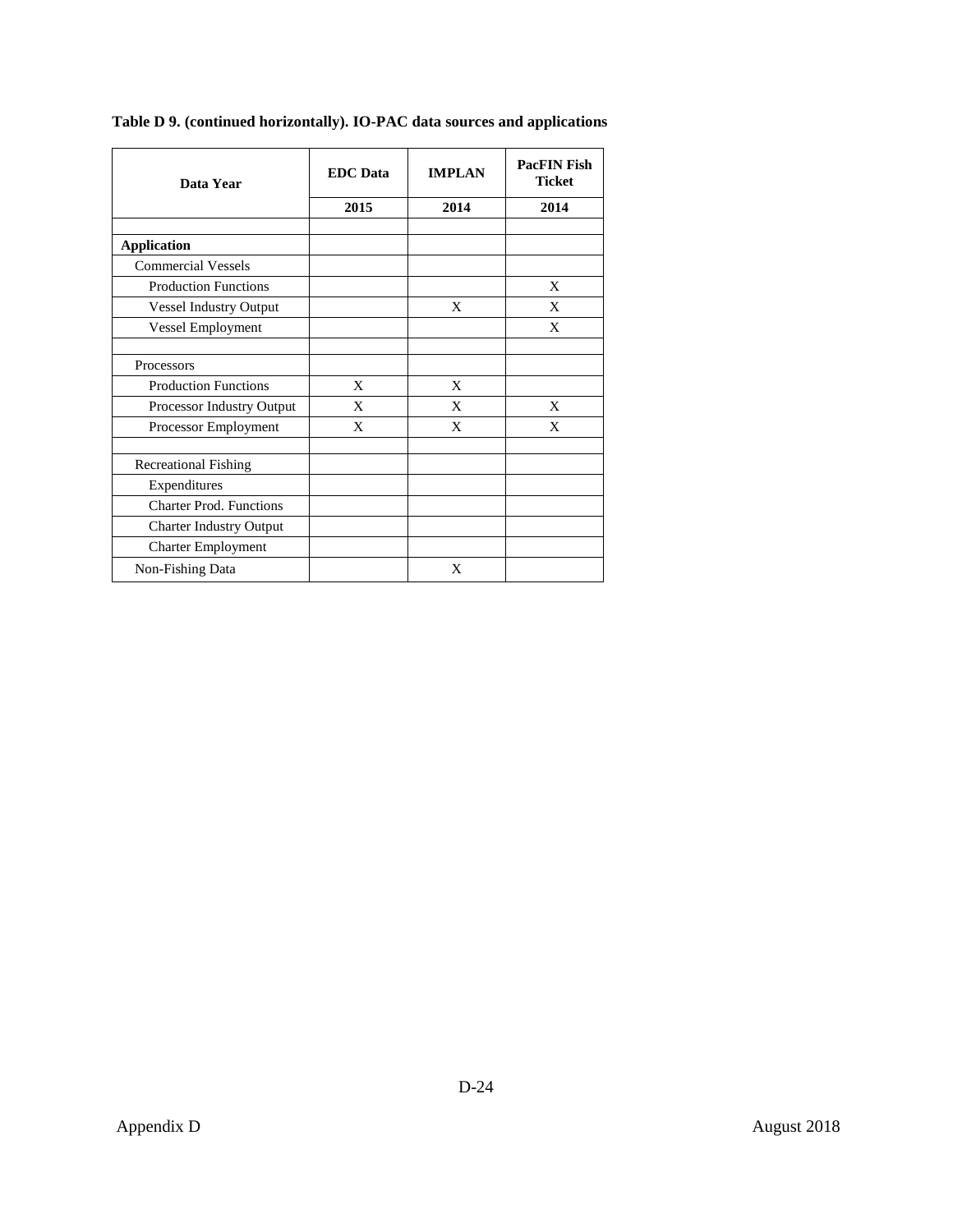# <span id="page-27-0"></span>**D.6** *IFQ Projection Model Documentation for Biennial Harvest Specifications Environmental Assessment: Summary of the 2019-20 Model*

The role of this model is to produce two outputs for use in the biennial harvest specifications Environmental Assessment (EA): 1) projections of total annual IFQ sector fishing mortality (hereafter referred to as "catch" or "total catch") of each species, under a suite of allocations, and 2) projections of annual vessel-level landings for input to the Commercial Fisheries Landings Distribution Model, followed by the IO-PAC for subsequent economic analysis, also within the harvest specifications EA. The model is not intended as an inseason management tool. The model projects catch of IFQ species categories only; species managed with trip limits are not included.

Catch forecasts are produced using a combination of three methods, based on attainment of vessel quota, average annual vessel catch, and bycatch for non-target species. Corresponding uncertainty estimates are produced as bootstrapped 95 percent prediction intervals. The model is written in R. See Matson et al. (2017) for a full description of all but the bycatch module. The bycatch module was adapted to the Matson et al. 2017 model for this cycle; from the Matson and Taylor (2012) model, which was used in the [2013-14](https://www.pcouncil.org/wp-content/uploads/September_2012_AppendixA_13-14_FEIS_SPEX.pdf)  [harvest specifications.](https://www.pcouncil.org/wp-content/uploads/September_2012_AppendixA_13-14_FEIS_SPEX.pdf)

# <span id="page-27-1"></span>*D.6.1* **Methods**

The model projects catch of each target species by individual vessel in the fleet using one of two methods; the first is based on weighted mean vessel attainment of annual quota pounds, and the other on weighted mean of annual vessel catch. The model's choice between the two target catch projection methods is mediated by a vector of parameter values, one for each species, which are determined through an optimization process using residuals from hind casts. Predictions of catch for each species within the entire fleet are produced by aggregating the vessel level predictions to the fleet level.

Inputs to the model include catch data at the fishing trip level for each vessel (with separate landings and discard estimates for each species), IFQ quota pounds (QP) data for each vessel, annual fishery allocation data, and proposed fishery allocations ("alternatives") under which catch is to be predicted. Each "alternative" consists of a set of proposed values for future allocations of quota pounds to the fishery, with a single fishery level value for each species. Fishery level quota pounds from the "alternative" are then distributed among vessels, according to the fleet allocation distribution in the most recent year. Fleet size (number of vessels participating in the fishery) for the prediction year is assumed to be the same as in the most recent year of data available.

The bycatch method employed here predicts catch of each designated bycatch species, using weighted average annual vessel-specific bycatch rates, according to their ratio to aggregate target catch, in shelf or slope species groups. Each of the 30 species categories is designated as "target" or "bycatch" and "shelf" or "slope" in the model input files. Those estimated bycatch rates are then used to project mortality of bycatch species, according to the predicted catch amounts for appropriate target species. Uncertainty is estimated in the same way for bycatch as target species, using bootstrap simulated distributions.

Given that the projections for some species are extrapolations (predict mortality for allocations outside the range of the input data), in order to provide the best compromise of fit and responsiveness, some bycatch species were predicted using the target method. The method that gave the best fit to 2017 catch estimates was used, and which demonstrated appropriate responsiveness to changing allocations in sensitivity runs.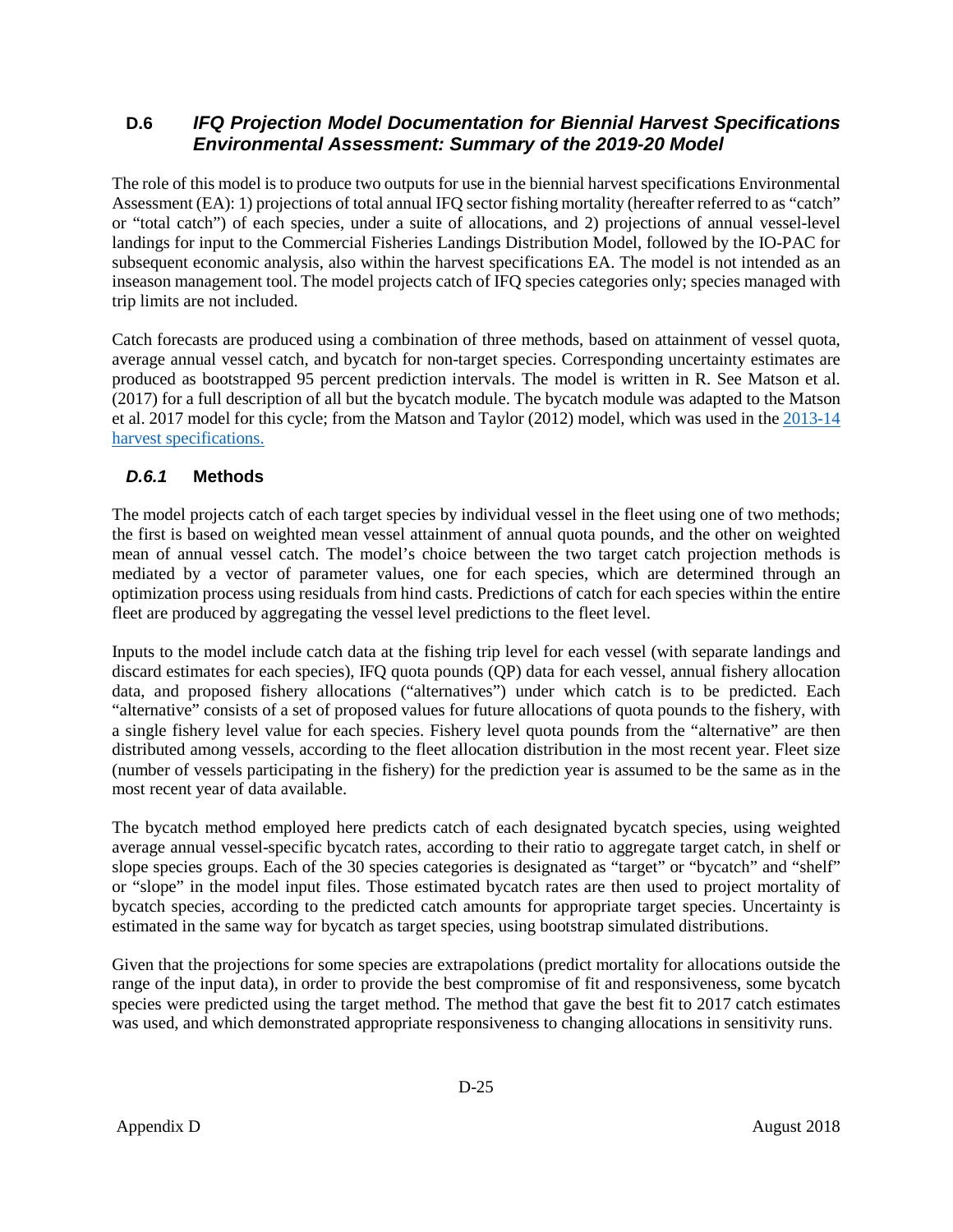Weighted average annual vessel and species-specific retention rates were used to convert predicted total catch to predicted landings.

# <span id="page-28-0"></span>*D.6.2* **Input Data, Configuration, Tuning, and Fit**

Input data were queried from the NMFS IFQ Program Vessel Account System, including debited catch (with mortality rates applied) and quota data, and were aggregated to the vessel-species-year level. Years 2011 through 2016 were used as reference data, with which the model was configured, and retrospectives were run. The model was then tuned to maximize predictive accuracy to 2017 estimates (R-square = 0.9998), using three built-in adjustment parameters, and the attainment threshold parameter (ATP) when it was necessary to adjust expected future responsiveness to the allocation, for some species with alternatives outside the range of allocations in the reference data.

The model was configured with two fleets; shorebased whiting and non-whiting. Whiting trips were assigned in similar manner as the regulations, with total catch per trip being equal to or greater than 50 percent whiting. All other trips were assigned to non-whiting. Trips were defined as vessel days, which eliminated problems of split tickets, and total catch was used rather than landings.

Initial settings of the ATP were accomplished by setting it equal to 1 minus the R-squared value of catch versus allocation of each species, so that species whose catch shows a high correlation with allocation were predicted predominantly using the attainment-based method (along a continuum), while the converse was true for the catch-based method. ATP values were then optimized by profiling annual residuals over the range of ATP values from 0 to 1, at 0.1 increments using hind casts, informed by the reference data (2011- 2016). Species were tuned using target prediction methods first, after which bycatch species were configured; this is important due to the influence of target species on the denominator of bycatch ratios.

Finally, in preparation to make forecasts for 2019 and 2020 alternatives, the model was used to predict 2017 estimates, and was tuned using built-in adjustment parameters, multipliers for attainment, average catch, and bycatch ratio. This was done in order to achieve the best fit to 2017 data, the most recent estimates available. The 2017 represented the first year of the current fishery regime with a high canary allocation, which made them uniquely valuable for predicting future years within the same regime (R-squared = 0.9998) including all species but Pacific whiting, which had undue leverage on fit due to outsize annual catch weights). Thus, the model was tuned to behave under the most recent fishery conditions available. Doing so was particularly important for species whose alternatives were outside the range of allocations represented in the reference data. Data from 2017 were incomplete at the time modeling was begun, but were completed in time for tuning and projections to be made; although they were still preliminary, later checks at the sector level revealed that they showed exceedingly little change months later.

The NWFSC's IO-PAC model is designed to estimate the changes in economic contributions and economic impacts resulting from policy, environmental, or other changes that affect fishery harvest. IO-PAC was built by customizing IMPLAN regional input-output software. The original methodology employed in developing this model was similar to that used in the NWFSC Northeast Region Commercial Fishing Input-Output Model (Steinback and Thunbgerg 2006). The development and design of IO-PAC is documented in detail in Leonard and Watson (2011). The model was subsequently updated as part of an ongoing effort to continually improve the IO-PAC model with the latest available data and improvements in regional impact modeling capabilities. Substantial changes were made to model construction, new commercial fishing sectors were added, and a recreational fishing component was added, and these changes are documented in the final environmental impact statement for the 2015-2016 groundfish harvest specifications and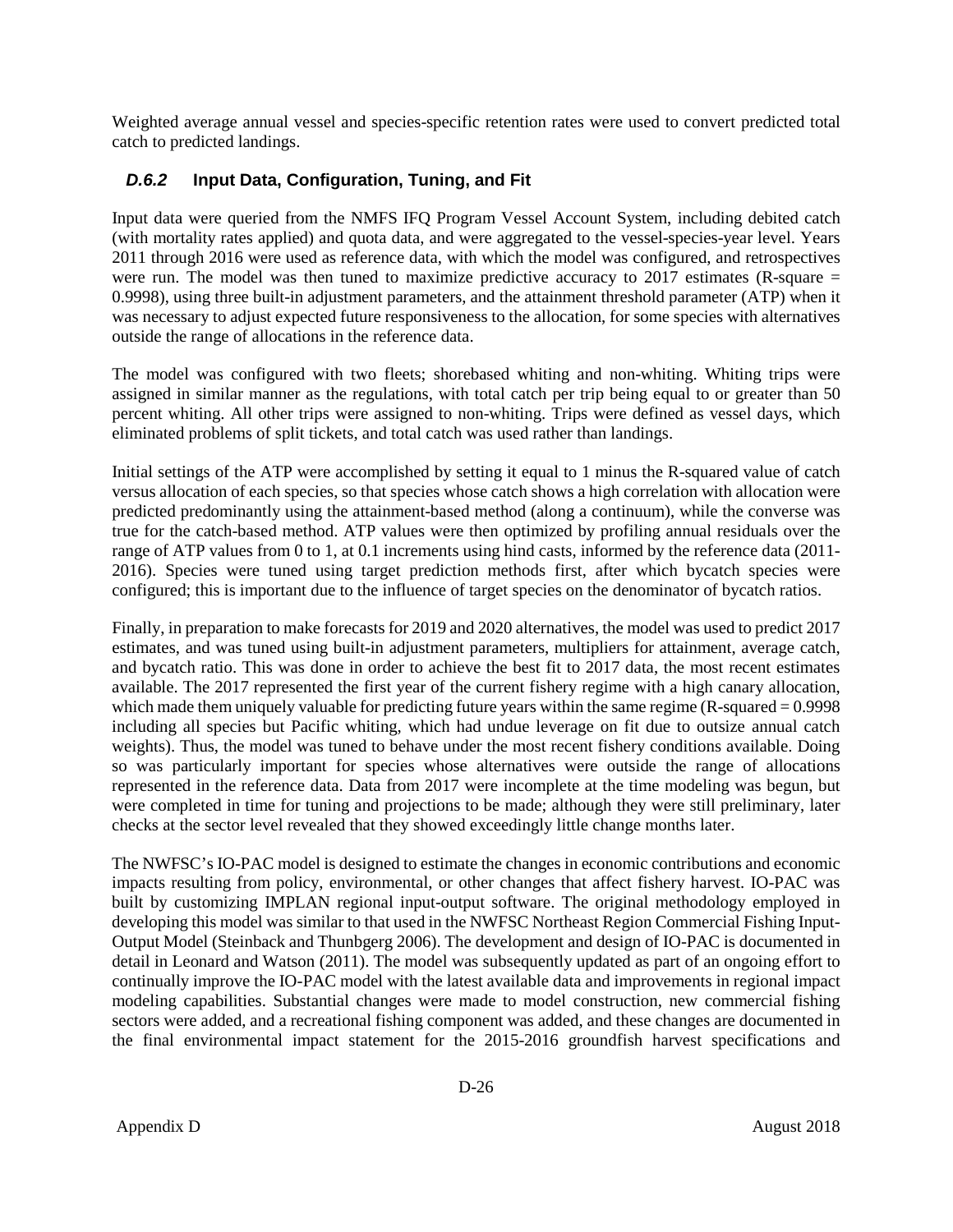management measures (PFMC, 2015). The current version of IO-PAC is detailed therein, except that there have been several data updates. This paper summarizes the data updates that have been made since the documentation in PFMC (2015).

The data updates made include the following. One, the underlying IMPLAN data is changed from the 2012 base year to 2014. Two, the fish-ticket (i.e., landings) data from Pacific Fisheries Information Network is changed from 2014 to 2016. Three, the commercial vessel production functions incorporate the latest data from the voluntary LE and OA Surveys conducted by the Norwest Fisheries Science Center. Four, it incorporates the latest data collected as part of the EDC program. Five, it incorporates 2012 data from the charter vessel surveys completed by the NWFSC and SWFSCs.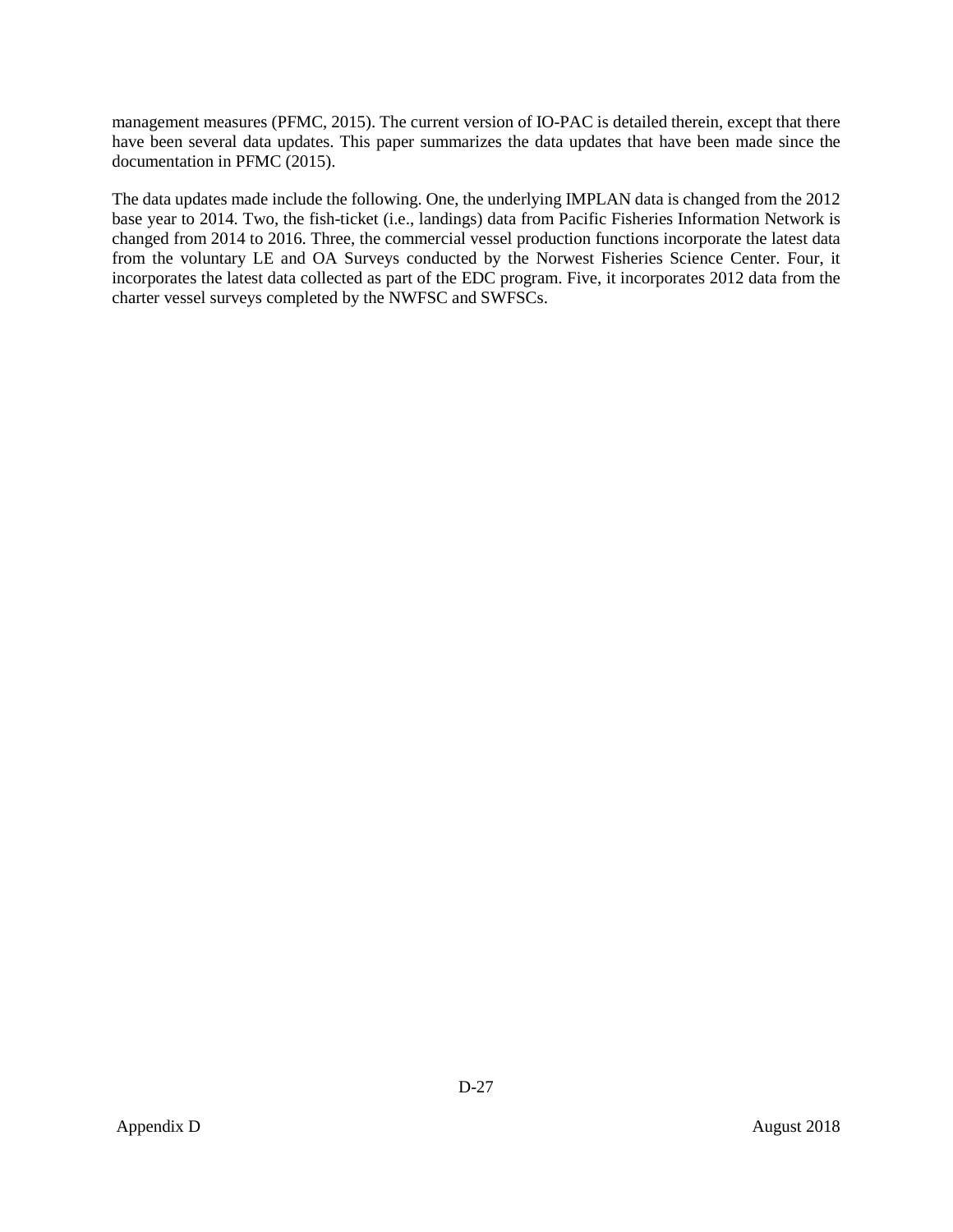# <span id="page-30-0"></span>**D.7** *Commercial Landings Distribution Model*

The purpose of the commercial fishery landings distribution model (LDM) is to inform the PFMC's management processes by projecting where Pacific Fisheries Information Network Port Code Identifier (PacFIN PCID) landings are likely to occur under a set of alternative scenarios (e.g., alternative ACLs or management measures). The projected landings ports can then be mapped onto Port Area aggregations to allow comparison of the geographic distribution of ex-vessel revenues under the alternatives. Since all the alternatives are modeled consistently, projections from the LDM facilitate comparison of the alternatives in an apples-to-apples fashion.

A list of Port Areas, and underlying PCIDs, is shown in [Table D-10](#page-35-0) and [Table D-11.](#page-36-0) Although used primarily to inform the groundfish management processes, the LDM methodology can be applied to analyze any west coast fishery. In the case of groundfish, ex-vessel revenue results from the LDM, aggregated by Port Area, are fed directly into the IO-PAC input-output and vessel net revenue projection models, where they are used to calculate and compare economic impacts under the different alternatives<sup>[5](#page-30-2)</sup>.

# <span id="page-30-1"></span>*D.7.1* **Data Elements**

The core of the LDM is a recent-year commercial fishing landings data report from the PacFIN data system. The standardized PacFIN daily (vdrfd) or monthly (vfcmrfd) vessel landing summary can be used for this purpose. The PacFIN website briefly describes the vdrfd table thus:

**Vdrfd table**: The relationship between vessels, tickets, date-of-landing, permit(s), fish-ticket category, and post-distribution species id code. (Produced by prod/refresh\_vdrfd.sql.)

For analyzing the alternative 2017-2018 groundfish management specifications, a vdrfd table for 2015 was used.

Key data elements of the LDM provided by the PacFIN landings data report include:

- Inventories of all species (SPIDs including nominal and market categories after application of species composition factors), round weights and ex-vessel values landed by port (i.e., PCID).
- Assignment of landing vessel IDs to current groundfish federal limited entry permits, if applicable.
- Assignment of each landing to a fisheries management sector (dahl sector).
- Distribution of species landings and ex-vessel revenues by landing vessel ID.
- Distribution of species landings and ex-vessel revenues among first receivers (Processor ID).

This historical information forms one of baselines against which changes under the management alternatives can be measured.

<span id="page-30-2"></span> <sup>5</sup> IO-PAC is a set of regional economic impact models constructed using landings data, vessel expenditure estimates, and secondary economic data to estimate income and employment impacts resulting from a change in the distribution of commercial fishery landings. It is maintained by Northwest Fisheries Science Center (NWFSC) and used by the Pacific Fishery Management Council (PFMC) to estimate economic impacts of West Coast fishery management actions.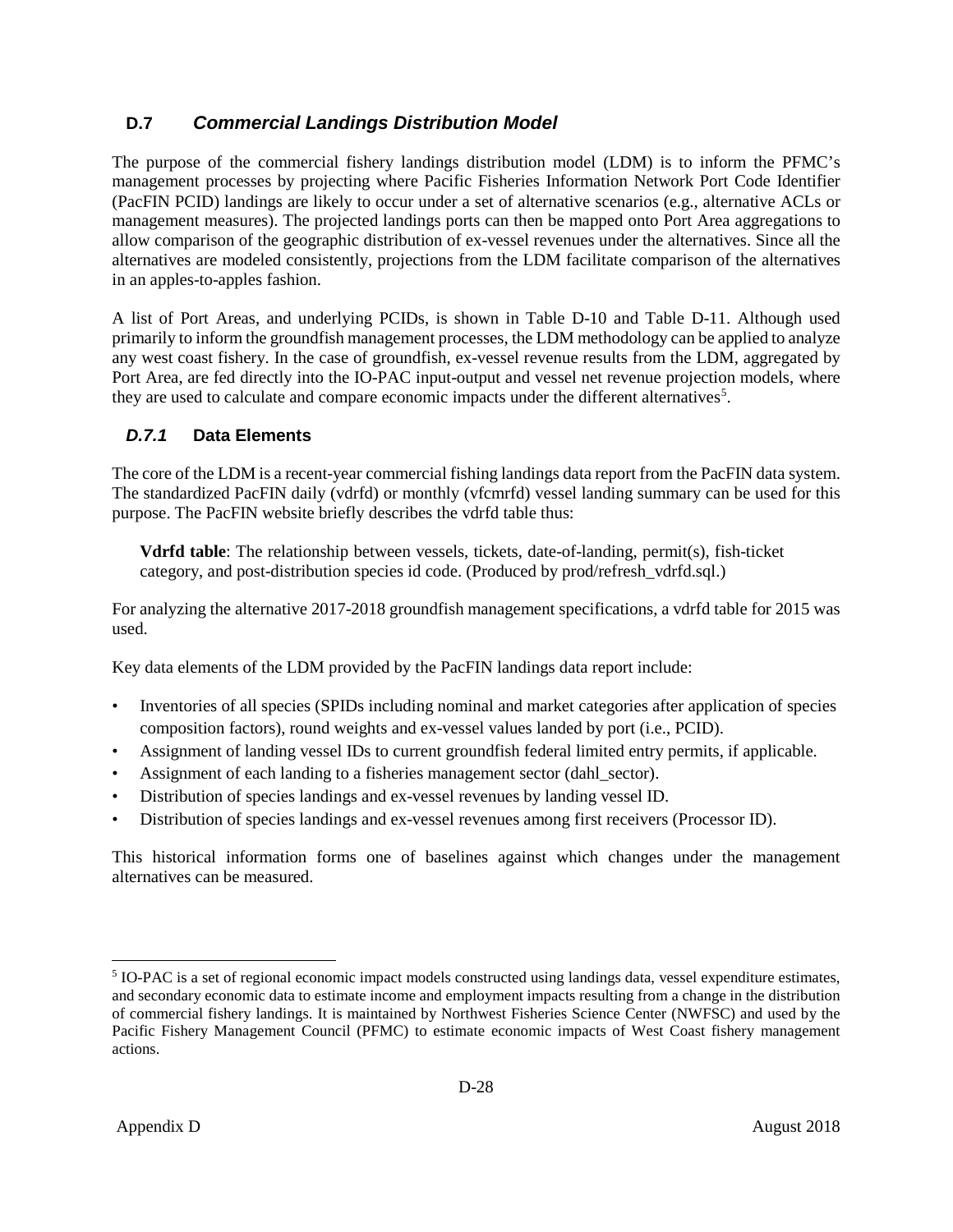# <span id="page-31-0"></span>*D.7.2* **Model Description**

Groundfish landings records in the vessel landings table are categorized by fisheries sector (PacFIN "dahl\_sector"). This categorization is based on limited entry permit status, PFMC catch area, port, species and gear used. The fisheries sector categories align with the GMT fishery sector projection models listed below. The GMT models project landings in each of five fishery sectors under the management alternative as part of their overall analysis of harvest specifications and management measure alternatives.

The next step is to compute the base year percentage of landings for each fishery sector by each combination of Area, Vessel (or Permit) ID, Species Identifier (SPID) and PCID. The "area" used for this calculation varies according to the resolution of the corresponding fishery sector projection model, as noted below. The percentages are then applied to the results from the GMT fishery sector projection models to estimate the geographic distribution of landings across ports in each fishery.

To project the geographic distribution of landings under the alternatives, results from the commercial fisheries sector landings projection models are applied to the landings percentages calculated from the vdrfd table as noted above. Unless indicated otherwise (by the GMT model results or the proposed management measures) landings under the alternatives are assumed to occur in the same ports in proportion to landings observed in the base year vdrfd table. Only landings of the main economic groundfish species that are modeled for each fisheries sector are of concern in the LDM. Landings of non-groundfish species, incidentally caught groundfish species and overfished species such as bocaccio and cowcod are generally not modeled, as these are not managed under the Groundfish FMP or do not generate significant revenues in federally managed groundfish fisheries.

The level of detail carried over from the GMT models to the LDM varies considerably by fisheries sector. The most detailed results are produced by the IFQ catch projection model which generates a table of projected landings by species category for each participating vessel/groundfish permit ID.

More aggregated results are used to link the LDM with the non-IFQ fishery sector models. For example, aggregate sablefish catch projected by the Non-nearshore fisheries model is used to model landings by the non-nearshore LE and OA fixed gear sectors north of 36° north lat. Unless otherwise indicated, each PCID north of 36° N is expected to receive the same proportions of coastwide Limited Entry (LE) and open Access (OA) fixed gear sablefish landings under each alternative during the biennial cycle as it received in the base year vdrfd data table.

Linkage between the LDM and the Nearshore fisheries model is similar [\(Figure D-5\)](#page-37-0), except that additional area detail in the nearshore model is incorporated to distribute projected landings of nearshore groundfish species to ports (PCIDs) in Oregon and in California north and south of 40°10' north lat. in proportion to where those landings occurred in the base year vdrfd data table.

The main features, model inputs and additional procedures used for integrating landings information in the LDM are described below:

• **IFQ catch projection model:** Projected groundfish target species landings by each vessel/permit participating in the IFQ fishery. The list of IFQ target species projected includes sablefish, longspine thornyhead, shortspine thornyhead, Dover sole, arrowtooth flounder, petrale sole, English sole, other flatfish and Pacific whiting. Incidental landings of non-target IFQ and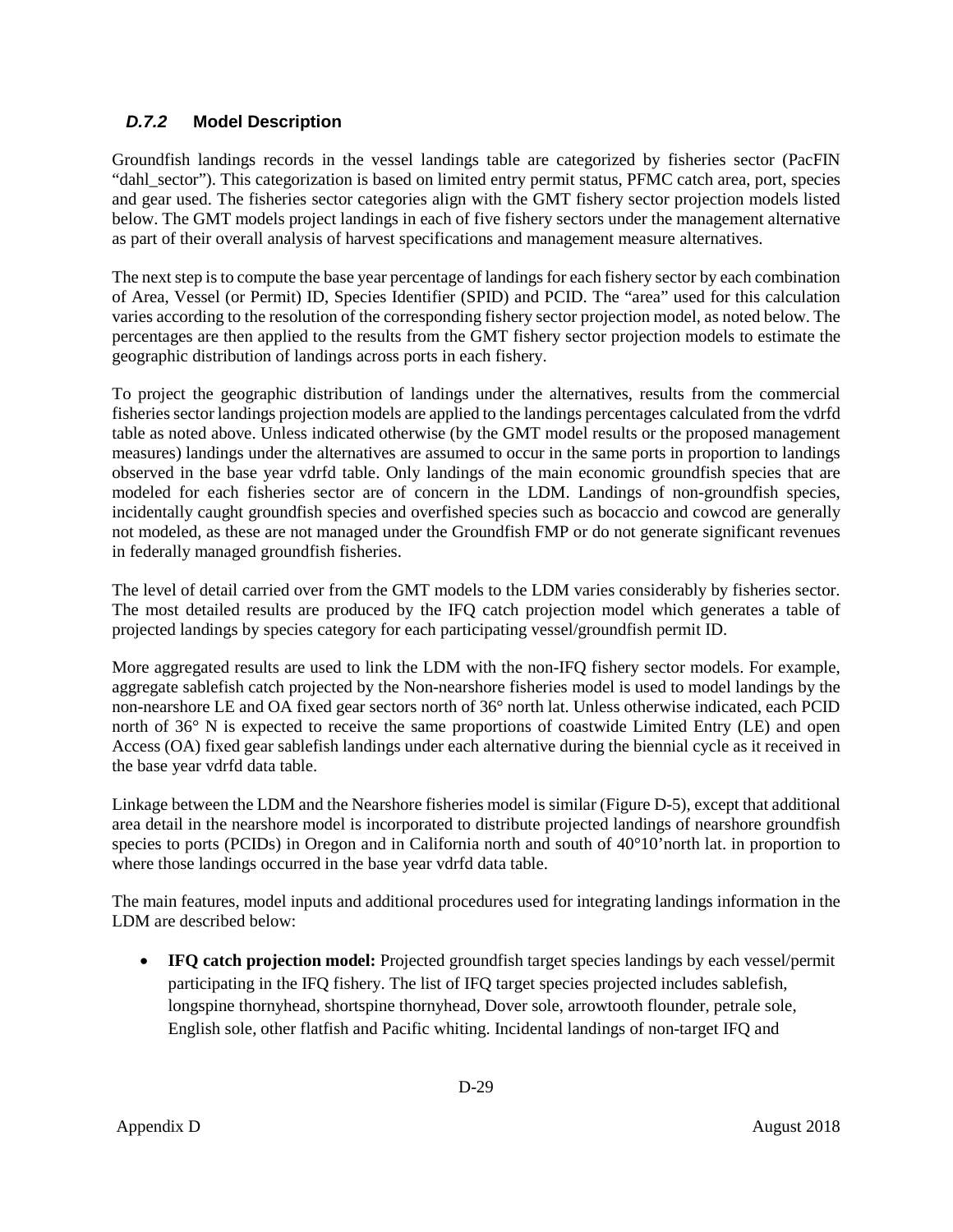overfished species are also projected by the model, however these landings are not generally very relevant for economic analysis.

- **Non-nearshore fisheries model**: Projected maximum aggregate landings of sablefish and incidentally-caught overfished species by vessels participating in the fixed-gear LE and OA-Daily Trip Limit (DTL) fisheries north of 36° north lat. Only projected sablefish landings are used in the economic analysis. To date sablefish landings south of 36° have not been explicitly modeled by the GMT. Instead the ratios of sablefish OYs/ACLs specified under each alternative are compared with landings and ACLs observed in the base year, and the resulting ratios are applied to project sablefish landings in ports south of 36° north lat. under the alternatives.
- **Nearshore fisheries model:** Projected aggregate landings by area (Oregon, California north of 40°10ˊnorth lat., and California south of 40°10ˊ) of nearshore target species (black rockfish, blue rockfish, cabezon, kelp greenling, lingcod, and other minor nearshore rockfish) by vessels participating in the fixed gear OA fishery. Catch of canary and yelloweye rockfish are also projected, although prior to this cycle landings of those species have not been relevant for economic analysis of the nearshore sector.
- **At sea whiting fisheries model:** Projected allocations of Pacific whiting to the at-sea catcher processors and mothership fisheries sectors, constrained by anticipated relevant overfished species allocations and observed bycatch rates, if applicable.
- **Tribal fisheries model:** Projected total whiting (shoreside and at sea) and non-whiting groundfish target species landings by the tribal groundfish fisheries off the Washington Coast.

# <span id="page-32-0"></span>*D.7.3* **IFQ Fishery**

Information in the final end-of-year run for the relevant year from the IFQ catch projection model is used to adjust landings in the vdrfd table for IFQ fishery participants. This step produces a calibrated landings report that can be linked with IFQ catch projections generated for each groundfish management option or alternative. Projected landings by vessels (i.e., permits) are assumed to distribute to ports (based on where those vessels landed as reported in the base year vdrfd table. Note: Although Pacific whiting harvest is regulated separately from the non-whiting groundfish specifications process, whiting landings by vessels/permits participating in the IFQ fishery are also modeled in this method. A range of Pacific whiting harvests is sometimes analyzed along with the alternative groundfish harvest specifications for purposes of comparison.

# D.7.3.1 Non-Nearshore Fisheries

Total sablefish landings projected under each option or alternative by the Non-nearshore fisheries model for fixed gear LE and OA-DTL fisheries north of 36° N lat. are distributed to participating vessels and PCIDs, as show in [Table D-10](#page-35-0) and [Table D-11,](#page-36-0) in proportion to where sablefish landings were recorded in the base year vdrfd table. For areas south of 36° a different procedure is used. The ratio of sablefish landings in the base year to the corresponding sablefish ACL is calculated. This ratio is then applied to the ACL projected under each option or alternative to estimate total sablefish landings south of 36° N lat. under the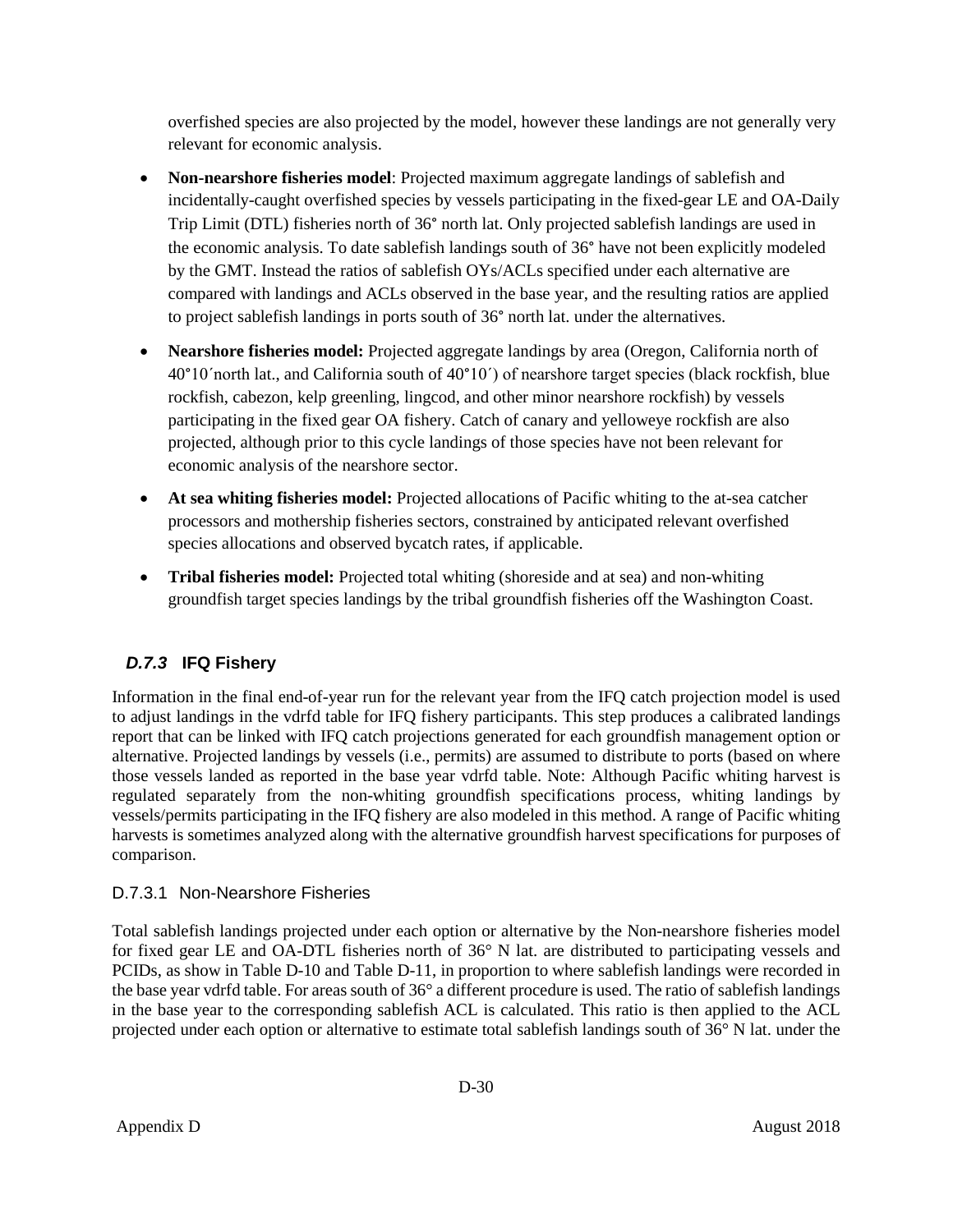corresponding management scenarios. Estimated total landings are then distributed to associated landing ports south of 36° in proportion to where sablefish landings were recorded in the base year vdrfd table.

## D.7.3.2 Nearshore fisheries

For the fixed gear OA fishery, total projected nearshore target species landings under each option or alternative projected by the nearshore fishery model are distributed to participating vessels and ports in the same proportions observed in the base year vdrfd table. Nearshore target species distributed in this manner include black rockfish, blue rockfish, cabezon, kelp greenling, lingcod, and other Minor Nearshore Rockfish. The Nearshore OA model includes three nearshore fishery catch area strata: Oregon, California north of 40°10ˊ, and California south of 40°10ˊ N lat.

## D.7.3.3 At-sea Whiting Fisheries

Total projected whiting catch by the two nontribal at sea whiting fisheries (catcher processers and motherships) are distributed among vessels that participated in the whiting fishery in proportion to their participation during the base year. Pacific whiting harvest is regulated separately from the non-whiting groundfish specifications process, but a range of Pacific whiting harvests is sometimes analyzed along with the alternative groundfish harvest specifications for purposes of comparison.

#### D.7.3.4 Tribal Groundfish Fisheries

Total projected landings and deliveries under each option or alternative by the tribal groundfish fisheries, including shoreside and at-sea whiting, are distributed among ports that participated in those fisheries in proportion to those ports' participation during the base year.

#### <span id="page-33-0"></span>*D.7.4* **Assumptions and Caveats**

Major simplifying assumptions include:

- Average ex-vessel prices observed in the base year will carry over to the projection period(s).
- Average annual ex-vessel prices are assumed to apply in each port no matter when during the year the landings occur.
- There is no cross-hauling of raw product. That is, landings in a given port are not shipped elsewhere for processing.

One concern with this approach is that the more ex-vessel prices deviate from the range of prices observed in the base year, the more inaccurate projected revenue impacts may be. However, if better information is available on future ex-vessel price trends, it is certainly possible to incorporate this type of information into the revenue projections.

Landings and revenue impacts projected by the LDM are used in the IO-PAC model to estimate community income impacts under the management alternatives. To the degree that processing activities, vessels' home ports, or the residences of owners and workers are located in the ports of landing, then a larger portion of the economic impacts generated by these landings will accrue to the port. However to the extent that processing activities, the vessels' home ports, or the residences of workers and owners are located elsewhere, then historical landings patterns may be not be representative of the impact of these activities in the local economy. For example, if landings are made in one port but vessels' home ports or crew's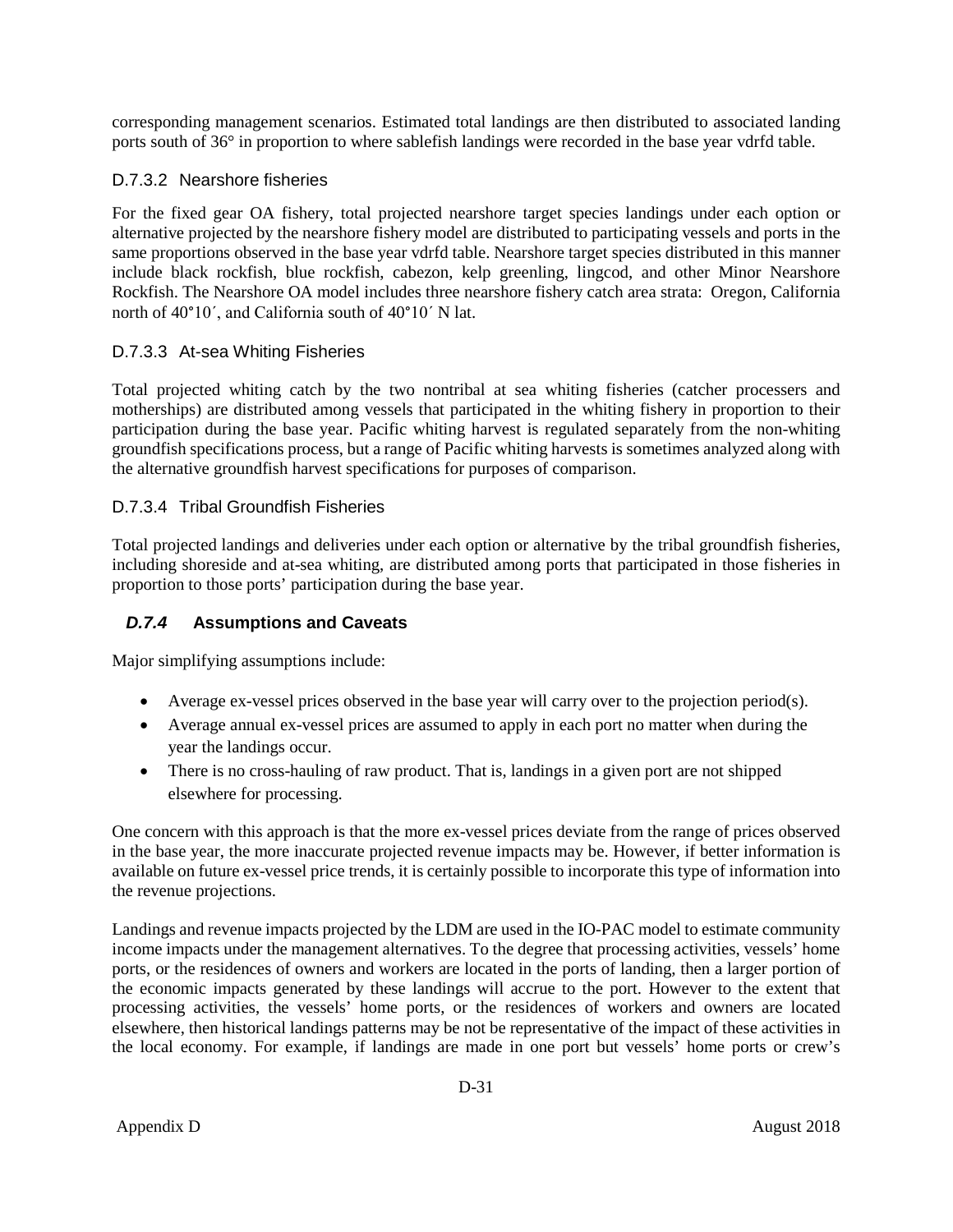residences are elsewhere, or if first receivers transport landings to another place for processing, then at least a portion of the projected income and employment impacts may be attributed to the wrong port or region.

# <span id="page-34-0"></span>*D.7.5* **Results**

Results from the LDM are used as inputs to estimate community income and employment impacts and vessel sector net revenues ("profits") under the alternatives. Projected landings and ex-vessel revenues by species, fishery sector and port are fed into the IO-PAC model to generate community personal income and employment impacts under each management alternative. Projected landings and ex-vessel revenues by each groundfish fishery sector coupled with vessel cost estimates derived from IO-PAC are also used to estimate aggregate net revenues accruing to vessel owners participating in west coast groundfish fisheries. The resulting estimates are then used to compare and contrast economic impacts for the range of groundfish management alternatives under consideration.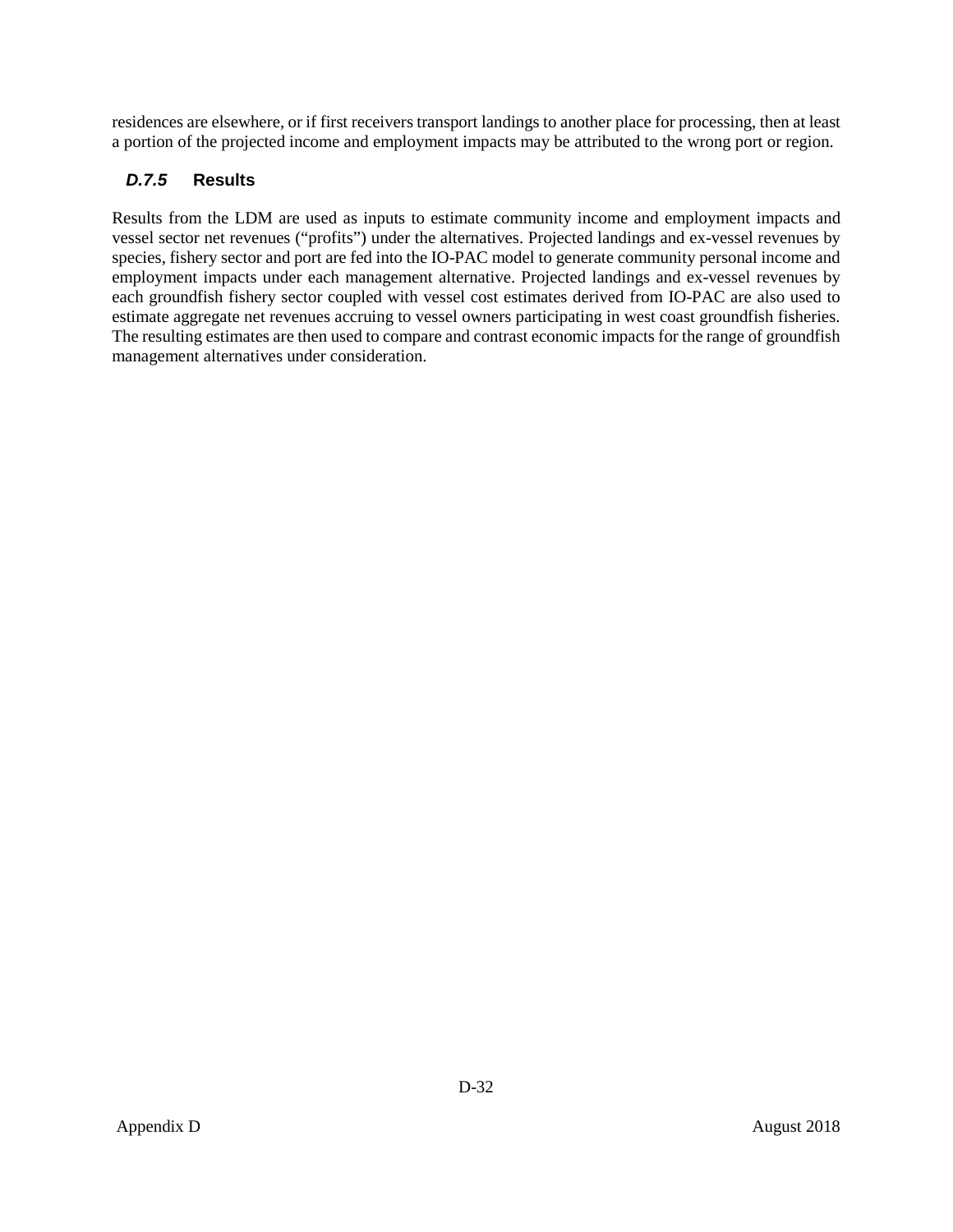| Port Group Area                     | County       | <b>PCID</b> | <b>Port Name</b>                    |
|-------------------------------------|--------------|-------------|-------------------------------------|
| WASHINGTON                          |              |             |                                     |
| <b>Puget Sound</b>                  | Whatcom      | <b>BLN</b>  | <b>Blaine</b>                       |
|                                     | Whatcom      | <b>BLL</b>  | Bellingham Bay                      |
|                                     | San Juan     | <b>FRI</b>  | Friday Harbor                       |
|                                     | Skagit       | ANA         | Anacortes                           |
|                                     | Skagit       | <b>LAC</b>  | La Conner                           |
|                                     | Snohomish    | <b>ONP</b>  | Other North Puget Sound Ports       |
|                                     | Snohomish    | <b>EVR</b>  | Everett                             |
|                                     | King         | <b>SEA</b>  | Seattle                             |
|                                     | Pierce       | <b>TAC</b>  | Tacoma                              |
|                                     | Thurston     | <b>OLY</b>  | Olympia                             |
|                                     | Mason        | <b>SHL</b>  | Shelton                             |
| <b>North Washington Coast</b>       | Jefferson    | <b>TNS</b>  | Port Townsend                       |
|                                     | Clallam      | <b>SEQ</b>  | Sequim                              |
|                                     | Clallam      | <b>PAG</b>  | Port Angeles                        |
|                                     | Clallam      | <b>NEA</b>  | Neah Bay                            |
|                                     | Clallam      | <b>LAP</b>  | La Push                             |
| <b>South &amp; Central WA Coast</b> | Grays Harbor | <b>CPL</b>  | Copalis Beach                       |
|                                     | Grays Harbor | <b>GRH</b>  | Grays Harbor                        |
|                                     | Grays Harbor | <b>WPT</b>  | Westport                            |
|                                     | Pacific      | <b>WLB</b>  | Willapa Bay                         |
|                                     | Pacific      | <b>LWC</b>  | Ilwaco/Chinook                      |
|                                     | Klickitat    | <b>OCR</b>  | <b>Other Columbia River Ports</b>   |
| <b>OREGON</b>                       |              |             |                                     |
| Columbia River                      | Multnomah    | <b>CRV</b>  | Pseudo Port Code for Columbia River |
| Astoria-Tillamook                   | Clatsop      | <b>AST</b>  | Astoria                             |
|                                     | Clatsop      | <b>GSS</b>  | Gearhart - Seaside                  |
|                                     | Clatsop      | <b>CNB</b>  | Cannon Beach                        |
|                                     | Tillamook    | <b>NHL</b>  | Nehalem Bay                         |
|                                     | Tillamook    | <b>TLL</b>  | Tillamook / Garibaldi               |
|                                     | Tillamook    | <b>NTR</b>  | <b>Netarts Bay</b>                  |
|                                     | Tillamook    | <b>PCC</b>  | Pacific City                        |
| <b>Newport</b>                      | Lincoln      | <b>SRV</b>  | Salmon River                        |
|                                     | Lincoln      | <b>SLZ</b>  | Siletz Bay                          |
|                                     | Lincoln      | <b>DPO</b>  | Depoe Bay                           |
|                                     | Lincoln      | <b>NEW</b>  | Newport                             |
|                                     | Lincoln      | <b>WLD</b>  | Waldport                            |
|                                     | Lincoln      | <b>YAC</b>  | Yachats                             |
| <b>Coos Bay</b>                     | Lane         | <b>FLR</b>  | Florence                            |
|                                     | Douglas      | <b>WIN</b>  | Winchester Bay                      |
|                                     | Coos         | <b>COS</b>  | Coos Bay                            |
|                                     | Coos         | <b>BDN</b>  | Bandon                              |
| <b>Brookings</b>                    | Curry        | <b>ORF</b>  | Port Orford                         |
|                                     | Curry        | <b>GLD</b>  | Gold Beach                          |
|                                     | Curry        | <b>BRK</b>  | <b>Brookings</b>                    |

<span id="page-35-0"></span>**Table D-10. List of Washington and Oregon Port Groups and PacFIN PCIDs in the Landings Distribution Model.**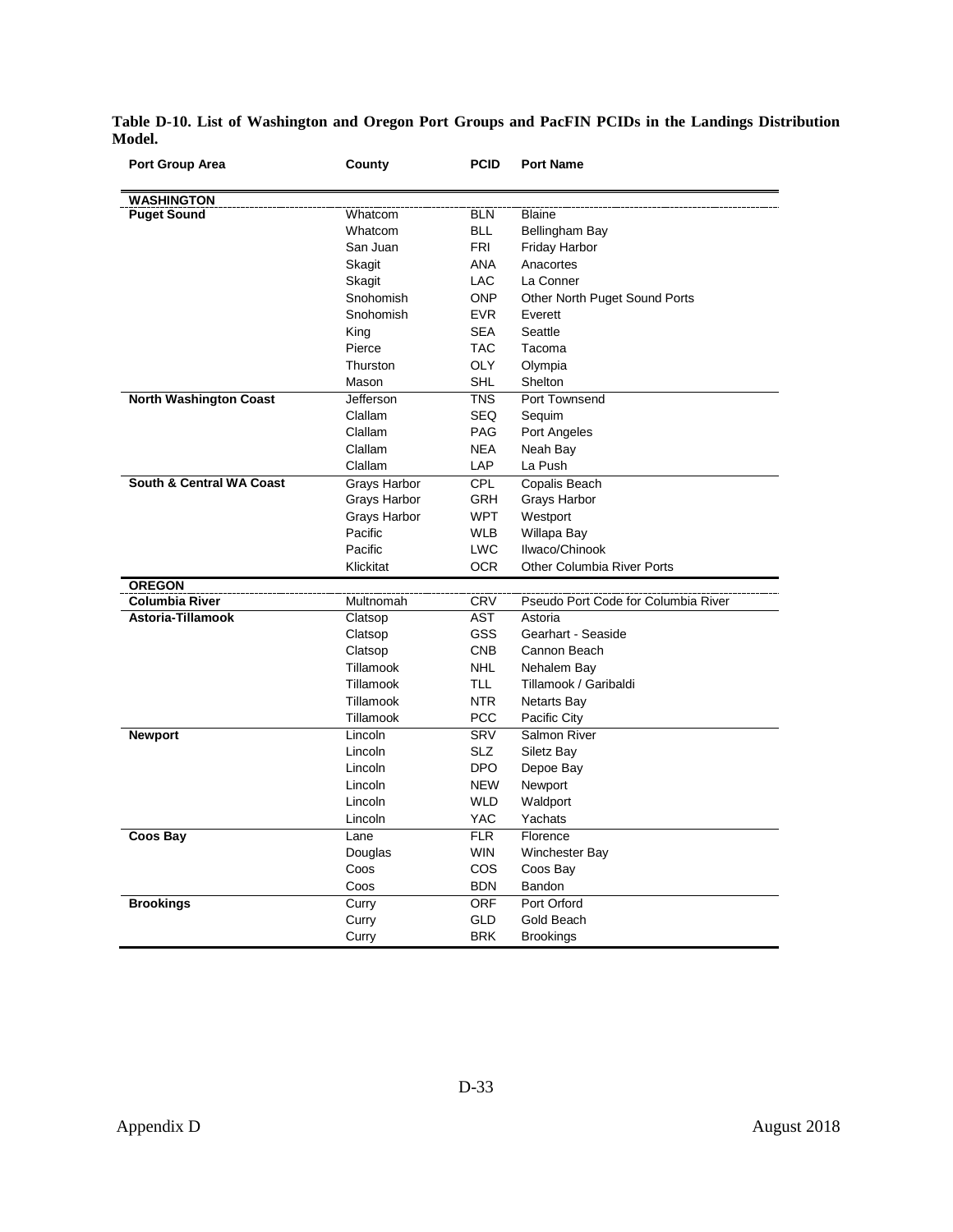| Port Group Area                  | County          | <b>PCID</b> | <b>Port Name</b>                          |
|----------------------------------|-----------------|-------------|-------------------------------------------|
| <b>CALIFORNIA</b>                |                 |             |                                           |
| <b>Crescent City</b>             | Del Norte       | <b>CRS</b>  | <b>Crescent City</b>                      |
|                                  | Del Norte       | ODN         | Other Del Norte County Ports              |
| <b>Eureka</b>                    | Humboldt        | <b>ERK</b>  | Eureka (Includes Fields Landing)          |
|                                  | Humboldt        | <b>FLN</b>  | Fields Landing                            |
|                                  | Humboldt        | TRN         | Trinidad                                  |
|                                  | Humboldt        | OHB         | Other Humboldt County Ports               |
| <b>Fort Bragg</b>                | Mendocino       | <b>BRG</b>  | Fort Bragg                                |
|                                  | Mendocino       | ALB         | Albion                                    |
|                                  | Mendocino       | ARE         | Arena                                     |
|                                  | Mendocino       | <b>OMD</b>  | <b>Other Mendocino County Ports</b>       |
| San Francisco (incl. Bodega Bay) | Sonoma          | <b>BDG</b>  | Bodega Bay                                |
|                                  | Marin           | <b>BOL</b>  | <b>Bolinas</b>                            |
|                                  | Marin           | TML         | <b>Tomales Bay</b>                        |
|                                  | Marin           | <b>RYS</b>  | Point Reyes                               |
|                                  | Marin           | <b>OSM</b>  | Other Son, and Mar. Co. Outer Coast Ports |
|                                  | Marin           | SLT         | Sausalito                                 |
|                                  | Alameda         | <b>OAK</b>  | Oakland                                   |
|                                  | Alameda         | ALM         | Alameda                                   |
|                                  | Alameda         | BKL         | Berkely                                   |
|                                  | Contra Costa    | RCH         | Richmond                                  |
|                                  | San Francisco   | SF          | San Francisco                             |
|                                  | San Mateo       | <b>PRN</b>  | Princeton                                 |
|                                  | San Francisco   | <b>SFA</b>  | San Francisco Area                        |
|                                  | San Francisco   | OSF         | Other S.F. Bay and S.M. Co. Ports         |
| <b>Monterey</b>                  | Santa Cruz      | <b>CRZ</b>  | Santa Cruz                                |
|                                  | Monterey        | <b>MOS</b>  | Moss Landing                              |
|                                  | Monterey        | <b>MNT</b>  | Monterey                                  |
|                                  | Monterey        | <b>OCM</b>  | Other S.C. and Mon. Co. Ports             |
| <b>Morro Bay</b>                 | San Luis Obispo | <b>MRO</b>  | Morro Bay                                 |
|                                  | San Luis Obispo | AVL         | Avila                                     |
|                                  | San Luis Obispo | OSL         | Other S.L.O. Co. Ports                    |
| Santa Barbara                    | Santa Barbara   | SB.         | Santa Barbara                             |
|                                  | Santa Barbara   | <b>SBA</b>  | Santa Barbara Area                        |
|                                  | Ventura         | <b>HNM</b>  | Port Hueneme                              |
|                                  | Ventura         | OXN         | Oxnard                                    |
|                                  | Ventura         | <b>VEN</b>  | Ventura                                   |
|                                  | Ventura         | <b>OBV</b>  | Other S.B. and Ven. Co. Ports             |
| <b>Los Angeles</b>               | Los Angeles     | TRM         | <b>Terminal Island</b>                    |
|                                  | Los Angeles     | <b>SPA</b>  | San Pedro Area                            |
|                                  | Los Angeles     | SP          | San Pedro                                 |
|                                  | Los Angeles     | WLM         | Willmington                               |
|                                  | Los Angeles     | LGB         | Longbeach                                 |
|                                  | Orange          | <b>NWB</b>  | Newport Beach                             |
|                                  | Orange          | <b>DNA</b>  | Dana Point                                |
|                                  | Orange          | <b>OLA</b>  | Other LA and Orange Co. Ports             |
| <b>San Diego</b>                 | San Diego       | SD          | San Diego                                 |
|                                  | San Diego       | <b>OCN</b>  | Oceanside                                 |
|                                  | San Diego       | SDA         | San Diego Area                            |
|                                  | San Diego       | OSD         | Other S.D. Co. Ports                      |
|                                  |                 |             |                                           |

## <span id="page-36-0"></span>**Table D-2. List of California Port Groups and PacFIN PCIDs in the Landings Distribution Model**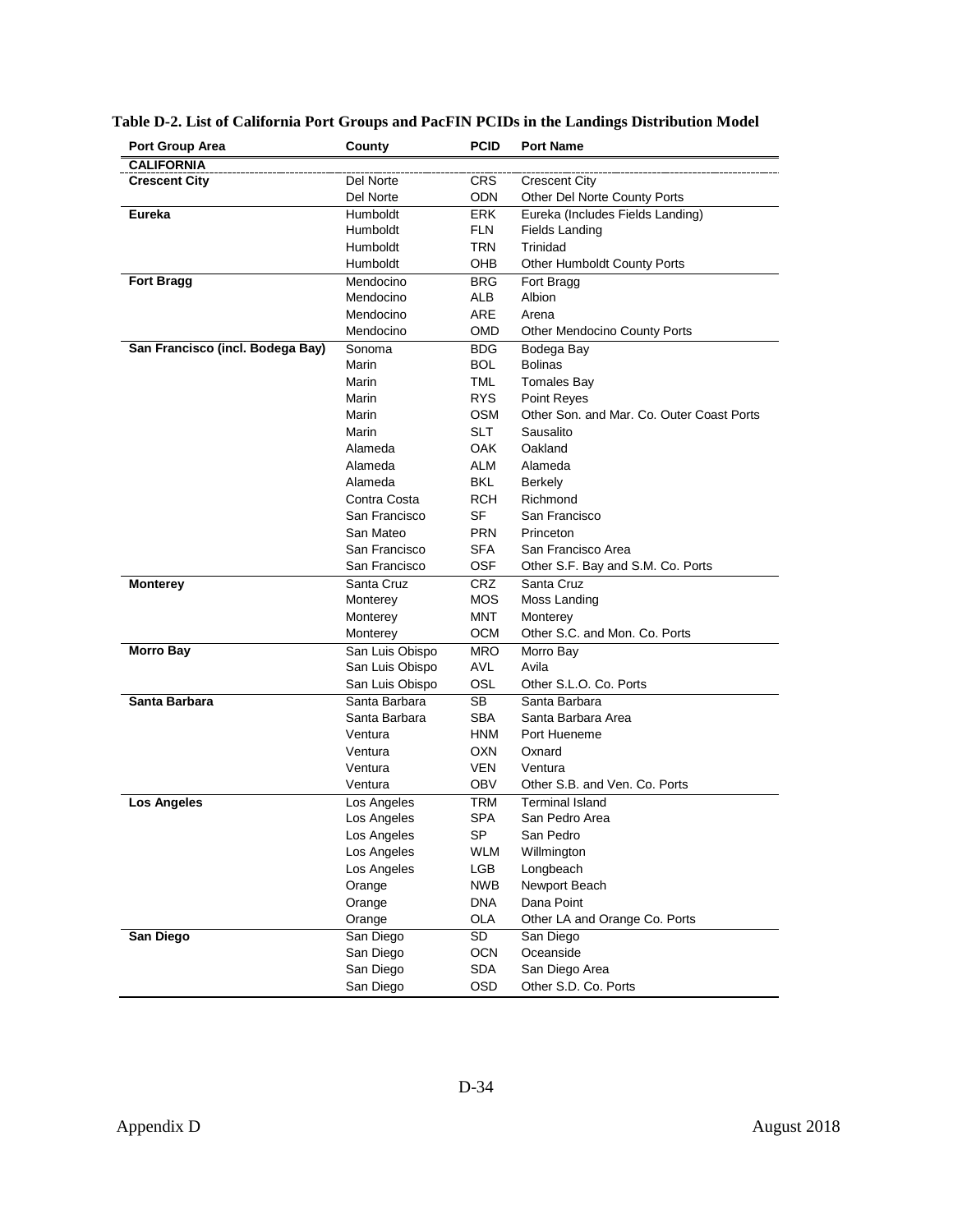#### **PacFIN vdrfd report GMT models LDM Projections**

# PacFIN IFQ Landings Records



IFQ catch projection model results (by vessel/permit)

# IFQ Landings Projections (by vessel and port)

PacFIN LE and DTL Fixed Gear Landings Records



Non-nearshore model results (by sector)

Gear Landings Projections (prorated to vessels and ports)

LE and DTL Fixed

PacFIN OA Fixed Gear Landings Records



Nearshore OA model results (by area)

OA Fixed Gear Landings Projections (prorated to

vessels and ports)

<span id="page-37-0"></span>**Figure D-1. Linkages between base year data, GMT landings projections, and the LDM.**

Note: Results from the at-sea whiting fisheries and tribal fisheries models are incorporated in similar fashion.